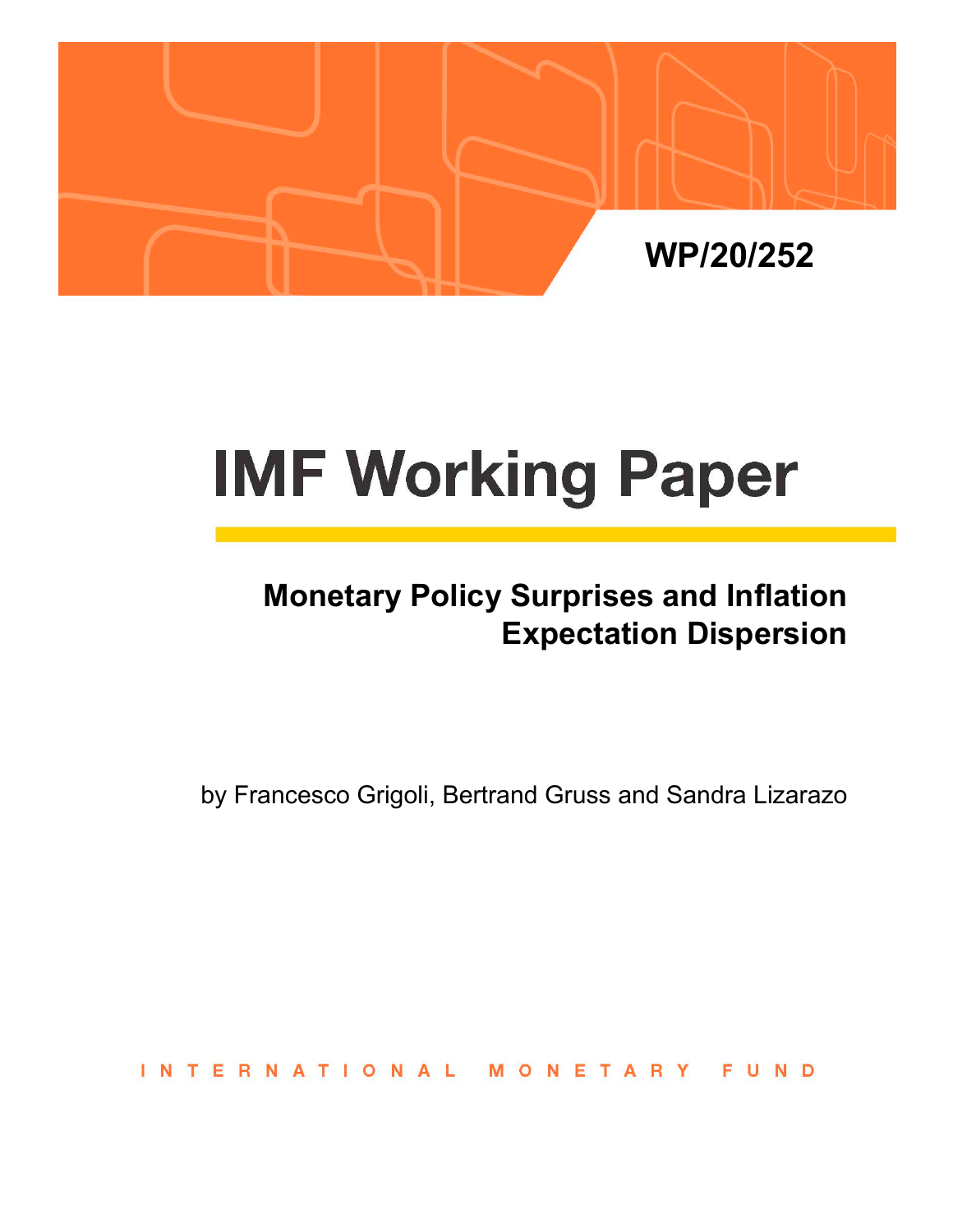# Monetary Policy Surprises and Inflation Expectation Dispersion<sup>∗</sup>

Francesco Grigoli IMF

Bertrand Gruss IMF

Sandra Lizarazo IMF

#### Abstract

Anchoring of inflation expectations is of paramount importance for central banks' ability to deliver stable inflation and minimize price dispersion. Relying on daily interest rates and inflation forecasts from major financial institutions in the United States, we calculate monetary policy surprises of individual analysts as the unexpected changes in the federal funds rate before the meetings of the Federal Reserve Board. We then assess the effect of monetary policy surprises on the dispersion of inflation expectations, a proxy for the extent of anchoring, which is based on the same analysts' inflation projections submitted after the Fed meetings. With an identification strategy that hinges on a tight window around the Fed meetings, we find that monetary policy surprises lead to an increase in the dispersion of inflation expectations up to nine months after the policy meeting. We rationalize these results with a partial equilibrium model that features rational expectations and sticky information. When we allow the degree of information rigidity to depend on the realization of firm-specific shocks, the theoretical results are qualitatively consistent and quantitatively close to the empirical evidence.

Keywords: Anchoring, disagreement, dispersion, information rigidity, inflation expectations, sticky information.

**JEL Codes:** D84, E31, E52

<sup>∗</sup>Francesco Grigoli, [fgrigoli@imf.org;](mailto:fgrigoli@imf.org) Bertrand Gruss, [bgruss@imf.org;](mailto:bgruss@imf.org) Sandra Lizarazo, [slizarazo@imf.org.](mailto:slizarazo@imf.org) The views expressed in this Working Papers are those of the authors and do not necessarily represent those of the IMF or IMF policy. Working Papers describe research in progress by the authors and are published to elicit comments and to encourage debate. We thank, without implicating, Vassili Bazinas, Nina Biljanovska, Francesca Caselli, Nigel Chalk, Gabriel Di Bella, Jose M. Mota, Malhar Nabar, Valeriu Nalban, Roberto Piazza, the US Department of Treasury, and the participants to the 13th International Conference on Computational and Financial Econometrics for their comments and suggestions.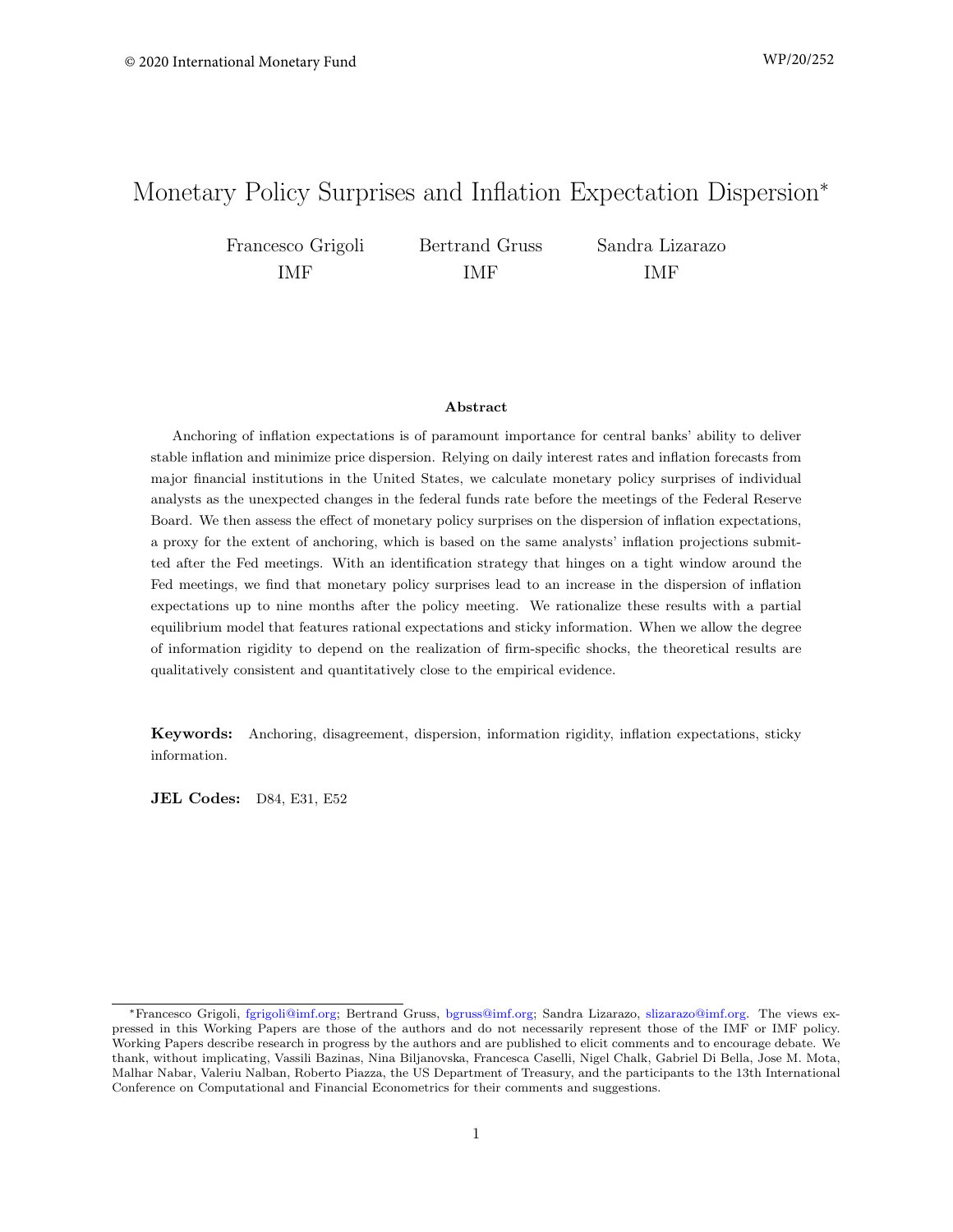# Contents

# Page

| 1              |                                                                                      | $\overline{4}$ |
|----------------|--------------------------------------------------------------------------------------|----------------|
| $\mathbf{2}$   |                                                                                      | 6              |
|                | 2.1                                                                                  | -6             |
|                | 2.2                                                                                  | 7              |
| 3              |                                                                                      | 10             |
|                | The Response of Inflation Expectation Dispersion to Monetary Policy Surprises<br>3.1 | 11             |
|                | 3.2                                                                                  | 12             |
|                | 3.3                                                                                  | 16             |
|                | 3.4                                                                                  | 17             |
| $\overline{4}$ |                                                                                      | 19             |
|                | 4.1                                                                                  | 21             |
|                | 4.2                                                                                  | 22             |
|                | 4.3                                                                                  | 27             |
|                | 4.4                                                                                  | 29             |
| 5              |                                                                                      |                |
|                |                                                                                      | 35             |
|                |                                                                                      |                |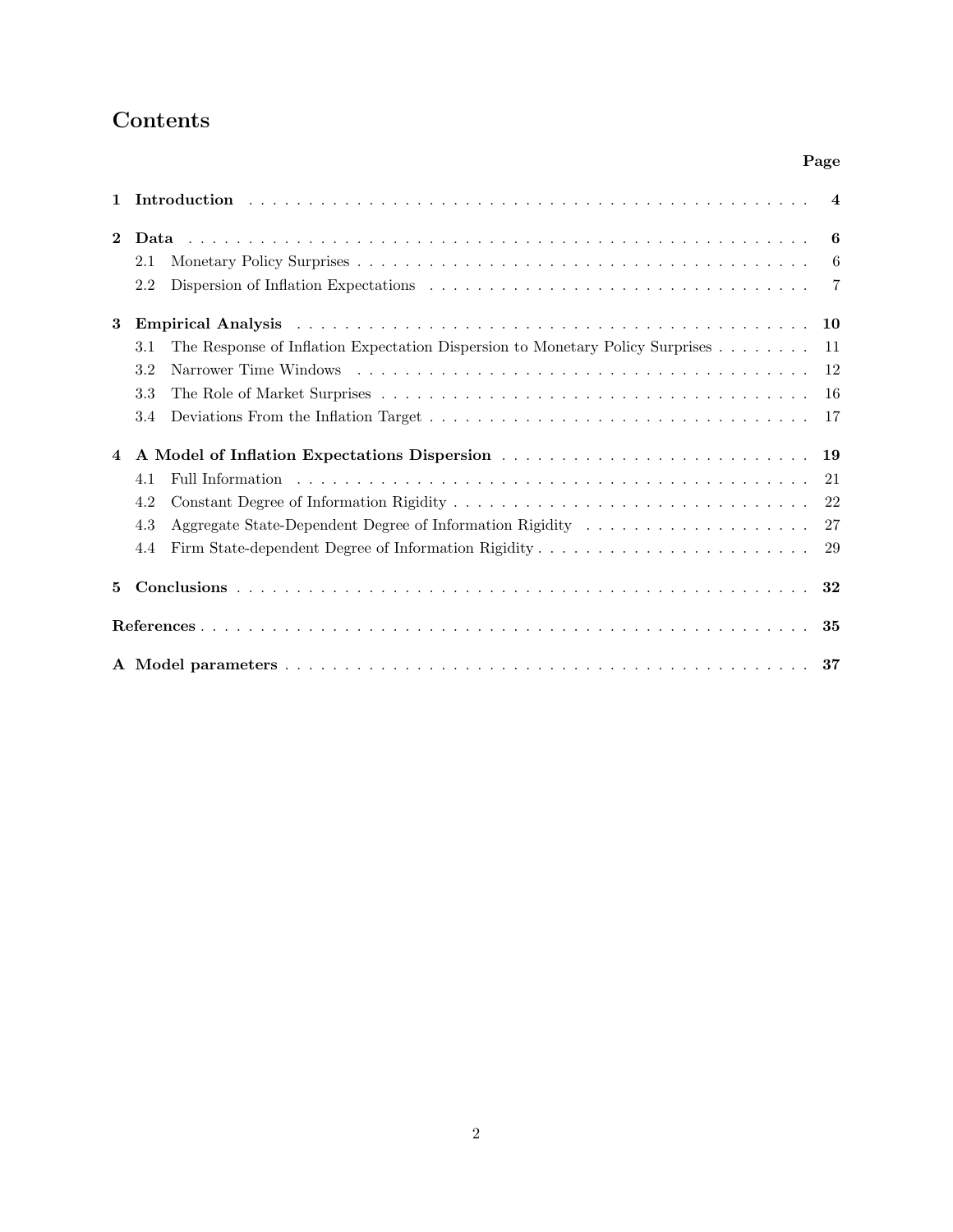# List of Figures

|                |                                                                                                   | Page           |
|----------------|---------------------------------------------------------------------------------------------------|----------------|
| $\mathbf{1}$   |                                                                                                   | 6              |
| $\overline{2}$ |                                                                                                   | $\overline{7}$ |
| 3              | Cumulative Distribution of Inflation Expectation Dispersion at Different Horizons                 | 8              |
| 4              |                                                                                                   | -9             |
| 5              | Effects of Monetary Policy Surprises on the Term Structure of Inflation Expectation Dispersion 14 |                |
| 6              |                                                                                                   | 15             |
| 7              | Response of Inflation Expectation Dispersion to an Interest Rate Shock, Constant Stickiness.      | 25             |
| 8              | Average Response of Inflation Expectation Dispersion to an Interest Rate Shock, Constant          |                |
|                |                                                                                                   | 26             |
| 9              | Response of Inflation Expectation Dispersion to a Persistent Interest Rate Shocks, Varying        |                |
|                |                                                                                                   | 27             |
| 10             | Response of Inflation Expectation Dispersion to a Persistent Interest Rate Shock, Aggregate       |                |
|                |                                                                                                   | 29             |
| 11             | Average Response of Inflation Expectation Dispersion to an Interest Rate Shock, Aggregate         |                |
|                |                                                                                                   | 29             |
| 12             | Response of Inflation Expectation Dispersion to a Persistent Interest Rate Shock, Firm State-     |                |
|                |                                                                                                   | 33             |
| 13             | Average Response of Inflation Expectation Dispersion to an Interest Rate Shock, Firm State-       |                |
|                |                                                                                                   | 33             |
|                |                                                                                                   |                |

# List of Tables

|                |                                                                                            | Page |
|----------------|--------------------------------------------------------------------------------------------|------|
| 1              |                                                                                            |      |
| $2^{\circ}$    | Effects of Federal Funds Rate Surprises on Inflation Expectation Dispersion 13             |      |
| 3              | Effects of High-Frequency Monetary Policy Shocks on Inflation Expectation Dispersion 16    |      |
| $\overline{4}$ | Effects of Individual and Market Surprises on Inflation Expectation Dispersion 17          |      |
| $5^{\circ}$    | Effects of Individual and NS-Based Market Surprises on Inflation Expectation Dispersion 18 |      |
| 6.             | Effects of Federal Funds Rate Surprises on Inflation Expectation Anchoring 19              |      |
|                |                                                                                            |      |
|                |                                                                                            |      |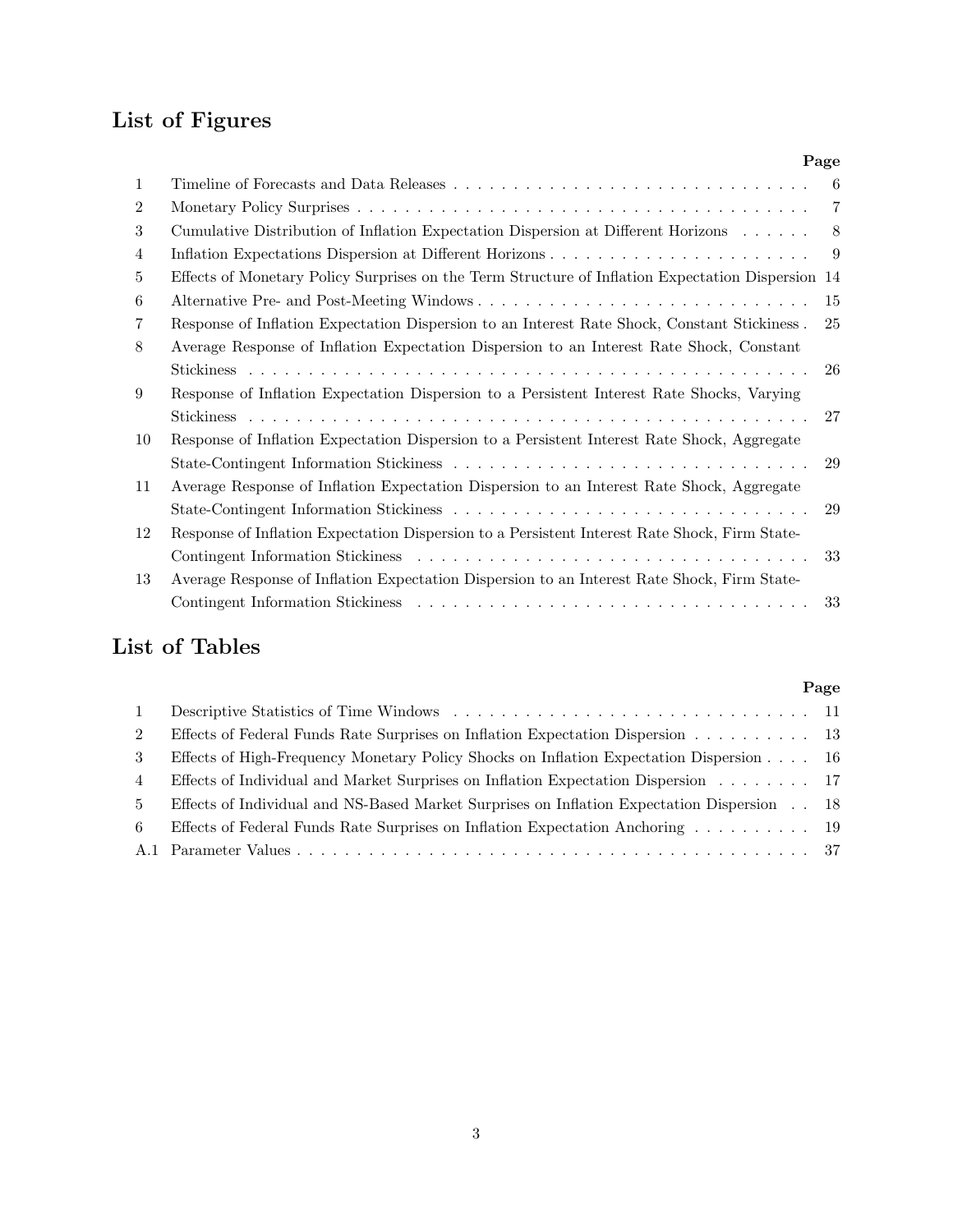## <span id="page-4-0"></span>1 Introduction

Anchoring of inflation expectations is considered to have played a key role in reducing the persistence of inflation and its sensitivity to fluctuations in activity and other factors (Bernanke, [2007;](#page-35-0) Mishkin, [2007\)](#page-36-0). For instance, real shocks have a less persistent effect on inflation dynamics and the exchange rate pass-through is lower when expectations are better-anchored (Fuhrer, [2010;](#page-35-1) Bems et al., [2018;](#page-35-2) Carrière-Swallow et al., [2020\)](#page-35-3). In addition, anchoring affects the transmission of monetary policy, with an expansionary stance potentially boosting activity and lowering inflation when expectations are poorly coordinated (Hoffmann and Hürtgen, [2016\)](#page-35-4). Disagreement among inflation forecasters may also lead to an inefficient dispersion in actual prices, even if inflation is stable at low levels.<sup>[1](#page-4-1)</sup> While several studies explored the drivers of inflation forecast disagreement (Mankiw et al., [2003;](#page-36-1) Dovern et al., [2012\)](#page-35-5), there is still limited understanding on how monetary policy actions affect inflation expectation dispersion. This paper aims at filling this void.

We first estimate empirically the causal effect of monetary policy surprises in the United States on the dispersion of inflation expectations among individual forecasters. Relying on daily data at the analyst level from major financial institutions, we compute monetary policy surprises of individual analysts as the unexpected changes of the federal funds rate with respect to the forecasts produced in a short window of time prior to the Fed meetings.[2](#page-4-2) We document that surprises concentrated in the run-up to the global financial crisis, the crisis itself, and post-2015—which is when agents expected an acceleration in the normalization of monetary policy that turned out to be slower. We then assess the impact of these monetary policy surprises on the dispersion of inflation expectations for different horizons, which is based on the same analysts' inflation projections produced right after the Fed meetings (i.e., the moment in which they get surprised).

With an identification strategy that hinges on a tight window around the Fed meetings, we find evidence of a temporary de-anchoring of inflation expectations. That is, surprises in federal funds rate decisions lead to a significant increase in the dispersion of inflation expectations for horizons up to nine months after the policy rate decision is taken. The effect of monetary surprises on dispersion of inflation expectations at longer horizons is not statically significant.

Then, to rationalize the empirical results, we propose a partial equilibrium rational expectations model with sticky information, in the spirit of Mankiw and Reis [\(2002\)](#page-36-2). We contend that information rigidity is essential to explain the empirical patterns. To make our point, we show that the predictions of a model with full information are not consistent quantitatively nor qualitatively with the observed dispersion of inflation expectations in response to monetary policy surprises. Instead, introducing sticky information is key to generate results that are qualitatively in line with our empirical findings. We finally extend the model to allow the degree of information rigidity to depend on the realization of firm-specific shocks (rather than aggregate ones), and conclude that the theoretical results are *qualitatively* consistent and *quantitatively* close to the empirical ones.

From a policy perspective, our results show that there is room to further refine the communication strategy of monetary policy. Specifically, improvements in the Fed's communication aimed at managing

<span id="page-4-1"></span><sup>&</sup>lt;sup>1</sup>The literature identifies the low dispersion of individual inflation forecasts as a key feature of inflation expectations in economies that feature a strong nominal anchor (Kumar et al., [2015\)](#page-36-3).

<span id="page-4-2"></span><sup>&</sup>lt;sup>2</sup>Monetary policy in the United States does not exclusively rely on the federal funds rate. Other tools include open market operations targeting longer maturities (often used at the zero lower bound), reserve requirements, and interest on reserves. Moreover, Gürkaynak et al. [\(2005\)](#page-35-6), Gertler and Karadi [\(2015\)](#page-35-7), and Nakamura and Steinsson [\(2018\)](#page-36-4) point out that forward guidance has became an increasingly important tool in the last 15 years to influence rates at longer maturities. In what follows, we limit the analysis to the federal funds rate, which is the variable for which we have individual analysts' forecasts.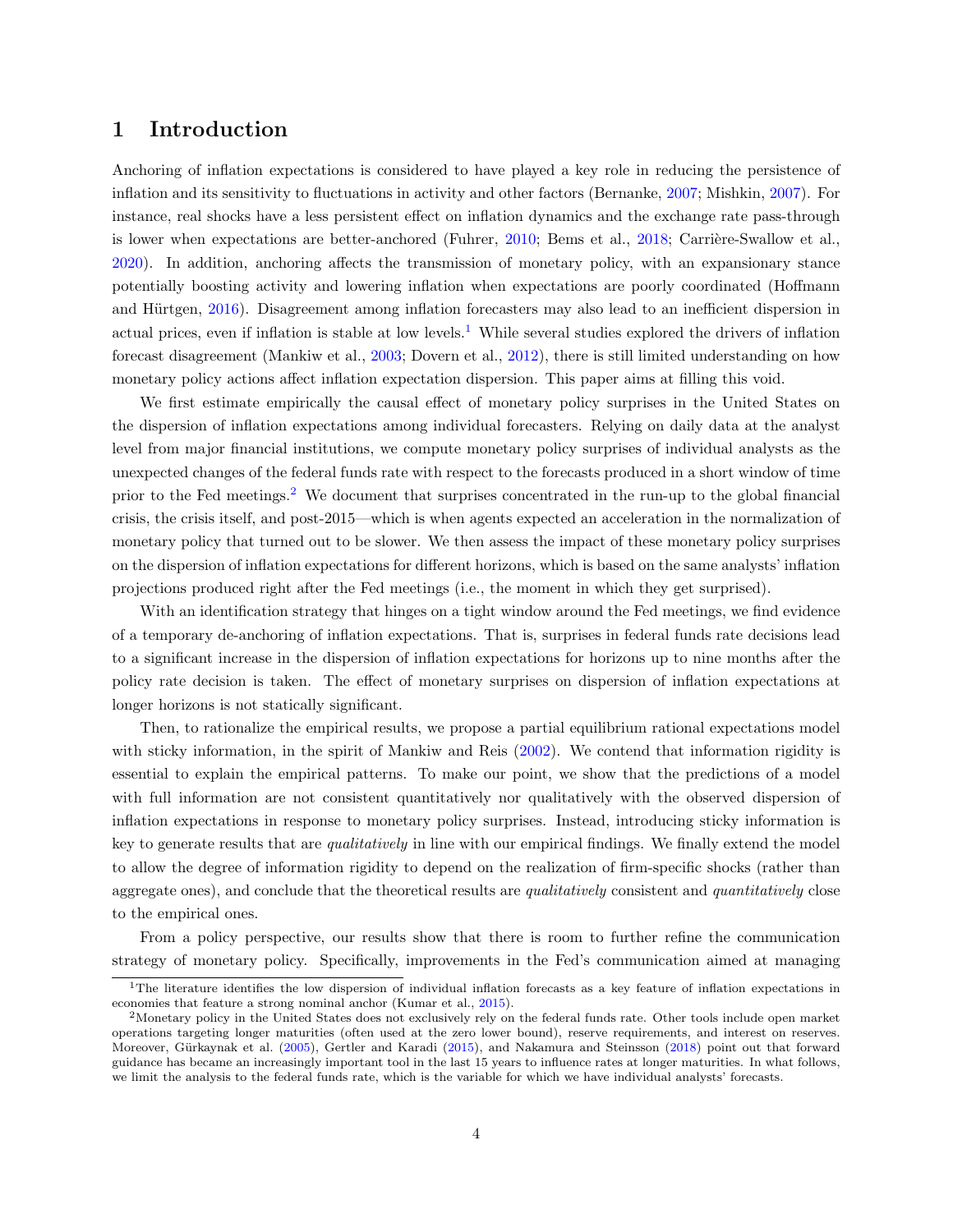inflation expectations would reduce information rigidity and minimize surprises, which in turn would lead to less dispersion across analysts. Or, put differently, the Fed could play a stronger coordinating role via its monetary policy decisions when they are accompanied by clear and effective communication. This would allow to maintain inflation expectations better anchored even at shorter horizons, which is when the credit channel is less effective.

Literature Our paper primarily relates to the literature examining the disagreement across forecasters about future inflation and its drivers. In an early contribution, Mankiw et al. [\(2003\)](#page-36-1) analyze several surveys for the United States and document a substantial dispersion in inflation expectations. They find that disagreement is larger among consumers than among experts, even though the time-series patterns are similar; and that it increases when inflation is high, when inflation moves a lot, and during recessions. They also find that the sticky information model of Mankiw and Reis [\(2002\)](#page-36-2) is capable of replicating several features about the dispersion of inflation expectations. Patton and Timmermann [\(2010\)](#page-36-5) focus on the termstructure of disagreement among forecasters in the United States and argue that heterogeneity in priors or models, rather than on information signals, are more important for explaining the dispersion in expectations. Using the ECB Survey of Professional Forecasters, Andrade and Le Bihan [\(2013\)](#page-35-8) show that forecasters fail to systematically update their forecasts and disagree when updating. They argue that Mankiw and Reis [\(2002\)](#page-36-2) and Sims [\(2003\)](#page-36-6) models of sticky and noisy information are qualitatively consistent with the empirical findings but cannot quantitatively replicate the error and disagreement observed in the data. We contribute to this strand of literature by documenting a novel fact about inflation expectation disagreement, that it increases in response to policy rate shocks, and by showing that this fact can be rationalized within a sticky information framework.

Our paper is also close to the literature that identifies monetary policy shocks with high-frequency data (Gertler and Karadi, [2015;](#page-35-7) Nakamura and Steinsson, [2018;](#page-36-4) Jarocinski and Karadi, [2020\)](#page-35-9) and their effects on public expectations (Del Negro and Eusepi, [2011;](#page-35-10) Coibion and Gorodnichenko, [2012;](#page-35-11) Melosi, [2017\)](#page-36-7). Differently from these studies, we identify (policy rate) shocks at the analyst level—rather than for the market—relying on high frequency data.

Finally, our analysis is related to the literature that explores the relationship between monetary policy and forecast disagreement. Dovern et al. [\(2012\)](#page-35-5) document that inflation forecast disagreement is related to the degree of independence of the monetary authority. Gürkaynak et al.  $(2010)$ , Capistrán and Ramos-Francia [\(2010\)](#page-35-13), and Beechey et al. [\(2011\)](#page-35-14) explore whether adopting an inflation targeting regime has an effect on the level or the dispersion of inflation expectations. Brito et al. [\(2018\)](#page-35-15) complement this analysis by exploring the role of the transparency of the monetary framework (beyond the adoption of inflation targeting) on forecast disagreement. We contribute to this literature by exploring the effect that monetary policy actions, rather than features of the monetary framework, have on forecast disagreement among agents.

The rest of the paper is organized as follows. Section [2](#page-6-0) presents the data and documents the construction of the measures of monetary policy surprises and inflation expectation dispersion. Section [3](#page-10-0) introduces the identification strategy based on the tight window around the Fed meetings and presents the empirical results. Section [4](#page-19-0) proposes a theoretical model based on sticky information and goes over alternative characterizations of the inflation expectation formation mechanisms. Section [5](#page-32-0) concludes.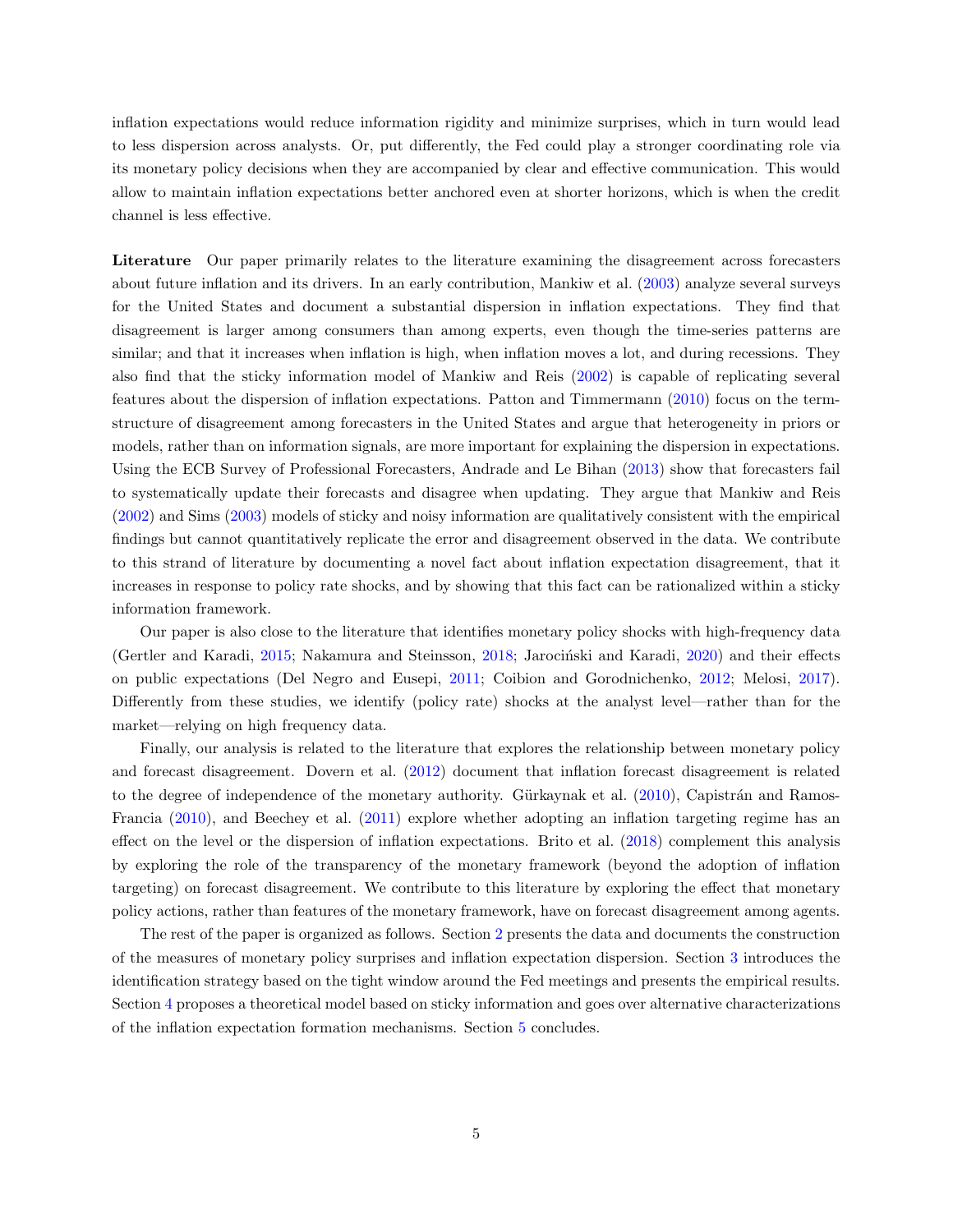#### <span id="page-6-0"></span>2 Data

Our data consists of daily inflation and federal funds rate forecasts for the United States at the analyst level between November 18, 2002 and December 18, 2018 obtained from Bloomberg. The dataset includes forecasts of 496 analysts from major financial institutions worldwide on inflation and the federal funds rate, submitted at irregular intervals (so the panel is unbalanced). $3$ 

The timeline of the inflation and federal funds rate forecasts is a key feature of our dataset, which we use to identify the impact of monetary policy surprises on inflation dispersion. Figure [1](#page-6-2) illustrates this timeline. Each analyst can submit a forecast for the federal funds rate,  $p_{t-1+\gamma|t-1}^e$ , for period  $t-1+\gamma$  at any time during  $[t-1, t-1+\gamma)$ . Then, the analyst observes the federal funds rate decision  $p_{t-1+\gamma|t-1+\gamma}^r$ , which takes place and is announced in correspondence of the policy meeting at  $t - 1 + \gamma$ . Subsequently, the same analyst prepares the inflation forecast  $\pi_{t+h|t}^e$  during  $(t-1+\gamma,t]$ —that is, after the federal funds rate announcement—for horizon  $t + h$  with  $h = \{-\epsilon, 3, 6, 9, 12\}$ .<sup>[4](#page-6-4)</sup> Finally, actual inflation for period  $t + h$ ,  $\pi_{t+h|t+h+\theta}^{r}$ , is released at  $t+h+\theta$ .

It should be noted that for inflation, in the case of horizon  $t - \epsilon$ , the analyst actually submits a backcast for the month that just went by. For all other horizons,  $h = \{3, 6, 9, 12\}$ , the analyst submits a *forecast* for a future period. In all cases, the inflation release takes place within 15 days after the end of the month for which the forecast is made. Importantly, analysts have the chance to revise and re-submit their estimates at any time.

Figure 1: Timeline of Forecasts and Data Releases

<span id="page-6-2"></span>

#### <span id="page-6-1"></span>2.1 Monetary Policy Surprises

The first step to assess the impact of surprises about central bank decisions on the dispersion of inflation expectations is to construct a variable capturing surprises at the individual's level. These surprises are computed as the absolute value of the deviation of the individuals' expected federal funds rate from the actual rate announced at the time of the central bank meeting: $5$ 

$$
s_{i,t-1+\gamma|t-1}^{i^e} = \left| p_{i,t-1+\gamma|t-1}^e - p_{t-1+\gamma|t-1+\gamma}^r \right| \tag{1}
$$

<span id="page-6-3"></span><sup>3</sup> In the United States, the Federal Open Market Committee must meet at least four times each year in Washington, D.C. Since 1981, eight regularly scheduled meetings have been held each year at intervals of five to eight weeks. Submission for which the name of the analyst is not reported are dropped from the sample.

<span id="page-6-4"></span><sup>&</sup>lt;sup>4</sup>While it would be interesting to consider longer horizons, analysts are asked to submit inflation forecasts up to one year ahead.

<span id="page-6-5"></span> $5$ The surprise is computed in absolute value as the question of interest is whether monetary surprises—regardless of whether they are positive or negative—lead to an increase in the extent of dispersion of analysts' forecasts.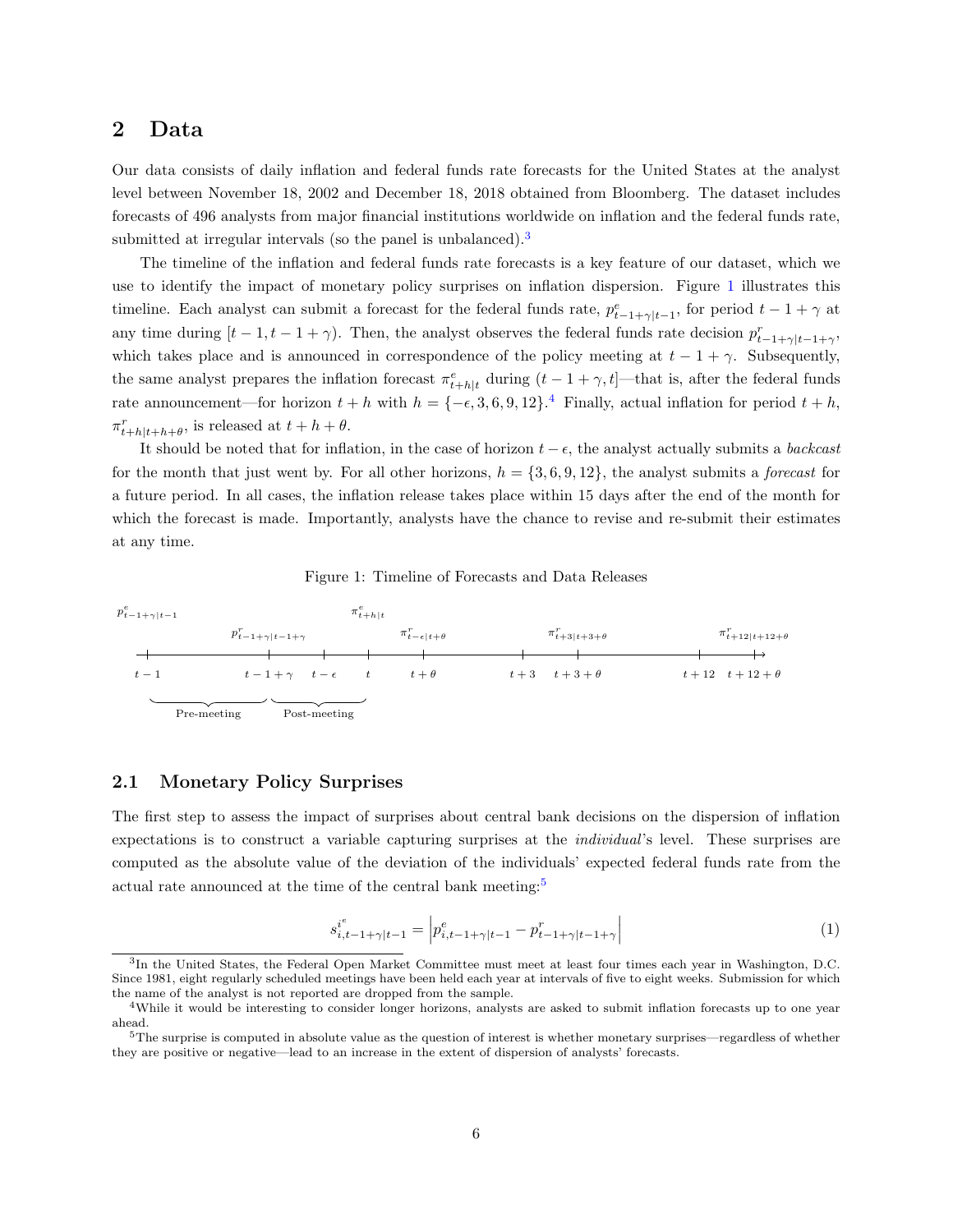where we set the pre-meeting window (i.e., time span between the moment in which the analyst submits her latest forecast,  $t - 1$ , and the federal funds rate announcement day,  $t - 1 + \gamma$  to a maximum of 45 days. This time window broadly corresponds to the number of days between federal funds rate announcements.

The assumption underlying the construction of the variable is that all information that is available to the analyst at the beginning of the 45-day window is already incorporated in the analyst's forecast and does not show up as spurious variation in the shock variable. Of course, new information (e.g., new events or data releases) can come in during these 45 days, making the analyst's forecast outdated and our shock identification invalid. However, this would happen only if the analyst does not re-submit her forecast—which she can do at any time—or to the extent that this new information is systematically correlated with the forecast or the federal funds rate decision, thereby resulting in a correlation with the surprise variable. While the time windows is set to 45 days, on average analysts submit their (latest) forecast for the federal funds rate only 9 days before the meeting.

<span id="page-7-1"></span>Figure [2](#page-7-1) shows the monthly average of our surprise variable. Average surprises were quite frequent, albeit small, between 2002 and 2007 but they became larger in the period leading up to the global financial crisis. Since then, the need for accommodative monetary conditions and the proximity to the zero lower bound made the Fed's decisions on the federal funds rate more predictable. Since 2015 average surprises increased again as agents began to expect an acceleration in the normalization of monetary policy in the United States, which only started later and slower than expected.



Figure 2: Monetary Policy Surprises (Percentage points)

Source: Bloomberg and authors' calculations.

Notes: The line denotes the monthly average of the federal funds rate surprises across analysts.

#### <span id="page-7-0"></span>2.2 Dispersion of Inflation Expectations

The next step is to construct a measure of inflation expectation dispersion. We do it by taking the absolute value of the deviation of the individual's inflation forecast from the average forecast across all other analysts:

$$
d_{i,t+h|t}^{\pi^e} = \left| \pi^e_{i,t+h|t} - \frac{1}{N-1} \left( \sum_{i=1}^N \pi^e_{i,t+h|t} - \pi^e_{i,t+h|t} \right) \right| \tag{2}
$$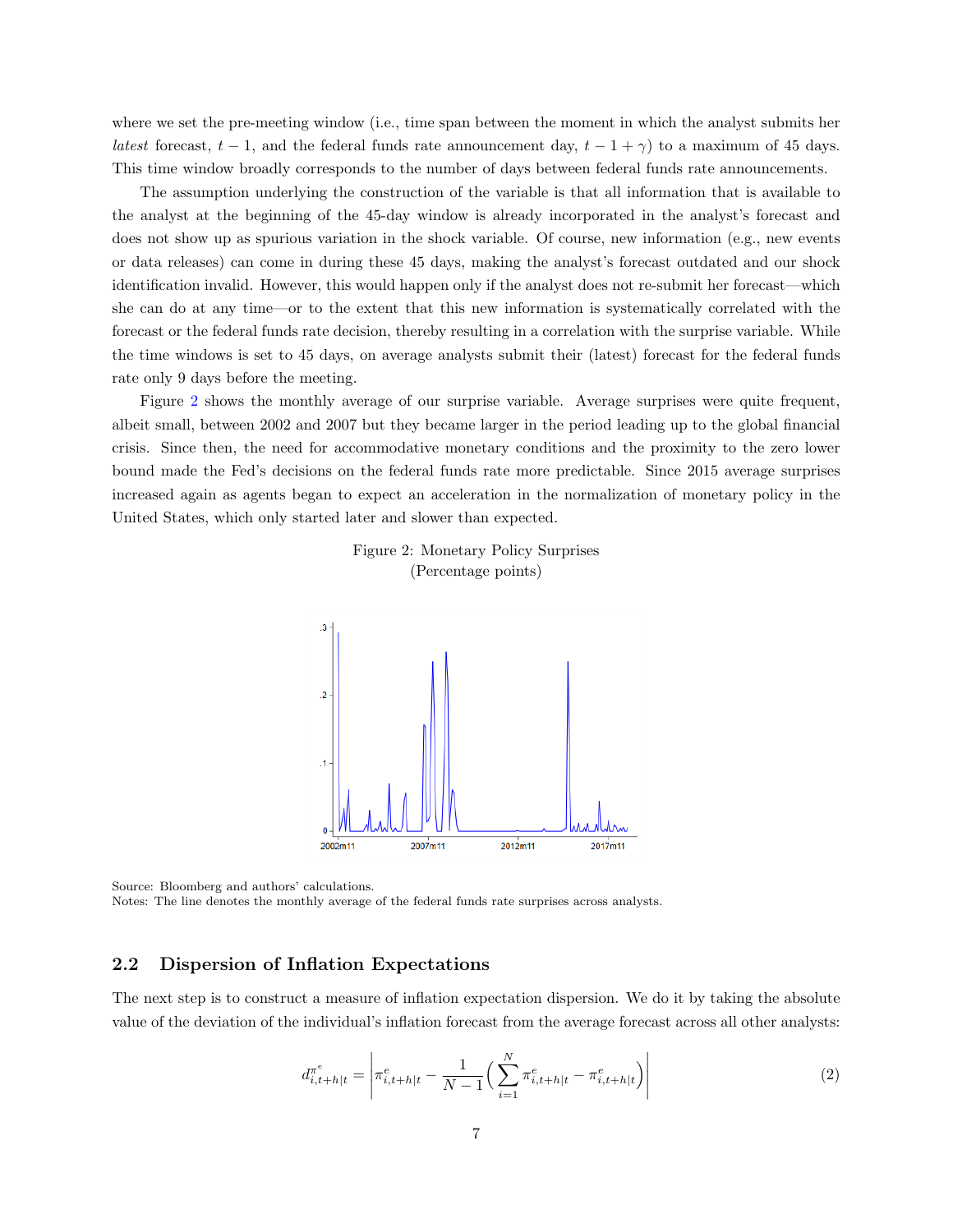where we set the post-meeting window (i.e., the time span between the federal funds rate announcement,  $t-1+\gamma$ , and the moment in which analyst i submits the inflation forecast, t) to a maximum of 30 days. Similar to surprises, we take the absolute value since positive and negative deviations occurring at the same time cancel out.

Panel (a) of Figure [3](#page-8-0) presents the cumulative distribution of inflation expectation dispersion for the United States at different horizons. Unsurprisingly, the shorter the horizon the higher is the frequency around zero, indicating that uncertainty about the inflation outcome is larger when the release is further into the future. As an example, the standard deviation of inflation expectation dispersion for the month that just finished (i.e.,  $h = -\epsilon$ ) is 27 basis points. For the farthest horizon (i.e.,  $h = 12$  months), the standard deviation almost doubles at 50 basis points.[6](#page-8-1)

<span id="page-8-0"></span>Figure 3: Cumulative Distribution of Inflation Expectation Dispersion at Different Horizons (Percentage points)



Source: Bloomberg and authors' calculations.

Notes: The dots denote the observations, the vertical lines of the box plots denote the medians, and the horizontal lines of the box plots denote the interquartile ranges.

Figure [4](#page-9-0) displays the inflation expectation dispersion over time for all horizons. In particular, we plot the cross-country median aggregated at the monthly frequency, which hovers between 0 and 0.5 percentage points for most of the sample across all horizons, albeit it tends to be larger for the farther horizons. For instance, the average of the median inflation expectation dispersion over time is 0.17 percentage points for  $h = -\epsilon$  and it grows to 0.35 percentage points for  $h = 12$ . However, the dispersion spikes around the global financial crisis (2008–09) and at the time of the taper tantrum announcement (May 2013); large movements are also present at the beginning of the sample but are less common across horizons. The interquartile range around the median is wider for larger horizons, confirming the evidence of Figure [3,](#page-8-0) and is wider around peaks of median inflation expectation dispersion.

At first sight, large variability in the dispersion of inflation expectations and in monetary policy surprises

<span id="page-8-1"></span> $6$ The sample of analysts is not the same across horizons. As a result, the number of observations varies between 3,981 at  $h = -\epsilon$  and 5,594 at  $h = 12$ . Reducing the sample to only those analysts that submitted inflation forecasts for all horizons does not affect the descriptive statistics.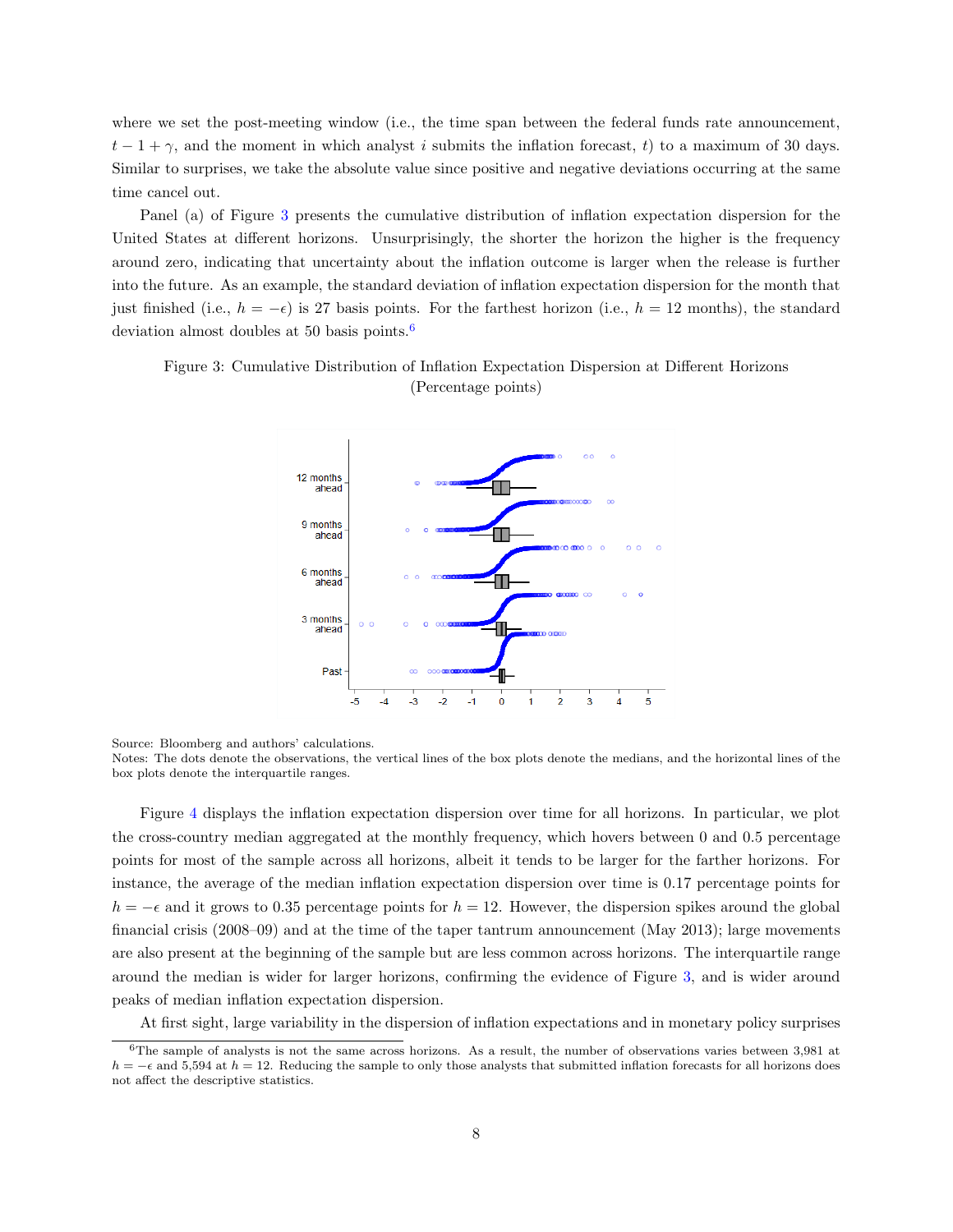<span id="page-9-0"></span>tend to coincide. Taking advantage of the timing of the inflation forecast submission, we now turn to assessing the causal effect of monetary surprises on inflation dispersion.



Figure 4: Inflation Expectations Dispersion at Different Horizons (Percentage points)

Source: Bloomberg and authors' calculations.

Notes: The lines denote the monthly average of the median inflation dispersion across analysts, and the shaded areas denote interquartile ranges.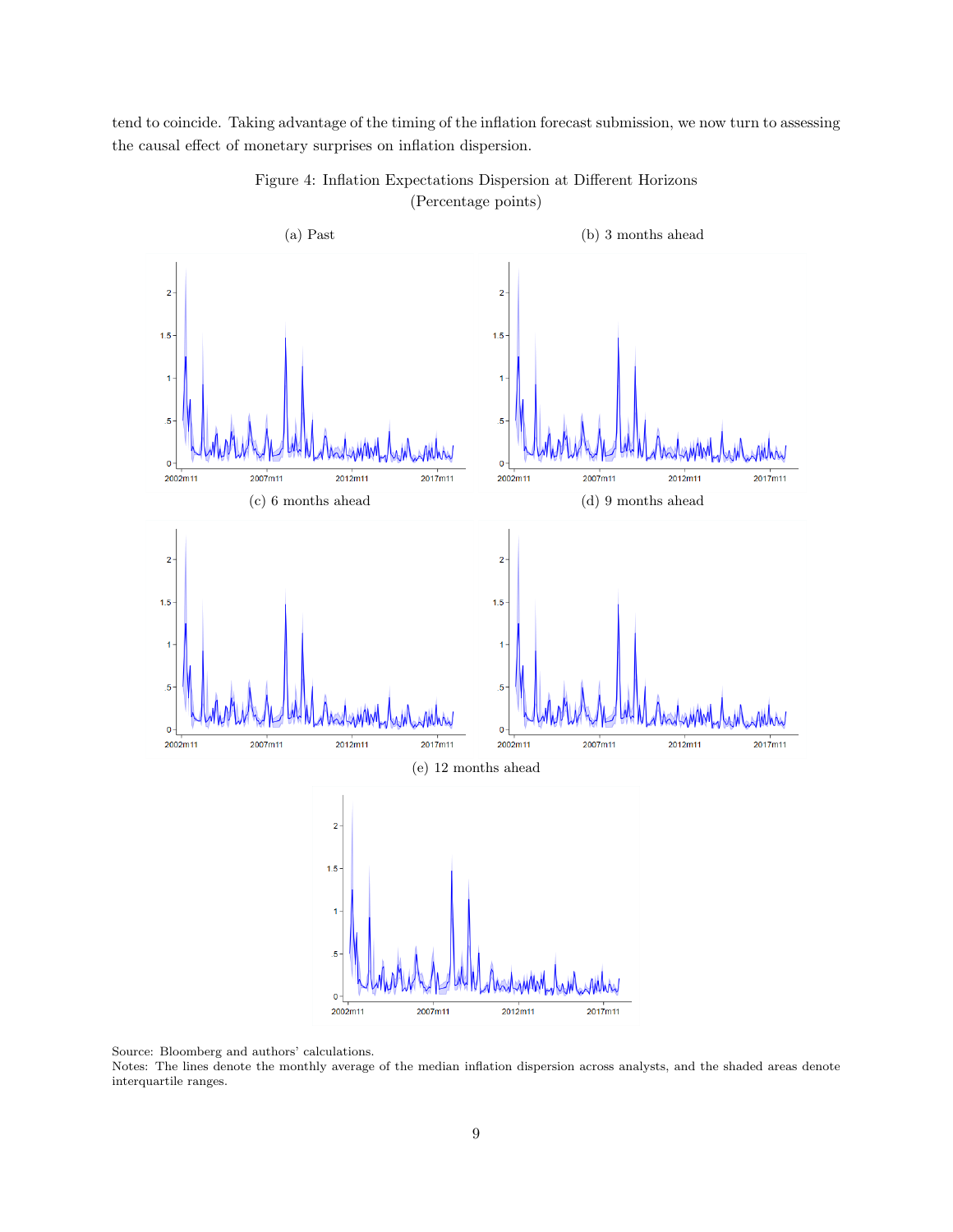#### <span id="page-10-0"></span>3 Empirical Analysis

To assess the impact of analysts' surprises about policy rate decisions,  $s_i^i$  $\sum_{i,t-1+\gamma|t-1}^{i^{\circ}}$ , on inflation expectation dispersion,  $d_{i,t}^{\pi^e}$  $\sum_{i,t+h|t}^{\pi^{\circ}}$ , we estimate the following panel regression:

<span id="page-10-2"></span>
$$
d_{i,t+h|t}^{\pi^e} = \beta s_{i,t-1+\gamma|t-1}^{i^e} + \phi_i + \mu_{i,t+h}
$$
\n(3)

where  $\phi_i$  denotes the analyst fixed effects, which capture any systematic bias in each analyst's forecasts; and  $\mu_{i,t+h}$  is an i.i.d. error term. The surprise variable is lagged by one period so that, even in the case in which inflation expectation dispersion is calculated at  $h = -\epsilon$ , the surprise always precedes the inflation forecast.

The identification strategy is based on the tight window around the Fed meetings. First, we make sure that the post-meeting window—the time between the moment in which analysts get surprised by the interest rate decision,  $t-1+\gamma$ , and the moment in which they submit their inflation forecasts, t—is narrow. A sufficiently short time interval between these two events reduces the probability that other confounding factors (potentially correlated with the surprises or the inflation expectation dispersion) bias the estimates of the impact of monetary surprises on the dispersion of inflation expectations. Unfortunately, in some cases analysts do not update their inflation projections for a long period after a policy decision has been announced. Thus, as discussed in Section [2,](#page-6-0) we take advantage of the richness of our dataset and purge from the sample those observations for which the pre-meeting window is longer than 30 days—a relatively short time span that reduces the likelihood of other events conditioning the analysts' forecasts. In the resulting sample, analysts submit their inflation forecasts, on average, 16 days after the federal funds rate announcement. Moreover, in a series of robustness tests, we reduce shorten the post-meeting window in subsequent steps to 25, 20, 15, and 10 days, which improves the identification but inevitably reduce the number of observations.

Second, we allow for a narrow pre-meeting window—the time between the analyst's submission of her policy rate forecast and the Fed announcement. The concern is that analysts could become aware of new information after they submit the forecast for the federal funds rate. If analysts do not re-submit their interest rate forecasts and the new information is correlated with the surprise variable, the estimates of the effect of monetary policy surprises on inflation expectations' dispersion would be biased (Nakamura and Steinsson, [2018\)](#page-36-4). To alleviate this concern, we construct alternative surprise variables, setting a lower ceiling on the number of days between the submission of the analyst's interest rate forecast and the federal funds rate announcement day to 30, 20, 10, and 5 days. Using narrower pre-meeting windows reduces the chances for other factors to bias our estimates—but, again, at a cost of reducing number of observations.<sup>[7](#page-10-1)</sup>

To test the robustness of our results, we estimate the specification in equation [\(3\)](#page-10-2) with all possible combinations of pre- and and post-meeting windows' length. As shown in Table [1,](#page-11-1) when the narrowest pre- and post-meeting windows are used—5 and 10 days, respectively)—the average time spans between submitting the federal funds rate forecast and the announcement day, and between the announcement day and submitting the inflation forecast, are only 2.5 and 5.9 days, respectively.

A few other aspects of the specification in equation [\(3\)](#page-10-2) deserve some discussion. We refrain from including time fixed effects in the specification. In fact, all common events that affect all the forecasters at the same

<span id="page-10-1"></span><sup>7</sup>Narrowing the pre-meeting window also allows to isolate those analysts that are relatively more "active" in submitting forecasts. In other words, a tighter window before the announcement day excludes those analysts that likely incur fixed costs to acquire and process new information and, as a result, refrain from revising and re-submitting their forecast. Yet, there still exists the possibility that analysts incur such fixed costs and, due to those, opt to submit their forecasts only a few days before the federal funds rate announcement.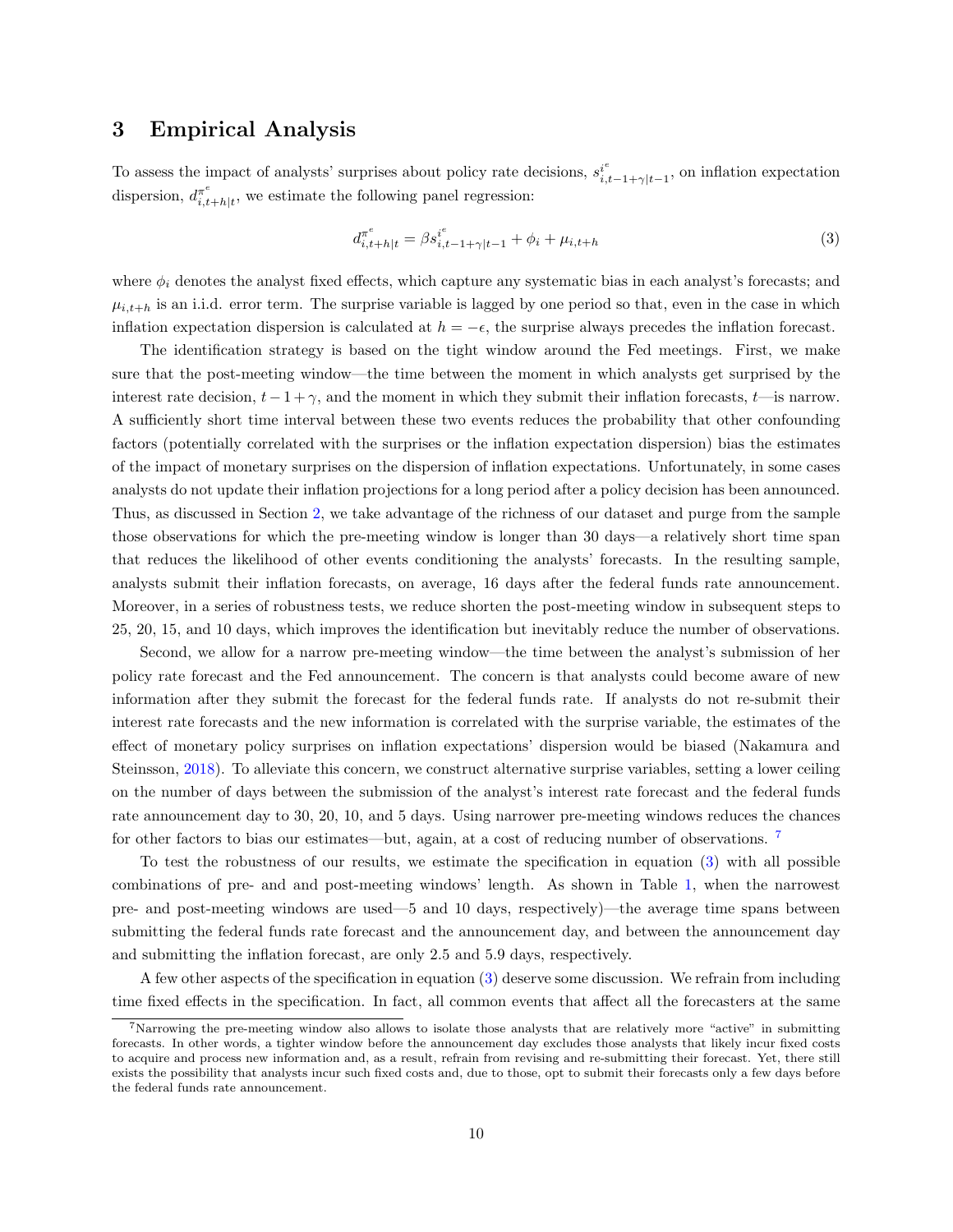<span id="page-11-1"></span>

| Variable                                                      | Obs   | Mean | SD  | Min      | Max |  |  |  |
|---------------------------------------------------------------|-------|------|-----|----------|-----|--|--|--|
| Pre-meeting window, holding post-meeting window $< 30$ days   |       |      |     |          |     |  |  |  |
| 45-day window                                                 | 2.210 | 9.1  | 8.2 | 0        | 43  |  |  |  |
| 30-day window                                                 | 2,105 | 7.6  | 5.4 | $\theta$ | 29  |  |  |  |
| 20-day window                                                 | 1,893 | 6.3  | 3.3 | $\theta$ | 19  |  |  |  |
| $10$ -day window                                              | 1.642 | 5.2  | 1.8 | $\theta$ | 9   |  |  |  |
| 5-day window                                                  | 318   | 2.5  | 1.3 | $\theta$ | 4   |  |  |  |
| Post-meeting window, holding pre-meeting window $\lt 45$ days |       |      |     |          |     |  |  |  |
| 30-day window                                                 | 2.210 | 15.6 | 7.4 | $\theta$ | 29  |  |  |  |
| 25-day window                                                 | 2,035 | 14.6 | 6.8 | $\theta$ | 24  |  |  |  |
| 20-day window                                                 | 1.446 | 11.4 | 5.4 | $\theta$ | 19  |  |  |  |
| $15$ -day window                                              | 782   | 7.2  | 3.8 | $\theta$ | 14  |  |  |  |
| 10-day window                                                 | 657   | 5.9  | 3.1 |          | 9   |  |  |  |

#### Table 1: Descriptive Statistics of Time Windows (Percentage points)

Source: Bloomberg and authors' calculations.

time should be already contemplated when the federal funds rate forecast is submitted. To the extent that this happens, the shock variable is likely to be highly correlated across analysts and including time fixed effects would absorb that variation biasing the coefficient on the shock variable.

Also, it should be noted that the estimation of the effect on inflation expectation dispersion at horizon  $h = -\epsilon$  reveals something different compared to the estimations using inflation expectation dispersion at horizons  $h = \{3, 6, 9, 12\}$ . When assessing the impact of the surprise on inflation expectation dispersion at a future horizon, an analyst necessarily needs to form a view about future policy actions. In contrast, there is no uncertainty about policy actions for the past, as these have already been observed.<sup>[8](#page-11-2)</sup> Thus, the coefficient on the shock would capture whether the analysts' disagreement changes with respect to the yetunpublished inflation over the preceding month. We argue that using horizon  $h = -\epsilon$  allows isolating the effect of "revealed information" through the Fed actions as—in response to a surprise about the federal funds rate—analysts may think that the central bank had some information that they could not take into account or had not given the right weight.<sup>[9](#page-11-3)</sup>

# <span id="page-11-0"></span>3.1 The Response of Inflation Expectation Dispersion to Monetary Policy Surprises

Table [2](#page-13-0) reports the baseline results of the impact of a 100-basis point surprise in the federal funds rate on inflation expectation dispersion. Each column corresponds to a different horizon, starting with the month that already finished  $(h = -\epsilon)$  in column (1), up to the dispersion for the one-year ahead forecasts  $(h = 12)$ in column (5). As already noted, the number of observations decreases as the horizon lengthens. To visualize the impact of surprises in the federal funds rate decision on the term structure of the dispersion of inflation expectations, we also plot the coefficient magnitudes along with their confidence intervals in Figure [5.](#page-14-0)

The results in column (1) indicate that a 100-basis point surprise in the federal funds rate leads, on average, to an increase of 96 basis points in the dispersion of inflation expectations for the month that just went by. Since horizon  $h = -\epsilon$  is backward looking (i.e., refers to a month that already finished), the change

<span id="page-11-2"></span><sup>8</sup>Uncertainty remains about the effects of policy actions.

<span id="page-11-3"></span> $9N$ akamura and Steinsson [\(2018\)](#page-36-4) refer to this revealed information as "Fed informational effects".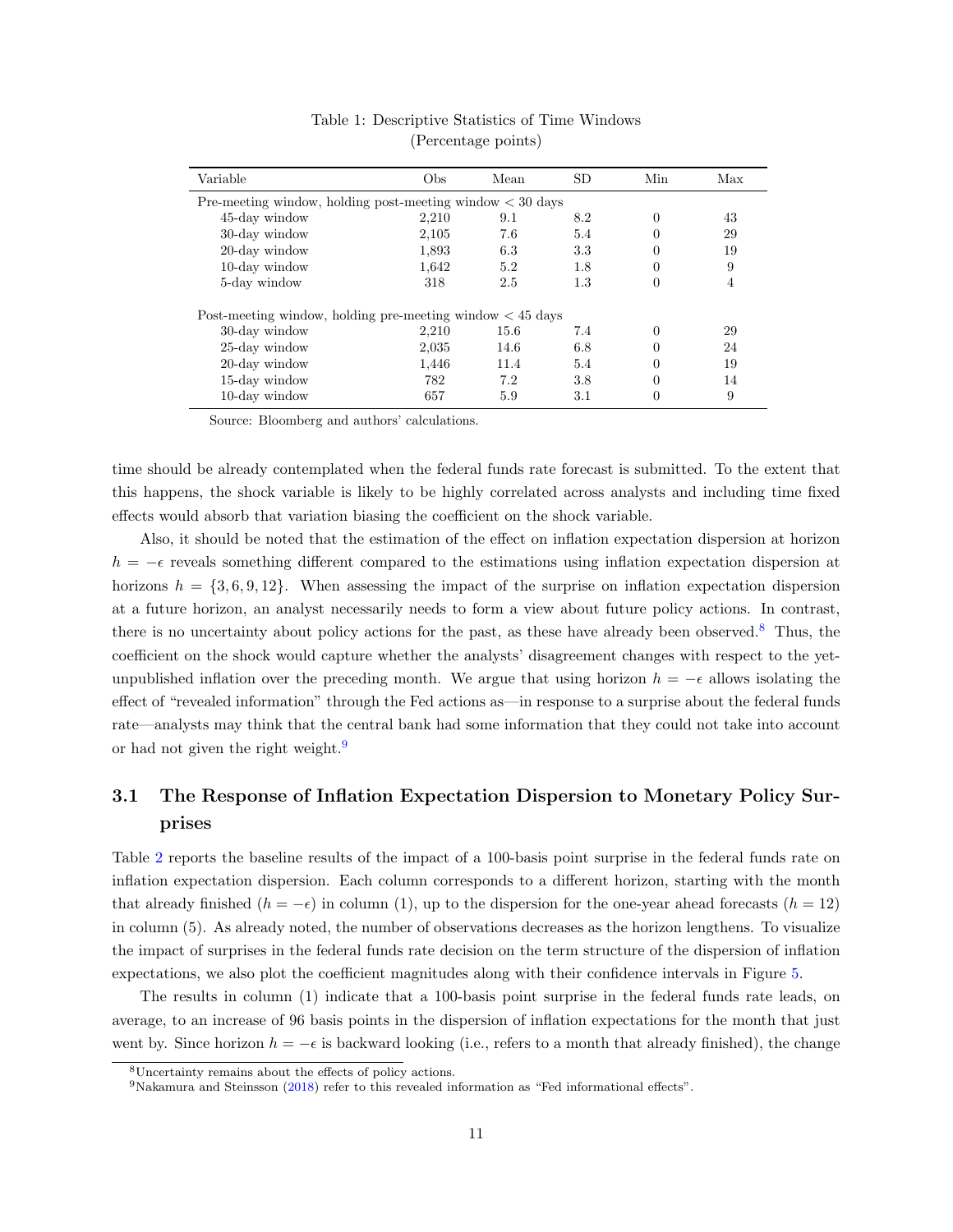in dispersion does not reflect revised views on future actions by the Fed. In this sense, the estimate for such horizon allows us to isolate the effect of the information that is revealed by the central bank's action (or inaction) on inflation expectation disagreement. Our results suggest that the information conveyed in the policy surprise leads some agents to revise their estimates in a way that leads to a less-coordinated view.

Columns (2) to (5) report the effect of federal funds rate surprises on the dispersion of inflation expectations at the three-, six-, nine-, and 12-month ahead horizons. Since all these horizons are forward looking, changes in analysts' inflation forecasts may reflect the effect of the information that is revealed by the central bank's decision as well as their revised views about future actions by the Fed. The results in columns (2) to (4) indicate that the effect of monetary surprises on the dispersion of inflation forecasts is still positive and significant up to nine months after the Fed announcement. The effect, however, tends to die out out over farther horizons. While the effect of policy surprises one year after the Fed announcement is still positive, it is not statistically different from zero, as shown in column (5).

We then test whether oTheaaur results hold to excluding different events covered by the sample period. In particular, we alternatively drop the period of the Global Financial Crisis (July 2008–December 2009), the entire span over which the Fed hit the zero lower bound (January 2010–December 2014), and the period featuring the largest surprises associated to the monetary policy normalization. As shown in Table [2,](#page-13-0) the exclusion of these events does not seem to affect our findings. The results are in fact comparable to the ones of the baseline estimations. If anything, the significance of the estimates is somewhat weaker when the period of the Global Financial Crisis is dropped, reflecting the fact that the largest shock get excluded from the sample.

In sum, our results indicate that monetary policy surprises lead to an increase in analysts' disagreement about inflation prospects over the next nine months—a horizon shorter than the lag with which monetary policy is believed to affect prices—but have no effect on disagreement at longer horizons.<sup>[10](#page-12-1)</sup> Moreover, the effect is stronger for the backward-looking horizon, that we interpret as the informational effect from the central bank's decision.

#### <span id="page-12-0"></span>3.2 Narrower Time Windows

Our identification strategy is based on the assumption that all relevant information that the analysts receive before the Fed's meeting is reflected in their latest forecast re-submission. Yet, one concern with this strategy is that analysts may incur fixed costs and decide not to re-submit despite receiving relevant information. In that case, the difference between the Fed's decision and the projection that the analyst had reported does not capture the extent of surprise in the policy decision. Similarly, the change in inflation forecast between the pre- and post-meeting submissions cannot be entirely attributed to the surprise. This would invalidate the identifying assumption and could bias our estimates.

A second concern that analysts do not submit their revised inflation projection immediately after the Fed's meeting. In our baseline setup, we use submissions up to 30 days following the meeting to assess their revised inflation forecasts. But as the lag between the Fed's meeting and the analyst re-submission increases, the revised forecast may reflect not only the effect of the Fed's action but also other developments that happened in-between.

<span id="page-12-1"></span><sup>10</sup>Romer and Romer [\(2004\)](#page-36-8) and Gertler and Karadi [\(2015\)](#page-35-7) are two heavily cited papers presenting impulse responses of monetary policy shocks on prices. Both papers show that it takes about two years for monetary policy to affect prices. Ramey [\(2016\)](#page-36-9), however, shows that the estimates vary considerably when the technique and sample, among others, change.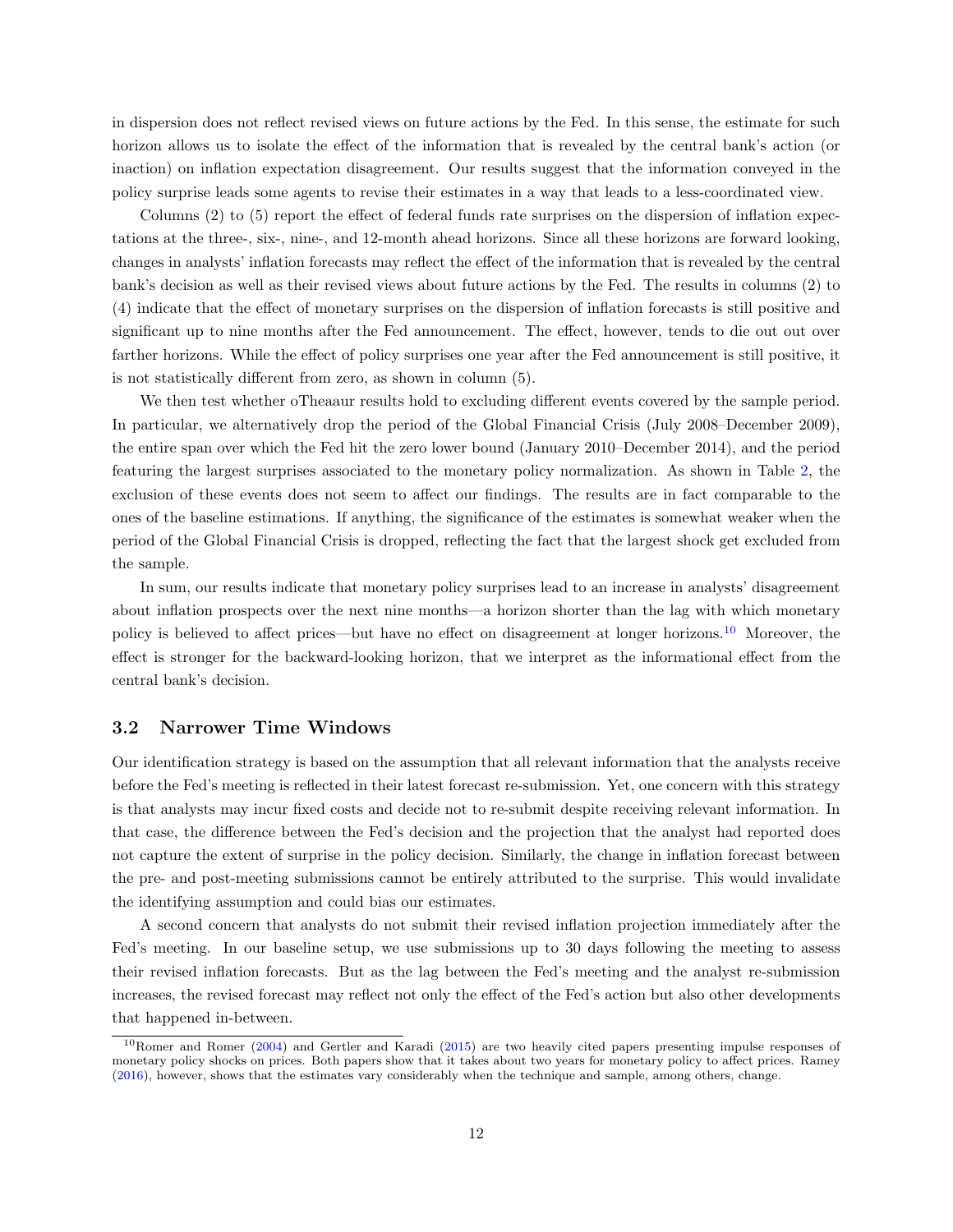<span id="page-13-0"></span>

|                                         | (1)<br>Past | (2)<br>$3$ months $\,$<br>ahead | (3)<br>6 months<br>ahead | (4)<br>$9$ months<br>ahead | (5)<br>12 months<br>ahead |
|-----------------------------------------|-------------|---------------------------------|--------------------------|----------------------------|---------------------------|
| <b>Baseline</b>                         |             |                                 |                          |                            |                           |
| Surprises in Fed decision               | $0.965***$  | $0.536**$                       | $0.688***$               | $0.611**$                  | 0.061                     |
|                                         | (0.126)     | (0.223)                         | (0.242)                  | (0.264)                    | (0.221)                   |
| Observations                            | 2,263       | 1,390                           | 1,356                    | 1,294                      | 1,175                     |
| Analysts                                | 127         | 62                              | 61                       | $60\,$                     | $58\,$                    |
| $R$ -squared                            | 0.061       | 0.008                           | 0.011                    | 0.008                      | 0.000                     |
| Excluding the Global Financial Crisis   |             |                                 |                          |                            |                           |
| Surprises in Fed decision               | $1.046***$  | 0.576                           | $0.863**$                | $0.869*$                   | 0.044                     |
|                                         | (0.174)     | (0.369)                         | (0.431)                  | (0.506)                    | (0.361)                   |
| Observations                            | 2,166       | 1,338                           | 1,304                    | 1,245                      | 1,130                     |
| Analysts                                | 125         | 62                              | 61                       | 60                         | 58                        |
| $R$ -squared                            | 0.057       | 0.006                           | 0.010                    | 0.011                      | 0.000                     |
| Excluding zero lower bound period       |             |                                 |                          |                            |                           |
| Surprises in Fed decision               | $0.946***$  | $0.488**$                       | $0.648**$                | $0.620**$                  | 0.119                     |
|                                         | (0.123)     | (0.236)                         | (0.274)                  | (0.249)                    | (0.226)                   |
| Observations                            | 1,538       | 1,005                           | 972                      | 916                        | 817                       |
| Analysts                                | 118         | 58                              | 58                       | $56\,$                     | 54                        |
| $R$ -squared                            | 0.070       | 0.008                           | 0.012                    | 0.012                      | 0.000                     |
| Excluding monetary policy normalization |             |                                 |                          |                            |                           |
| Surprises in Fed decision               | $1.159***$  | $0.790***$                      | $0.750***$               | $1.048***$                 | 0.377                     |
|                                         | (0.164)     | (0.267)                         | (0.278)                  | (0.343)                    | (0.263)                   |
| Observations                            | 2,008       | 1,208                           | 1,183                    | 1,117                      | 1,008                     |
| Analysts                                | 124         | 61                              | 60                       | 59                         | 57                        |
| $R$ -squared                            | 0.073       | 0.014                           | 0.012                    | 0.020                      | 0.003                     |

## Table 2: Effects of Federal Funds Rate Surprises on Inflation Expectation Dispersion (Percentage points)

Source: Authors' calculations.

Notes: All regressions include analyst fixed effects. Heteroskedasticity and autocorrelation consistent standard errors in parentheses. \*\*\*  $p < 0.01$ , \*\*  $p < 0.05$ , \*  $p < 0.1$ .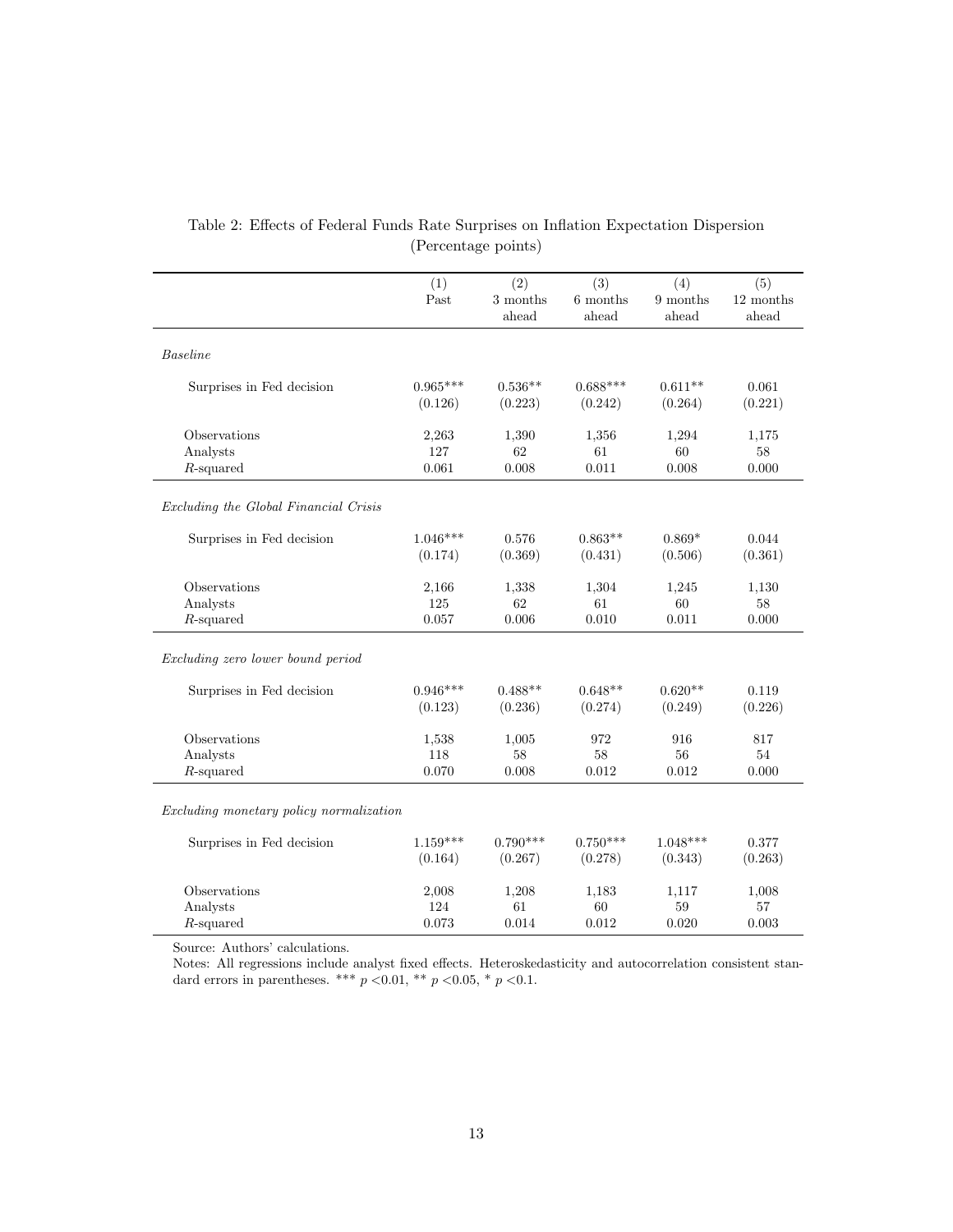#### <span id="page-14-0"></span>Figure 5: Effects of Monetary Policy Surprises on the Term Structure of Inflation Expectation Dispersion (Percentage points)



Source: Bloomberg and authors' calculations.

Notes: The line denotes the magnitude of the coefficient of surprise in the central bank decision at different horizons, and the shaded area denotes the 90 percent confidence interval constructed with standard errors clustered at the analyst level. The x-axis denotes the forecast horizon in months, where "past" corresponds to the month that just went by.

To address these concern, we sequentially reduce the time windows around the policy meetings over which we retrieve the analysts forecasts. We reduce both the pre-meeting window (from a maximum of 45 days to a maximum of 5 days) and the post-meeting window (from a maximum of 30 days to a maximum of 10 days). This set of robustness exercises inevitably reduces the number of observations. Figure [6](#page-15-0) reports the magnitude of the coefficient along with the confidence interval for all possible combinations of time windows used to compute the policy rate surprises and the dispersion of inflation expectations.

The results show that our earlier finding for the backward-looking horizon is robust to the size of the windows. That is, the point estimate is always statistically significant for  $h = -\epsilon$ , ranging between 48 and 110 basis points. The estimates for horizons  $h = 3$  and  $h = 6$  remain positive and significant for most estimations, or indistinguishable from zero. Finally, the effect of policy surprises on the dispersion of inflation forecasts at horizons  $h = 9$  and  $h = 12$  turn negative and statistically significant when the pre-meeting window is shrunk to five days and the post-meeting window is reduced to 15 or 10 days. In sum, monetary policy surprises generally lead to more dispersion in inflation expectations at short horizons and have no effect or reduce dispersion over longer horizons.

In an additional robustness exercise, we hold the maximum of the dispersion at a maximum of 30 days and reduce the surprise window further by replacing the surprise measure in equation [\(3\)](#page-10-2) with the "federal funds rate shocks" constructed in Nakamura and Steinsson [\(2018\)](#page-36-4). The latter consists of unexpected changes in interest rates in a 30-minute window surrounding the federal funds rate announcements in the United States. Such a small time window ensures that the role played by confounding factors is critically minimized or non-existent. It also has the advantage of not being limited to changes in the federal funds rate, but incorporating information about the future path of interest rates in response to Fed announcements. For the purposes of estimating analyst-level regressions, however, such a variable is less satisfactory because it is constructed from data on futures and therefore lacks cross-sectional variation. In other words, by using it, we are imposing the same surprise across all analysts.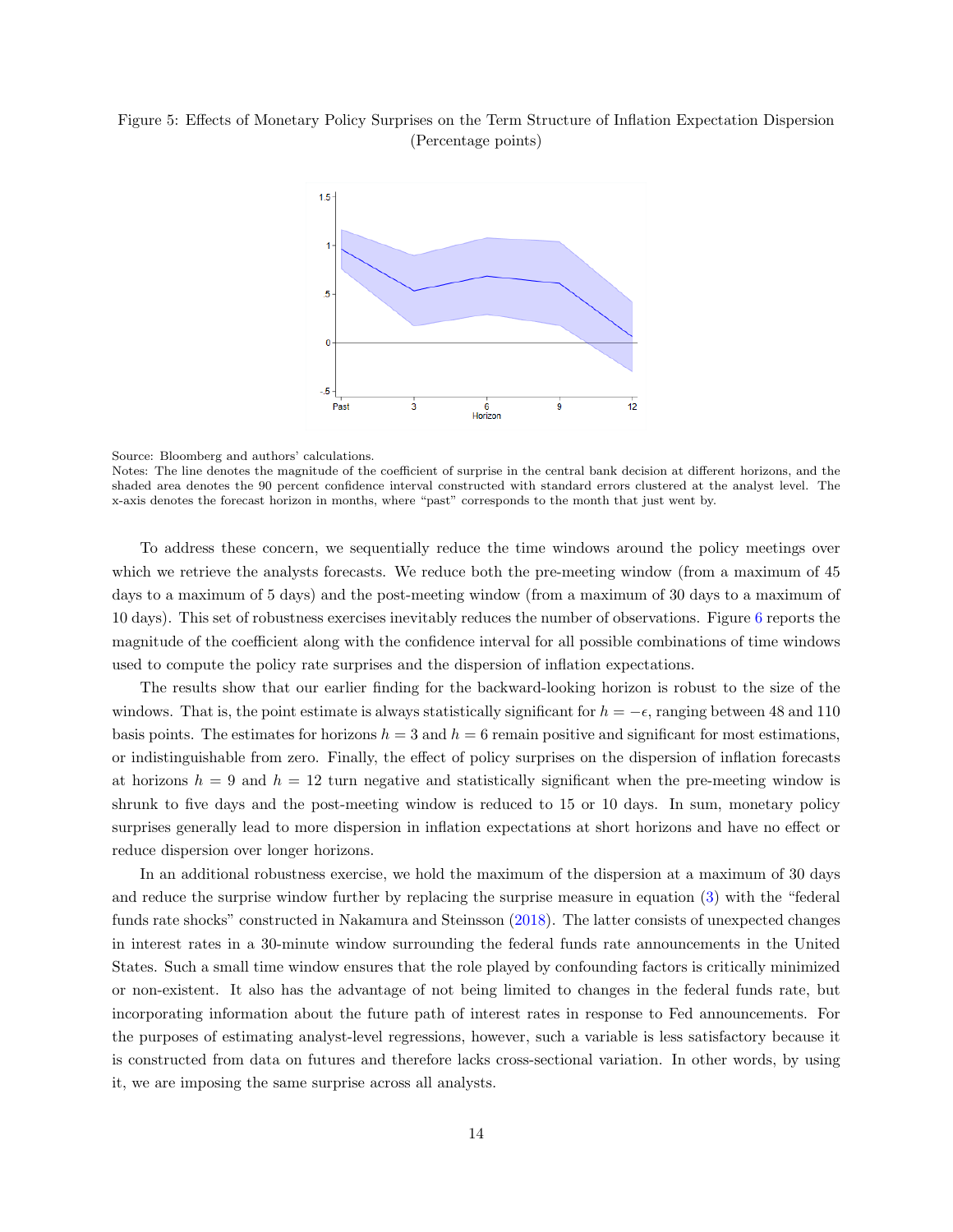<span id="page-15-0"></span>

#### Figure 6: Alternative Pre- and Post-Meeting Windows (Percentage points)

Source: Bloomberg and authors' calculations.

Notes: Each panel reports the results based on alternative pre-meeting windows for the monetary policy surprise calculation. Square, (circle), [triangle], rhombus, and /cross/ markers denote point estimates for the post-meeting window of 30, (25), [20], 15, and /10/ days over different horizons, and the vertical lines denote the 90 percent confidence intervals constructed with standard errors clustered at the analyst level. The x-axis denotes the forecast horizon in months, where "past" corresponds to the the month that just went by.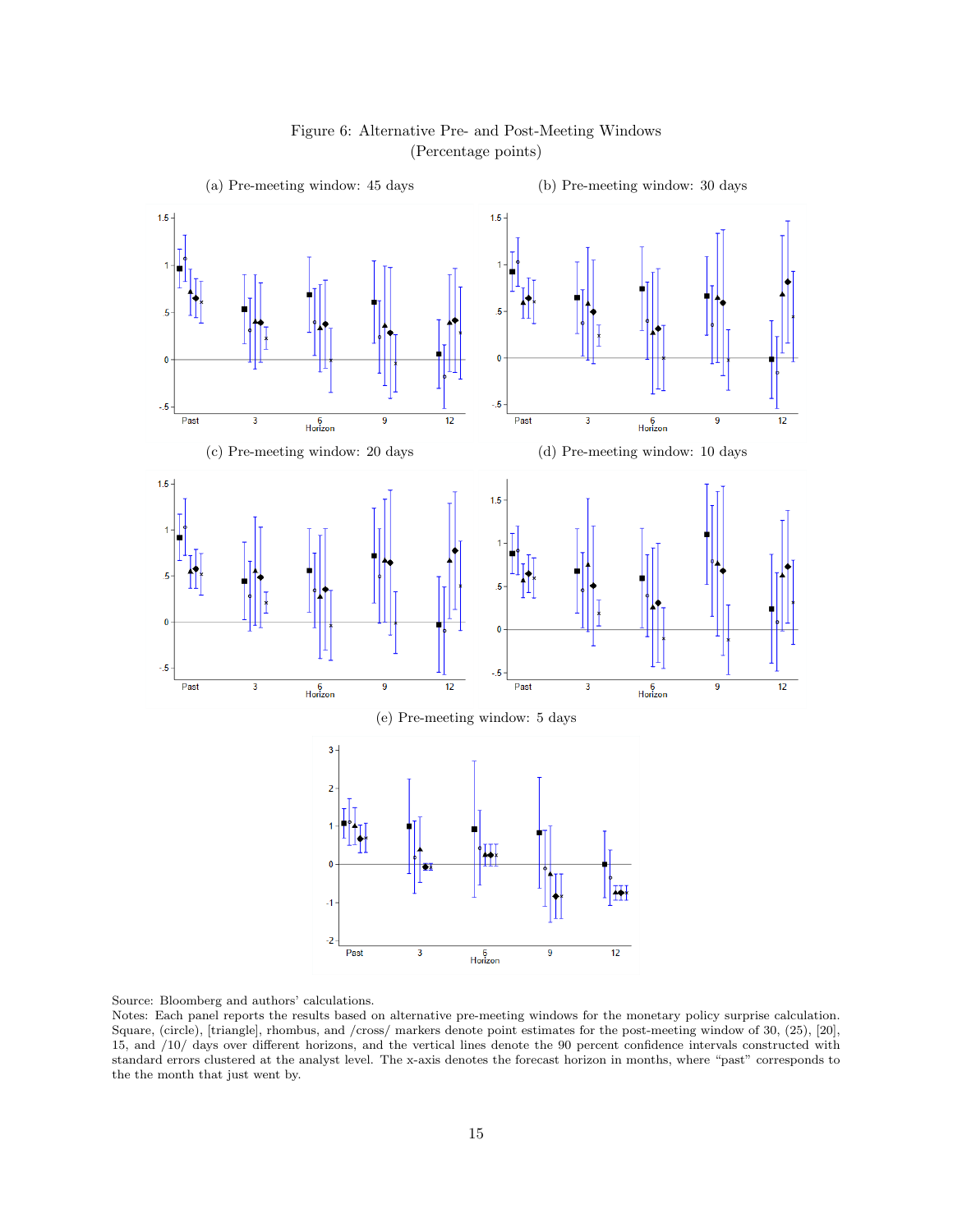We find a strong positive and significant effect of the federal funds rate shocks on inflation expectation dispersion. The results in the top panel of Table [3](#page-16-1) indicate that a 100-basis point shock in the federal funds rate leads to a 157 basis points increase in inflation expectation dispersion for the month that just finished  $(h = -\epsilon)$ . This effect becomes even larger at longer horizons and remains statistically significant, with the largest impact registered for horizon  $h = 9$ , at 220 basis points.

We then replace the federal funds rate shocks with the "policy news shocks", also from Nakamura and Steinsson [\(2018\)](#page-36-4). These correspond to the first principal component of the unanticipated changes in the Fed funds rate immediately following the FOMC meeting, the expected Fed funds rate immediately following the next FOMC meeting, and expected three-month eurodollar interest rates at horizons of two, three, and four quarters. The results in the bottom panel Table [3](#page-16-1) report somewhat larger estimates compared to the ones associated to the "federal funds rate shocks"—possibly reflecting the impact of forward guidance—with the exceptions of  $h = -\epsilon$ , where the effect is smaller by 24 basis points, and  $h = 12$ , where the effect is not statistically distinguishable from zero. While these exercises use aggregate instead of analyst-specific surprises, the results provide reassuring evidence of the robustness of our baseline findings.

|                            | (1)        | (2)        | (3)        | $\left( 4\right)$ | (5)        |
|----------------------------|------------|------------|------------|-------------------|------------|
|                            | Past       | 3 months   | 6 months   | 9 months          | 12 months  |
|                            |            | ahead      | ahead      | ahead             | ahead      |
| Federal funds rate shock   | $1.567***$ | $1.994***$ | $2.201***$ | $2.524***$        | $1.865***$ |
|                            | (0.250)    | (0.605)    | (0.766)    | (0.719)           | (0.675)    |
| <i><b>Observations</b></i> | 2,088      | 1,308      | 1,278      | 1,223             | 1,115      |
| Analysts                   | 106        | 50         | 50         | 50                | 49         |
| R-squared                  | 0.024      | 0.010      | 0.011      | 0.011             | 0.006      |
| Policy news shock          | $1.335***$ | $2.258*$   | $2.578***$ | $3.148***$        | 1.888      |
|                            | (0.253)    | (1.148)    | (0.790)    | (1.140)           | (1.347)    |
| <i><b>Observations</b></i> | 2,088      | 1,308      | 1,278      | 1,223             | 1,115      |
| Analysts                   | 106        | 50         | 50         | 50                | 49         |
| R-squared                  | 0.009      | 0.005      | 0.006      | 0.008             | 0.003      |

<span id="page-16-1"></span>Table 3: Effects of High-Frequency Monetary Policy Shocks on Inflation Expectation Dispersion (Percentage points)

Source: Authors' calculations.

Notes: All regressions include analyst fixed effects. Heteroskedasticity and autocorrelation consistent standard errors in parentheses. \*\*\*  $p < 0.01$ , \*\*  $p < 0.05$ , \*  $p < 0.1$ .

#### <span id="page-16-0"></span>3.3 The Role of Market Surprises

Our baseline specification focuses on policy surprises at the analyst level, however agents may just imitate other agents (i.e., the "market") at the time of the submission of their policy rate forecast. This may occur, for example, if the costs associated to preparing the forecast are high or if the analyst is not confident enough in her model to predict the federal funds rate.

To investigate if it is individual surprises or market surprises that lead to more inflation expectation dispersion, we augment our baseline specification as follows:

<span id="page-16-2"></span>
$$
d_{i,t+h|t}^{\pi^e} = \beta s_{i,t-1+\gamma|t-1}^{p^e} + \theta m s_{i,t-1+\gamma|t-1}^{p^e} + \phi_i + \mu_{i,t+h}
$$
\n<sup>(4)</sup>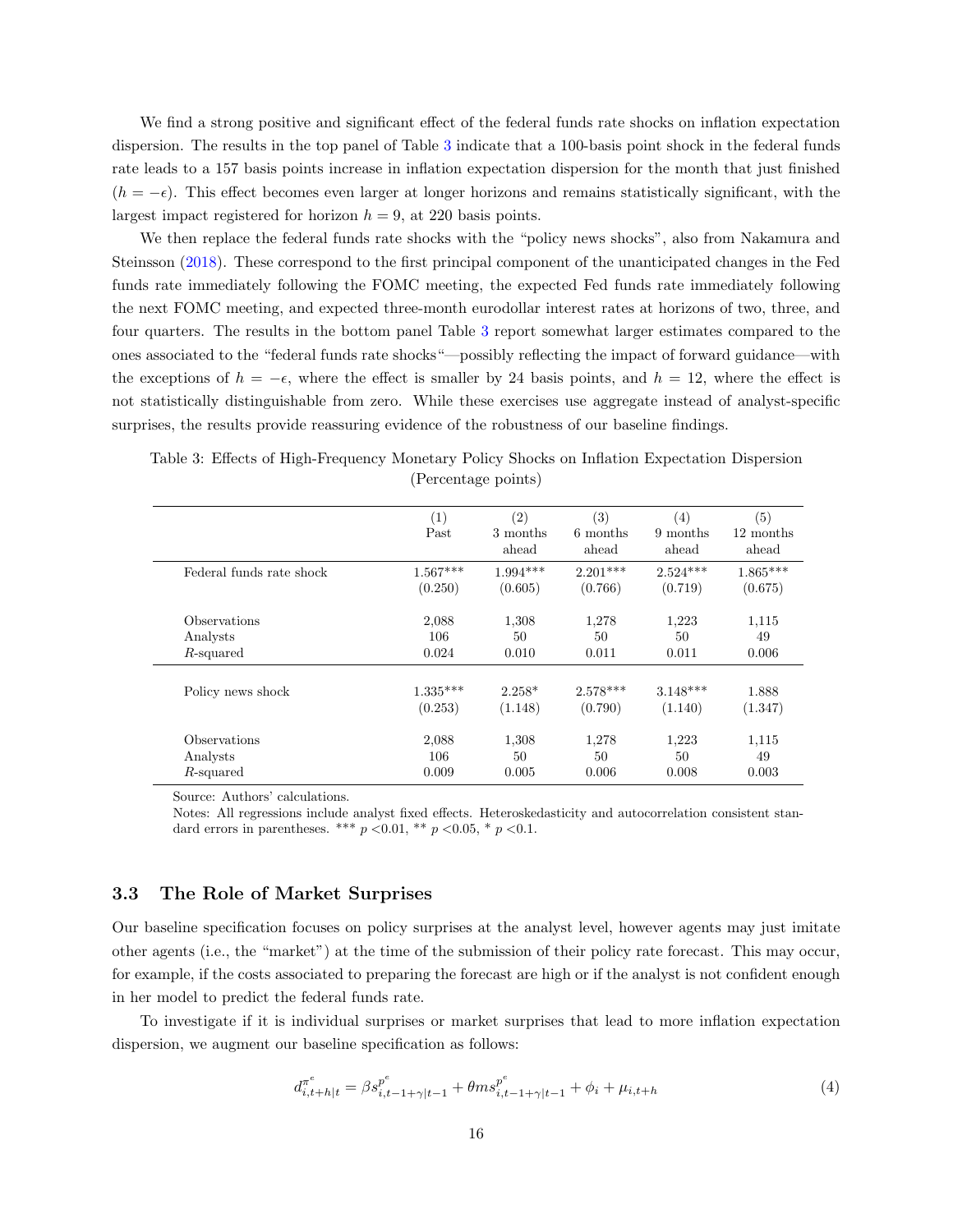where  $ms_{i}^{p^e}$  $\prod_{i,t-1+\gamma|t-1}^{p^*}$  denotes the market surprises, calculated as the absolute value of the deviation of the consensus forecast of the federal funds rate (calculated as the mean across all analysts excluding the individual's forecast over the 30 days prior to the announcement day) from the actual federal funds rate:

$$
ms_{i,t-1+\gamma|t-1}^{p^e} = \left| \frac{1}{N-1} \left( \sum_{i=1}^N p_{i,t-1+\gamma|t-1}^e - p_{i,t-1+\gamma|t-1}^e \right) - p_{t-1+\gamma|t-1+\gamma}^r \right| \tag{5}
$$

with  $\gamma$  < 45 days.

Table [4](#page-17-1) reports the results of the estimation of equation [\(4\)](#page-16-2). At horizon  $h = -\epsilon$ , the effect is positive and significant both for the individual surprises and for the market surprises. A 100-basis point individual (market) surprise in the federal funds rate leads to a higher inflation expectation dispersion by 53 (68) basis points. For the other horizons, the coefficients are not always significant for individual surprises, but they are generally positive.

|                           | $\left( 1\right)$ | $\left( 2\right)$ | (3)               | $\left(4\right)$  | (5)                |
|---------------------------|-------------------|-------------------|-------------------|-------------------|--------------------|
|                           | Past              | 3 months<br>ahead | 6 months<br>ahead | 9 months<br>ahead | 12 months<br>ahead |
| Individual surprises      | $0.526***$        | $0.400*$          | 0.407             | 0.316             | $-0.336$           |
|                           | (0.124)           | (0.224)           | (0.247)           | (0.267)           | (0.305)            |
| Market surprises          | $0.680***$        | 0.359             | $0.524*$          | $0.578**$         | $0.723*$           |
|                           | (0.104)           | (0.240)           | (0.298)           | (0.284)           | (0.381)            |
| Wald test <i>p</i> -value | 0.407             | 0.913             | 0.794             | 0.569             | 0.100              |
| <b>Observations</b>       | 2,262             | 1,347             | 1.356             | 1.294             | 1,175              |
| Analysts                  | 126               | 61                | 61                | 60                | 58                 |
| R-squared                 | 0.094             | 0.013             | 0.018             | 0.016             | 0.012              |

<span id="page-17-1"></span>Table 4: Effects of Individual and Market Surprises on Inflation Expectation Dispersion (Percentage points)

Source: Authors' calculations.

Notes: All regressions include analyst fixed effects. Heteroskedasticity and autocorrelation consistent standard errors in parentheses. \*\*\*  $p < 0.01$ , \*\*  $p < 0.05$ , \*  $p < 0.1$ .

In another exercise, we use the measure of Nakamura and Steinsson [\(2018\)](#page-36-4)—which we call NS-based market surprises—to replace the market surprises in equation  $(4)$ . The results in the top panel of Table [5](#page-18-0) indicate that when market surprises are proxied by the federal funds rate shocks, both individual and market surprises lead to higher inflation expectation dispersion; the results in the bottom panel suggest when market surprises are proxied by the policy news shocks, only the individual surprises come out significant. In both cases, the magnitude of the coefficient on the individual surprises is similar to the one of the baseline specification. At intermediate horizons, the coefficients are always positive, but often not significant. At  $h = 12$ , the only significant coefficient is the one on the federal funds rate shock, while the coefficients on individual surprises turn negative, but not significant. We conclude that individual surprises unequivocally lead to a larger disagreement about inflation projections above and beyond the surprises of the market.

#### <span id="page-17-0"></span>3.4 Deviations From the Inflation Target

In a final exercise we change the definition of the dependant variable. In particular, we substitute the measure of dispersion in inflation forecasts across analysts with the distance between each analyst's forecast and the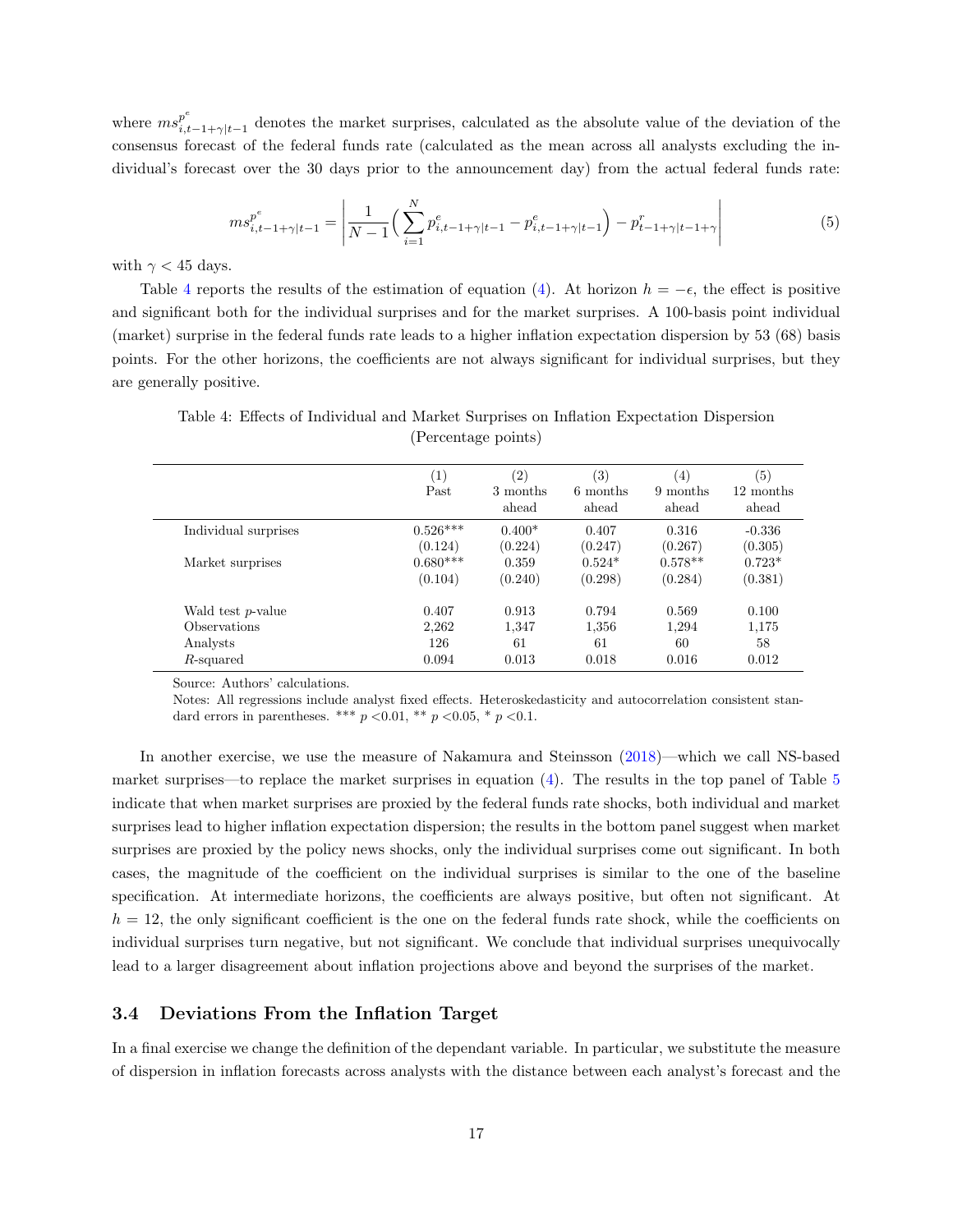|                           | (1)<br>Past      | (2)<br>3 months<br>ahead | (3)<br>6 months<br>ahead | (4)<br>9 months<br>ahead | (5)<br>12 months<br>ahead |
|---------------------------|------------------|--------------------------|--------------------------|--------------------------|---------------------------|
| Individual surprises      | $0.887***$       | 0.376                    | 0.487                    | 0.404                    | $-0.184$                  |
|                           | (0.145)          | (0.285)                  | (0.332)                  | (0.332)                  | (0.279)                   |
| Federal funds rate shock  | $0.656**$        | 1.483                    | 1.554                    | $1.907*$                 | $2.161**$                 |
|                           | (0.257)          | (0.923)                  | (1.088)                  | (1.068)                  | (0.916)                   |
| Wald test <i>p</i> -value | 0.495            | 0.345                    | 0.429                    | 0.266                    | 0.044                     |
| Observations              | 2,088            | 1,308                    | 1,278                    | 1,223                    | 1,115                     |
| Analysts                  | 106              | 50                       | 50                       | 50                       | 49                        |
| $R$ -squared              | 0.066            | 0.013                    | 0.015                    | 0.014                    | 0.007                     |
| Individual surprise       | $0.918***$       | $0.473*$                 | $0.590**$                | $0.511*$                 | $-0.016$                  |
|                           | (0.147)<br>0.171 | (0.270)<br>1.549         | (0.278)<br>$1.811*$      | (0.298)<br>$2.428*$      | (0.255)                   |
| Policy news shock         | (0.281)          | (1.466)                  | (1.025)                  | (1.438)                  | 2.003<br>(1.537)          |
| Wald test <i>p</i> -value | 0.018            | 0.506                    | 0.331                    | 0.264                    | 0.278                     |
| Observations              | 2,088            | 1,308                    | 1,278                    | 1,223                    | 1,115                     |
| Analysts                  | 106              | 50                       | 50                       | 50                       | 49                        |
| $R$ -squared              | 0.062            | 0.011                    | 0.013                    | 0.013                    | 0.003                     |

<span id="page-18-0"></span>Table 5: Effects of Individual and NS-Based Market Surprises on Inflation Expectation Dispersion (Percentage points)

Source: Authors' calculations.

Notes: All regressions include analyst fixed effects. Heteroskedasticity and autocorrelation consistent standard errors in parentheses. \*\*\*  $p < 0.01$ , \*\*  $p < 0.05$ , \*  $p < 0.1$ .

inflation target of the central bank,  $da_{i}^{\pi^{e}}$  $\bar{x}_{i,t+h|t}^{\pi^e}$ , which is another way of proxing the extent of anchoring of inflation expectations $11$ :

<span id="page-18-2"></span>
$$
da_{i,t+h|t}^{\pi^e} = \left| \pi_{i,t+h|t}^e - \pi_{t+h}^* \right| \tag{6}
$$

where  $\pi^*$  is the inflation target.

In the United States, the inflation target was not formally announced until 2012. However, in a FOMC meeting in 1996, former Fed Chairman Greenspan summarized the consensus mentioning a target of 2 percent. In January 2012, the FOMC issued a statement regarding its longer-run goals and monetary policy strategy in which it publicly noted that an inflation at the rate of 2 percent—measured with the personal consumption expenditure (PCE) index—is "most consistent over the longer run with the Fed's statutory mandate". To compute equation [\(6\)](#page-18-2), we rely on both CPI (until January 2012) and PCE (after January 20[12](#page-18-3)), and use a target of 2 percent over the sample period.<sup>12</sup>

The results in Table [6](#page-19-1) indicate that a 100-basis point surprise in the federal funds rate decision leads, for  $h = -\epsilon$ , to an increase in the deviation of CPI (PCE) inflation estimates from the target of 82 (162) basis points.[13](#page-18-4) The results at other horizons are mixed: a monetary surprise leads to larger deviations of projected CPI from the target at all intermediate horizons, but this is only the case at  $h = 3$  when we use PCE inflation expectations. At  $h = 12$ , surprises in the federal funds rate decision do not have any impact.

<span id="page-18-3"></span><span id="page-18-1"></span><sup>&</sup>lt;sup>11</sup>See Bems et al. [\(2018\)](#page-35-2) for a discussion of the measurement of inflation expectation anchoring.

<sup>&</sup>lt;sup>12</sup>Data on PCE inflation expectations are available starting in May 2004 for horizon  $h = -\epsilon$  and December 2014 for horizon  $h = \{3, 6, 9, 12\}.$ 

<span id="page-18-4"></span> $13$ Running the regressions of the metric in equation [\(6\)](#page-18-2) constructed with CPI using the entire sample (i.e., pre- and post-January 2012) returns similar results.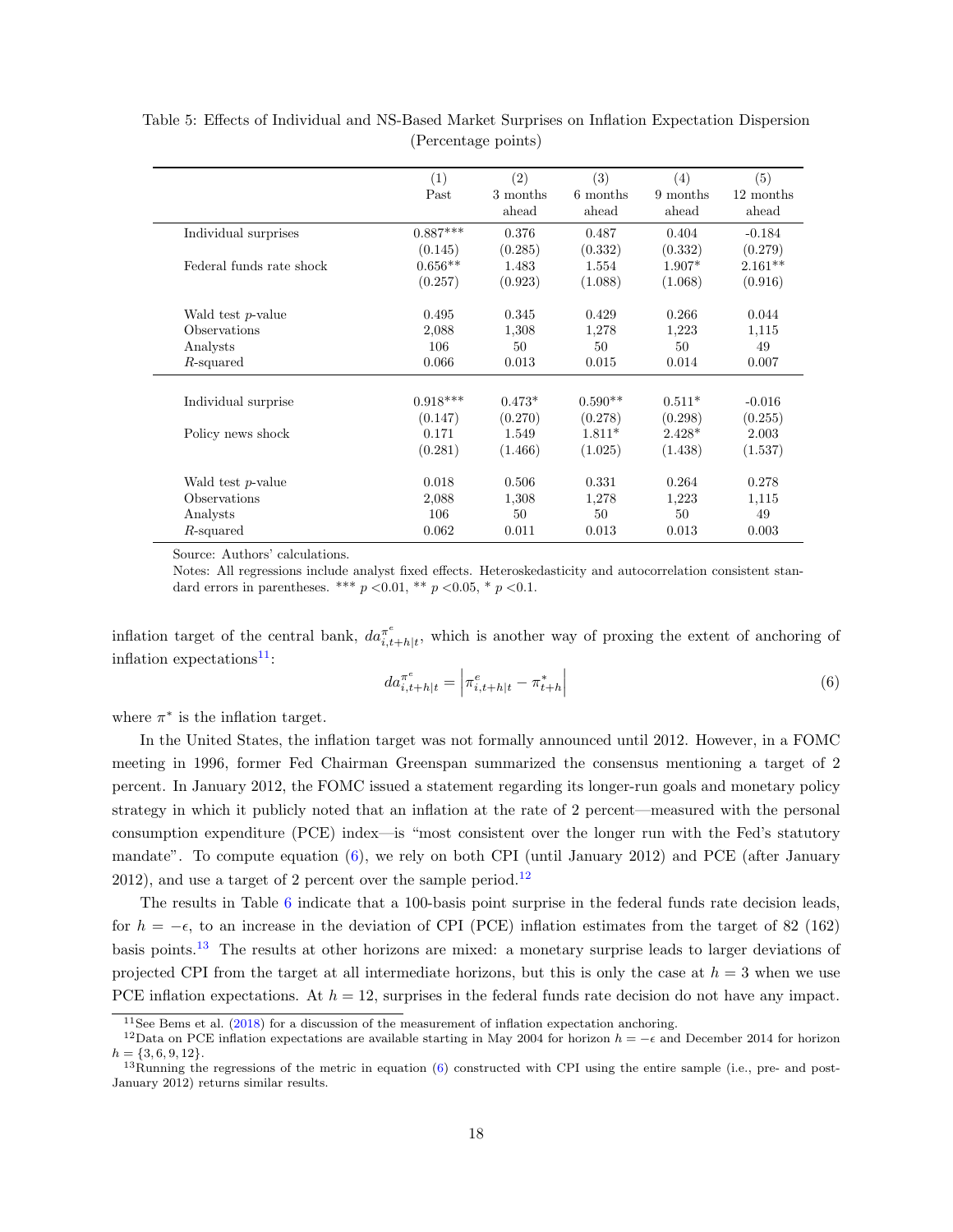<span id="page-19-1"></span>

|                                  | $\left( 1\right)$ | (2)       | $\left( 3\right)$ | $\left(4\right)$ | (5)       |
|----------------------------------|-------------------|-----------|-------------------|------------------|-----------|
|                                  | Past              | 3 months  | 6 months          | 9 months         | 12 months |
|                                  |                   | ahead     | ahead             | ahead            | ahead     |
| Anchoring based on CPI inflation |                   |           |                   |                  |           |
| Surprises in Fed decision        | $0.824**$         | 1.243     | $1.791**$         | $1.924**$        | 0.180     |
|                                  | (0.347)           | (0.759)   | (0.862)           | (0.775)          | (0.334)   |
| Observations                     | 858               | 380       | 380               | 367              | 330       |
| Analysts                         | 83                | 36        | 36                | 34               | 33        |
| R-squared                        | 0.004             | 0.010     | 0.021             | 0.033            | 0.001     |
| Anchoring based on PCE inflation |                   |           |                   |                  |           |
| Surprise in Fed decision         | $1.617***$        | $1.099**$ | $-1.209$          | $-0.236$         | $-0.209$  |
|                                  | (0.229)           | (0.792)   | (0.725)           | (0.587)          | (0.334)   |
| Observations                     | 1,430             | 376       | 358               | 334              | 307       |
| Analysts                         | 93                | 30        | 28                | 28               | 28        |
| R-squared                        | 0.017             | 0.006     | 0.008             | 0.000            | 0.001     |

#### Table 6: Effects of Federal Funds Rate Surprises on Inflation Expectation Anchoring (Percentage points)

Source: Authors' calculations.

Notes: All regressions include analyst fixed effects. Heteroskedasticity and autocorrelation consistent standard errors in parentheses. \*\*\*  $p < 0.01$ , \*\*  $p < 0.05$ , \*  $p < 0.1$ .

# <span id="page-19-0"></span>4 A Model of Inflation Expectations Dispersion

The literature has proposed alternative theoretical frameworks to explain the disagreement in inflation expectations. Mankiw and Reis [\(2002\)](#page-36-2) argue that information is "sticky" because agents update their information sets infrequently as they incur in fixed costs when they acquire new information. The degree of information stickiness or rigidity, which corresponds to the probability of not acquiring new information each period, generates endogenous disagreement in expectations that in turn affects agents' actions and the resulting equilibrium evolution of the economy. Woodford [\(2003\)](#page-36-10), Sims [\(2003\)](#page-36-6), and Mackowiak and Wiederholt [\(2009\)](#page-36-11) propose models of "noisy" information in which agents continue to update their information set, but they can never fully observe the true state of the economy and they have to form and update their beliefs about the underlying fundamentals heterogeneously via signal extraction. Lorenzoni [\(2009\)](#page-36-12) shows that if information is "dispersed", agents take longer to learn about long-run productivity and this generates heterogeneity in beliefs.[14](#page-19-2)

To rationalize our empirical results, we present a partial equilibrium model with rational expectations and information rigidities in the tradition of Mankiw and Reis [\(2002\)](#page-36-2). In this setting, the costs of acquiring and processing information and of reoptimizing lead agents to update their information sets and their expectations infrequently. As a result, in each period only a fraction of the population update their views on the current

<span id="page-19-2"></span><sup>14</sup>Relatedly, Bordalo et al. [\(2018\)](#page-35-16) propose a model of "diagnostic expectations" in which agents form expectation based on the representativeness heuristic, i.e. overweighting the likelihood of future outcomes that become more likely in light of the current news. Bordalo et al. [\(2020\)](#page-35-17) show that the reason for the difference between forecasters' overreaction to individual news and consensus under-reaction to average forecaster news is that each individual forecaster reacts to his own signal and not to the ones observed by the other forecasters. Since all signals are informative and on average correct about the state, the average forecast under-reacts to the average information.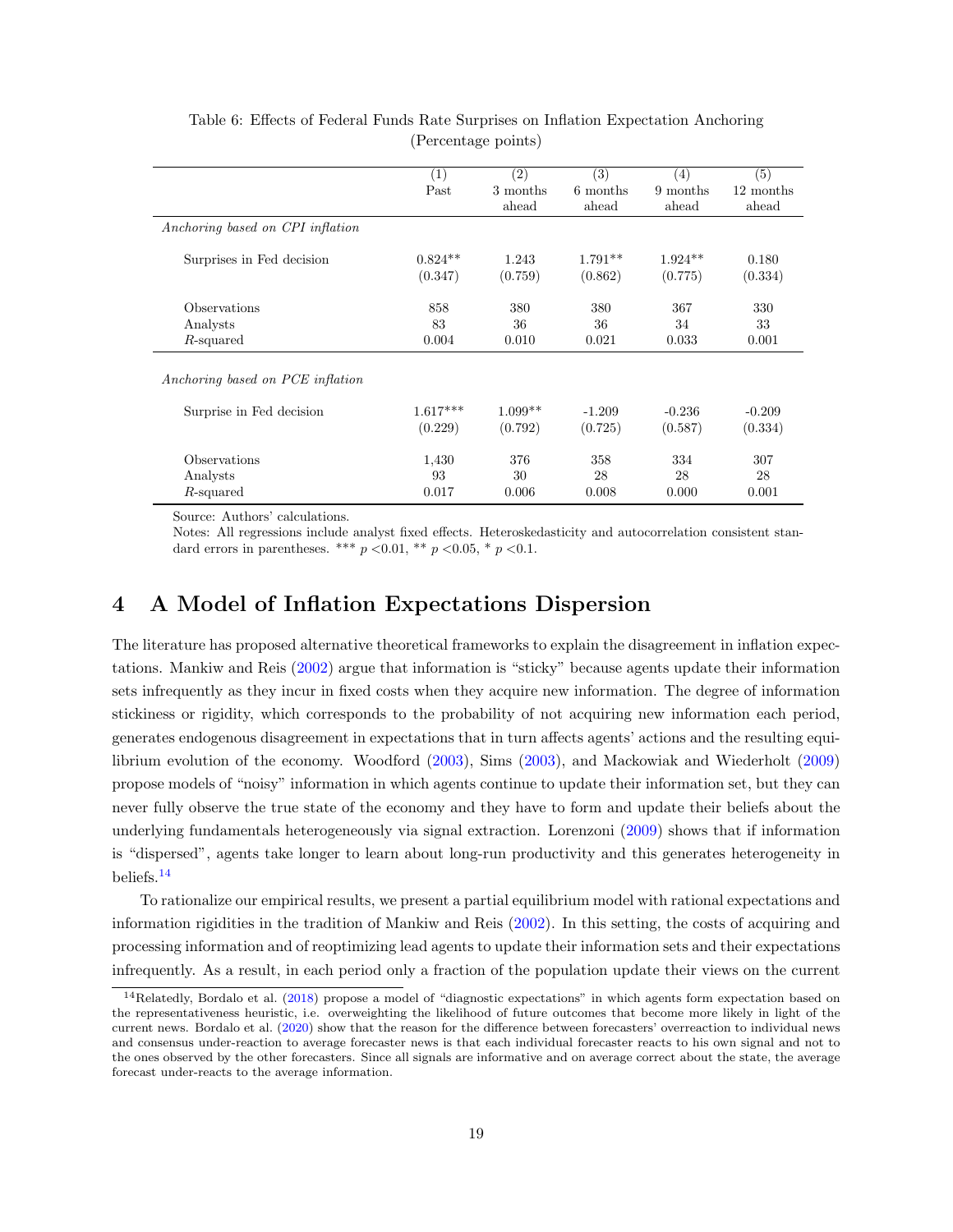state of the economy and determine their optimal actions. The rest of the population continues to act according to their pre-existing plans based on old information. Information is therefore rigid or sticky, with the degree of information rigidity or stickiness equals the likelihood of not acquiring new information in each period.

We assume a closed economy in which a representative agent at time  $t$  consumes a final good in quantity  $C_t$ , which is a composite of a continuum of differentiated intermediate consumption goods  $c_t^j$ 

$$
C_t = \left[ \int_0^1 \left( c_t^j \right)^{\frac{\gamma - 1}{\gamma}} dj \right]^{\frac{\gamma}{\gamma - 1}} \tag{7}
$$

where  $\gamma$  denotes the elasticity of substitution between intermediate goods.

Since we do not model the optimization problem of the representative consumer and we abstract from capital accumulation and government spending, total demand in this economy is equal to  $C_t$ . We assume that such demand depends positively on the level of the aggregate productivity in the economy  $z_t$ —through the impact of such productivity on the households' labor income and returns—and negatively on the level of the interest rate in the economy  $i_t$ —that determines the inter-temporal opportunity cost of consumption, so that we have  $C_t(z_t, i_t)$  with  $C_z = \frac{\partial C_t(z_t, i_t)}{\partial z_t}$  $\frac{\partial c_i(z_t, i_t)}{\partial z_t} > 0$  and  $C_i = \frac{\partial C_t(z_t, i_t)}{\partial i_t}$  $\frac{\partial \overline{z_t, i_t}}{\partial i_t} < 0.$ 

We define the aggregate state in the economy as  $s_t = (z_t, i_t)$  and we assume that the aggregate variable have the following stochastic processes

$$
z_t = (1 - \rho^z) \overline{z} + \rho^z z_{t-1} + \varepsilon_t^z \tag{8}
$$

$$
i_t = \bar{i} + \zeta_t^i \tag{9}
$$

$$
\zeta_t^i = \rho^i \zeta_{t-1}^i + \varepsilon_t^i \tag{10}
$$

where  $\varepsilon_t^z \sim N(0, \sigma_z^2)$  and  $\varepsilon_t^i \sim N(0, \sigma_i^2)$ .

On the production side of the economy, there is a continuum of monopolistic firms  $j$  (owned by the consumers) that produce differentiated goods  $y_t^j$ . Firms' individual profits are a function of the aggregate productivity in the economy  $z_t$ , the interest rate in the economy  $i_t$ , and an idiosyncratic productivity shock to each firm  $\vartheta_t^j$ , and can be written as<sup>[15](#page-20-0)</sup>

$$
\Pi_t^j = P_t^j Y_t^j - mc_t^j Y_t^j \tag{11}
$$

where  $mc_t^j$  is the marginal cost, which is a function of both the aggregate state of the economy  $s_t$  and the idiosyncratic productivity shock  $\vartheta_t^j$ , so that  $mc_t^j = \vartheta_t^j(\alpha_1 z_t + \alpha_2 i_t)$  with  $\alpha_1 < 0$  and  $\alpha_2 > 0$ . We assume that the distribution of idiosyncratic shocks across firms is time-invariant.

Since firms are monopolistic, each of them faces the market demand for the good they produce

$$
Y_t^j = \left(\frac{P_t^j}{P_t}\right)^{-\gamma} C_t = c_t^j \tag{12}
$$

<span id="page-20-0"></span><sup>&</sup>lt;sup>15</sup>Higher total factor productivity in the economy  $z_t$  allows individual firms to produce more efficiently. Higher interest rates increase the costs of production of the firms by either raising the opportunity cost of capital accumulation or by raising production costs when firms need to borrow in advance to start producing. In this paper, however, we do not model these mechanisms.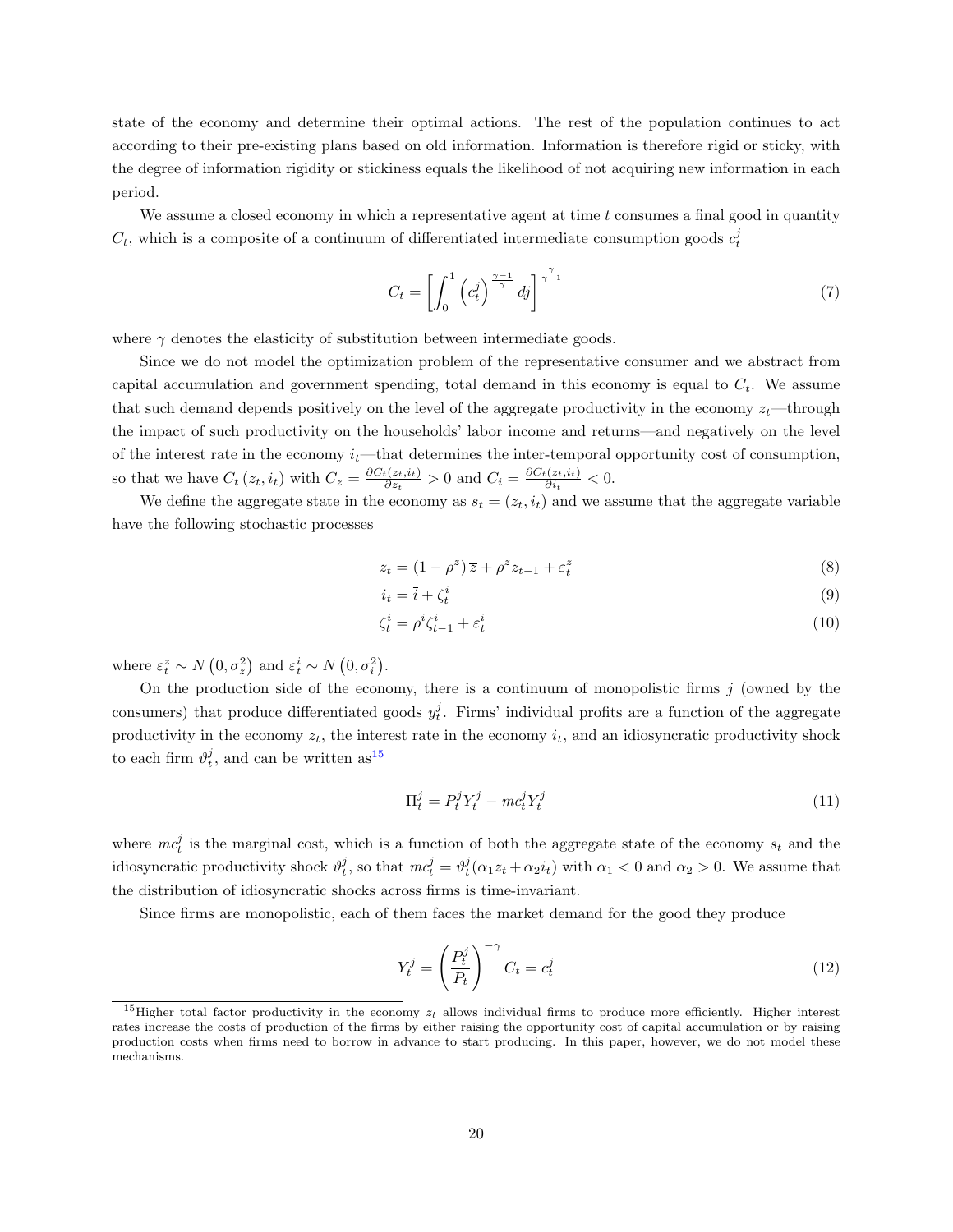where the price index for the economy is

<span id="page-21-4"></span>
$$
P_t = \left[ \int_0^1 \left( P_t^j \right)^{1-\gamma} dy \right]^{1-\gamma} \tag{13}
$$

The optimization problem of the firms consists of maximizing the value of the firm

$$
V_t^j = \mathbb{E}_t \left[ \sum_{t+\tau}^{\infty} R_{t+\tau|t} \left( \Pi_t^j \right) \right] \tag{14}
$$

where  $R_{t+\tau|t}$  is the discount factor of the firm (to be defined later).

To decide the optimal production and pricing strategy, each firm needs to produce a forecast for aggregate inflation. The process leading to the formation of inflation expectations is a fundamental input to determine the equilibrium outcomes of the model. In what follows, we compare four characterizations of the mechanisms underlying the formation of inflation expectations. These are all based on rational expectations, but differ in the assumptions about information rigidity:  $^{16,\ 17}$  $^{16,\ 17}$  $^{16,\ 17}$  $^{16,\ 17}$  $^{16,\ 17}$ 

- Full information (i.e., no stickiness).
- Constant degree of information stickiness.
- Degree of information stickiness depending on the realizations of the aggregate states of the economy, falling when the realizations of the state variables are farther away from their mean realizations.
- Degree of information stickiness varying across firms, lower for those with idiosyncratic shocks to their marginal costs farther away from the mean realization of those shocks.

#### <span id="page-21-0"></span>4.1 Full Information

Under full information, the maximization of the value of the firm is equivalent to maximizing period-by-period profits. Thus, the first order condition of the firm is

$$
\left(\frac{\partial P_t^j}{\partial Y_t^j}\right) Y_t^j + P_t^j - mc_t^j = 0\tag{15}
$$

<span id="page-21-3"></span>which implies that

$$
P_t^j = \frac{\gamma}{\gamma - 1} m c_t^j \tag{16}
$$

Marginal costs differ across firms due to the idiosyncratic shocks to these costs. As a result, prices across firms also differ and there is price dispersion in the economy. This can be shown by substituting equation  $(16)$  for individual prices of the firms into equation  $(13)$  for the price index of the economy

$$
P_t = \frac{\gamma}{\gamma - 1} \left( \alpha_1 z_t + \alpha_2 i_t \right) \left[ \int_0^1 \left( \vartheta_t^j \right)^{1 - \gamma} d_j \right]^{1 - \gamma}
$$
  
= 
$$
\frac{\gamma}{\gamma - 1} \left( \alpha_1 z_t + \alpha_2 i_t \right) \left( \mathbb{E} \left[ \vartheta^{1 - \gamma} \right] \right)^{1 - \gamma}
$$
 (17)

<span id="page-21-1"></span><sup>&</sup>lt;sup>16</sup>In what follows, we use interchangeably firm and forecaster, and rigidity and stickiness.

<span id="page-21-2"></span><sup>17</sup>Appendix [A](#page-37-0) reports the parameter values.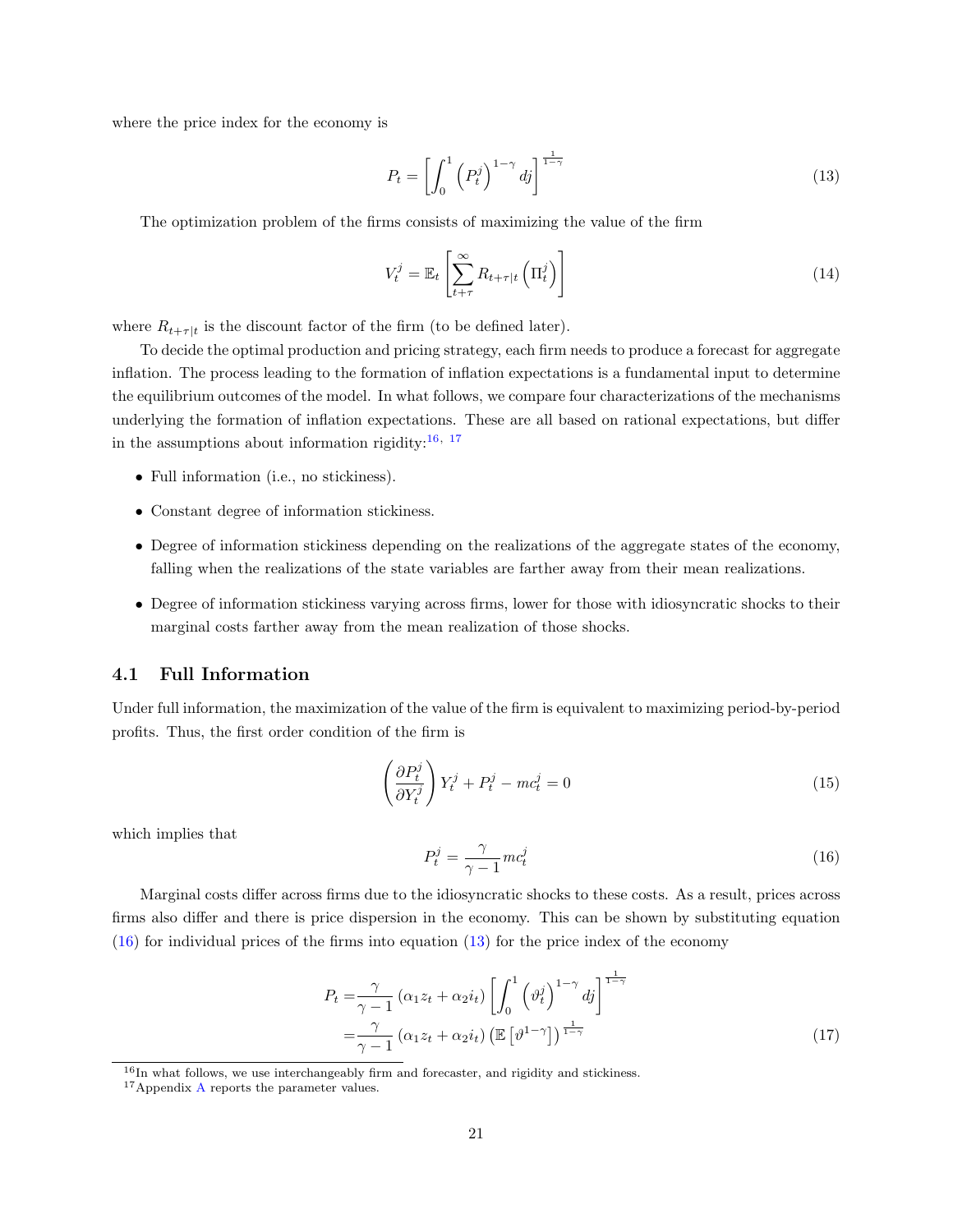which suggests that the price level of the economy is a function only of the aggregate state of the economy  $s_t$ . In fact, the idiosyncratic shocks to the marginal costs of the firms do not alter the determination of the economy's price level, rather only their mean realization  $(\mathbb{E}_t \left[ \vartheta^{1-\gamma} \right])^{\frac{1}{1-\gamma}}$  does.

The price level expectations for the next period are

$$
\mathbb{E}_{t}\left[P_{t+1}\right] = \frac{\gamma}{\gamma - 1}\left(\alpha_{1}\mathbb{E}_{t}\left[z_{t+1}|z_{t}\right] + \alpha_{2}\mathbb{E}_{t}\left[i_{t+1}|i_{t}\right]\right)\left(\mathbb{E}\left[\vartheta^{1-\gamma}\right]\right)^{\frac{1}{1-\gamma}}
$$
\n(18)

Hence, one-period ahead inflation expectations  $\mathbb{E}_t [\pi_{t+1}] = \pi_{t+1}^e = \mathbb{E}_t \left[ \frac{P_{t+1}}{P_t} \right]$  $\frac{P_{t+1}}{P_t}$  are

$$
\pi_{t+1}^e = \frac{\alpha_1 \mathbb{E}_t [z_{t+1}|z_t] + \alpha_2 \mathbb{E}_t [i_{t+1}|i_t]}{\alpha_1 \mathbb{E}_t [z_t] + \alpha_2 \mathbb{E}_t [i_t]} \tag{19}
$$

and  $\tau$ -period ahead inflation expectations are

$$
\pi_{t+\tau}^{e} = \frac{\alpha_{1} \mathbb{E}_{t} \left[ z_{t+\tau} | z_{t} \right] + \alpha_{2} \mathbb{E}_{t} \left[ i_{t+\tau} | i_{t} \right]}{\alpha_{1} \mathbb{E}_{t} \left[ z_{t+\tau-1} | z_{t} \right] + \alpha_{2} \mathbb{E}_{t} \left[ i_{t+\tau-1} | i_{t} \right]}
$$
(20)

where  $\mathbb{E}_{t}(z_{t+\tau} | z_{t}) = \mathbb{E}_{t}(z_{t+\tau} | z_{t+\tau-1}) \mathbb{E}_{t}(z_{t+\tau-1} | z_{t+\tau-2}) \dots \mathbb{E}_{t}(z_{t+1} | z_{t})$  and  $\mathbb{E}_{t} (i_{t+\tau} | i_{t}) = \mathbb{E}_{t} (i_{t+\tau} | i_{t+\tau-1}) \mathbb{E}_{t} (i_{t+\tau-1} | i_{t+\tau-2}) \dots \mathbb{E}_{t} (i_{t+1} | i_{t}).$ 

Thus, in absence of information rigidity, heterogeneity across firms leads to dispersion of prices. However, since all firms have full information and know the stochastic process for the aggregate state of the economy, as well as the time-invariant distribution of the idiosyncratic shocks, all firms make the same forecast for the aggregate price level  $P_{t+\tau}$  at all horizons  $t + \tau$ . As a result, the dispersion of inflation expectations defined as the deviation of the individual forecaster's inflation expectation  $\pi_{t+\tau}^{e,j}$  from the consensus forecast  $\pi_{t+\tau}^e = \int_0^1 \pi_{t+\tau}^{e,j} dj$ —is always zero

$$
d_{t+\tau|t} = max|\pi_{t+\tau}^{e,j} - \mathbb{E}_t \left[ \pi_{t+\tau}^e \right]| = 0 \tag{21}
$$

We conclude that, even with heterogeneous forecasters, the assumption of rational expectations and full information are not consistent with the existence of inflation expectation dispersion. Hence, models that characterize the expectation formation mechanism in such way cannot be used to explain the patterns observed in the data of the United States.

#### <span id="page-22-0"></span>4.2 Constant Degree of Information Rigidity

We now assume that there is some constant degree of information rigidity captured by the parameter  $0 <$  $\lambda < 1$ , where  $\lambda = 0$  corresponds to full information case analyzed in Section [4.1](#page-21-0) and  $\lambda = 1$  corresponds to the case of an economy in which firms never change their expectations. For values of  $\lambda$  between 0 and 1, a random fraction of firms  $\lambda$  does not update its information set (i.e., does not observe the realization of the aggregate and idiosyncratic shocks); hence, these firms keep their individual price at the level set in the previous period  $P_t^j = P_{t-1}^j$ . The reminder of firms, corresponding to fraction  $1-\lambda$ , update their information set and change prices accordingly, taking into account that with probability  $\lambda$  they will not revise the price chosen today.

The objective function of the firms' optimization problem in period  $t$  is given by the discounted sum of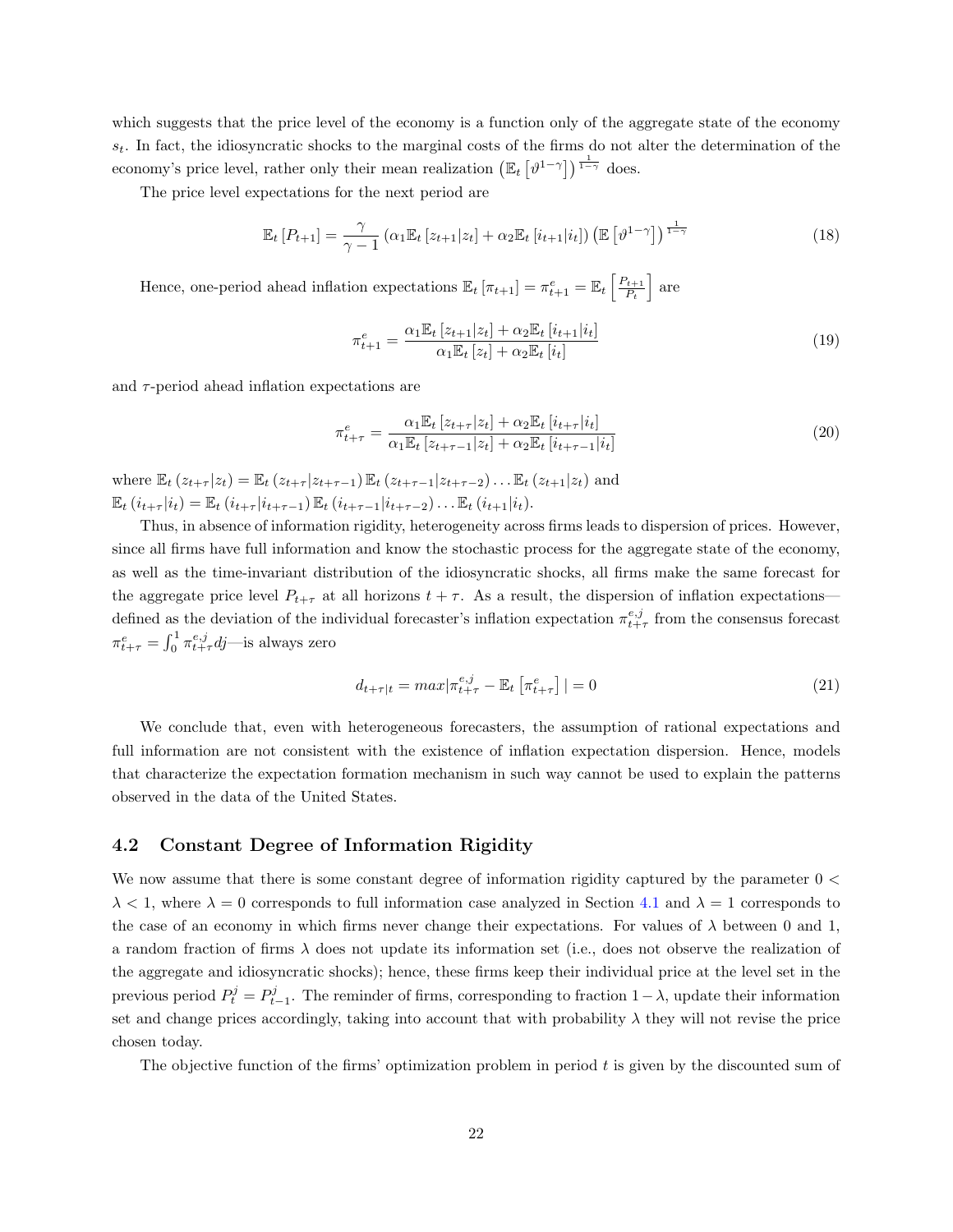profits over the periods in which the firms are likely to maintain their information set and the price they choose today

$$
\mathbb{E}_t \sum_{\tau=0}^{\infty} \lambda^{\tau} R_{t+\tau|t} \left( P_t^j Y_{t+\tau}^j - mc_{t+\tau}^j Y_{t+\tau}^j \right) \tag{22}
$$

The first order condition of firm  $j$  with respect to  $P_t^j$  is

$$
E_t \sum_{\tau=0}^{\infty} \lambda^{\tau} R_{t+\tau|t} \left[ \left( \frac{P_t^j}{P_{t+\tau}} \right)^{-\gamma} C_{t+\tau} - \gamma \left( P_t^j - mc_{t+\tau}^j \right) \left( \frac{P_t^j}{P_{t+\tau}} \right)^{-\gamma-1} \frac{1}{P_{t+\tau}} C_{t+\tau} \right] = 0 \tag{23}
$$

and the optimal price is

<span id="page-23-1"></span>
$$
P_t^j = \frac{\gamma}{\gamma - 1} \left( \frac{\mathbb{E}_t \sum_{\tau=0}^{\infty} \lambda^{\tau} R_{t+\tau|t} \left( P_{t+\tau} \right)^{\gamma} C_{t+\tau} m c_{t+\tau}^j}{\mathbb{E}_t \sum_{\tau=0}^{\infty} \lambda^{\tau} R_{t+\tau|t} \left( P_{t+\tau} \right)^{\gamma} C_{t+\tau}} \right)
$$
(24)

Assuming that the discount factor of the firms is the inter-temporal marginal rate of substitution of consumption of the representative consumer, we define  $R_{t+\tau|t}$  as

<span id="page-23-0"></span>
$$
R_{t+\tau|t} = \beta^{\tau} \mathbb{E}_t \frac{C_{t+\tau}^{-\sigma}}{C_t^{-\sigma}}
$$
\n(25)

where  $\beta$  is the discount factor of the consumer and  $\sigma$  is the coefficient of risk aversion of consumers with preferences that can be represented with a functional form exhibiting constant relative risk aversion (i.e.,  $u(C_t) = \frac{c^{1-\sigma}}{1-\sigma}$  $rac{c^{1-\sigma}}{1-\sigma}$ ).

Substituting equation [\(25\)](#page-23-0) into [\(24\)](#page-23-1), we obtain the following expression for the prices of firm j

$$
P_t^j = \frac{\gamma}{\gamma - 1} \left( \frac{\mathbb{E}_t \sum_{\tau=0}^{\infty} \lambda^{\tau} \beta^{\tau} \left( P_{t+\tau} \right)^{\gamma} \left( C_{t+\tau} \right)^{1-\sigma} m c_{t+\tau}^j}{\mathbb{E}_t \sum_{\tau=0}^{\infty} \lambda^{\tau} \beta^{\tau} \left( P_{t+\tau} \right)^{\gamma} \left( C_{t+\tau} \right)^{1-\sigma}} \right)
$$
(26)

Aggregating over the prices of all firms that update their information set in period  $t$  we obtain

$$
P_t^* = \frac{\gamma}{\gamma - 1} \left[ \frac{\mathbb{E}_t \sum_{\tau=0}^{\infty} \lambda^{\tau} \beta^{\tau} \left( P_{t+\tau} \right)^{\gamma} \left( C_{t+\tau} \right)^{1-\sigma} \left( \alpha_1 z_{t+\tau} + \alpha_2 i_{t+\tau} \right) \left( \mathbb{E} \left[ \vartheta^{1-\gamma} \right] \right)^{\frac{1}{1-\gamma}}}{\mathbb{E}_t \sum_{\tau=0}^{\infty} \lambda^{\tau} \beta^{\tau} \left( P_{t+\tau} \right)^{\gamma} \left( C_{t+\tau} \right)^{1-\sigma}} \right] \tag{27}
$$

Since a random fraction  $\lambda$  of firms keep their prices at the same level than in the previous period, the aggregate price level for the current period can be calculated as a weighted average of the aggregate price in the previous period  $P_{t-1}$  and the average price of the firms that update their prices in the current period  $P_t^*$ 

$$
P_t = \lambda P_{t-1} + (1 - \lambda) P_t^*
$$
\n<sup>(28)</sup>

As in the case with full information,  $P_t$  only depends on the aggregate state of the economy  $s_t$  and the mean realization of the idiosyncratic shocks to the marginal costs of the firms. The idiosyncratic shocks themselves do not matter for the determination of the aggregate variables in the economy. Therefore, stickiness in information translates into stickiness in the prices level, and this stickiness in the price level increases with the stickiness in information (i.e., prices will look much more alike to prices in the previous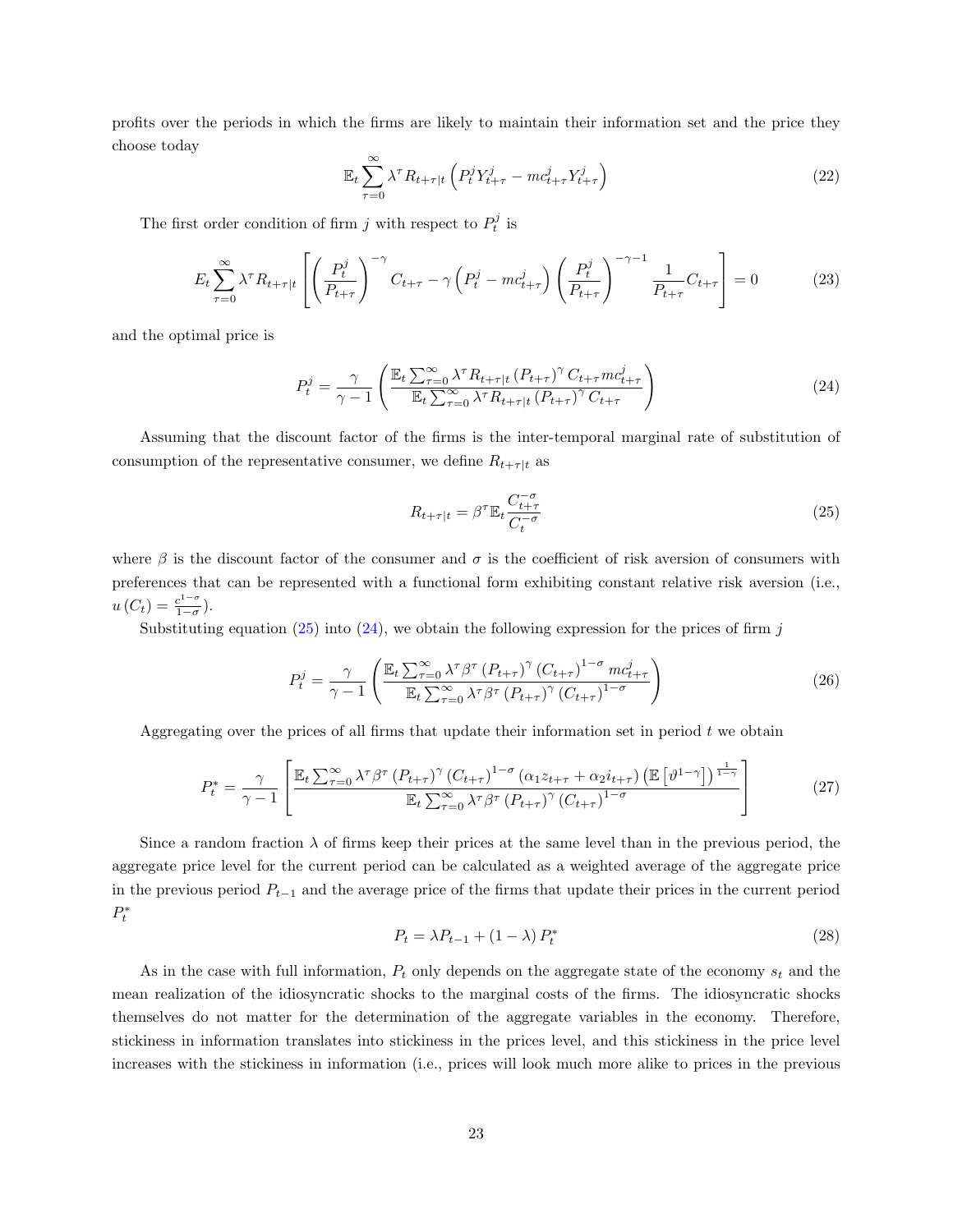period for higher values of  $\lambda$ ).

Iterating the expression for the aggregate price level forward we obtain the expected value of the next period price level

$$
\mathbb{E}_t [P_{t+1}] = \lambda P_t + (1 - \lambda) \mathbb{E}_t [P_{t+1}^*]
$$
\n(29)

where

$$
\mathbb{E}_{t}\left[P_{t+1}^{*}\right] = \frac{\gamma}{\gamma - 1}\left[\frac{\mathbb{E}_{t}\sum_{\tau=0}^{\infty}\lambda^{\tau}\beta^{\tau}\left(P_{t+\tau+1}\right)^{\gamma}\left(C_{t+\tau+1}\right)^{1-\sigma}\left(\alpha_{1}z_{t+\tau+1}+\alpha_{2}i_{t+\tau+1}\right)\left(\mathbb{E}\left[\vartheta^{1-\gamma}\right]\right)^{\frac{1}{1-\gamma}}}{\mathbb{E}_{t}\sum_{\tau=0}^{\infty}\lambda^{\tau}\beta^{\tau}\left(P_{t+\tau+1}\right)^{\gamma}\left(C_{t+\tau+1}\right)^{1-\sigma}}\right]\tag{30}
$$

The price level forecast for horizon  $t + \tau$  of the firms that update their information set is

$$
\mathbb{E}_t\left[P_{t+\tau}\right] = \lambda \mathbb{E}_t\left[P_{t+\tau-1}\right] + (1-\lambda)\mathbb{E}_t\left[P_{t+\tau+1}^*\right] \tag{31}
$$

$$
= \lambda^{\tau+1} P_{t-1} + \lambda^{\tau} (1 - \lambda) P_t^* + \lambda^{\tau-1} (1 - \lambda) \mathbb{E}_t [P_{t+1}^*] + \ldots + (1 - \lambda) \mathbb{E}_t [P_{t+\tau}^*]
$$
(32)

which corresponds to the following inflation forecast

$$
\pi_{t+\tau}^{e,*} = \frac{\lambda \mathbb{E}_t \left[ P_{t+\tau-1} \right] + (1-\lambda) \mathbb{E}_t \left[ P_{t+\tau}^* \right]}{\mathbb{E}_t \left[ P_{t+\tau-1} \right]} = \lambda + (1-\lambda) \frac{\mathbb{E}_t \left[ P_{t+\tau}^* \right]}{\mathbb{E}_t \left[ P_{t+\tau-1} \right]}
$$
(33)

On the other hand, because a fraction  $\lambda$  of the firms do not adjust their information set (and prices)—and therefore ignore any information they might have about the stochastic process of the aggregate state of the world—it is fair to assume that they will also ignore this information when predicting the future evolution of prices. Therefore, these firms produce a constant forecast for  $P_{t+\tau}$  over all horizons  $t+\tau$ , which will be the same as the one for the current period

<span id="page-24-2"></span>
$$
\mathbb{E}_t P_{t+\tau}^{-*} = \mathbb{E}_t P_t^{-*} = P_{t-1}
$$

where  $\mathbb{E}_t P_t^{-*}$  is the price level forecast of the firms that do not update their information set.<sup>[18](#page-24-0)</sup> As a result, the inflation forecast for future periods of the agents with sticky information is equal to zero (i.e.,  $\pi_{t+\tau}^{-*,e} = 0$ for all  $\tau$ ).<sup>[19](#page-24-1)</sup>

To summarize, in this setting one group of firms of size  $1 - \lambda$  forecasts inflation for future periods to be consistent with the expected evolution of the aggregate state of the world  $s_t$ . Another group of firms of size  $\lambda$  (with sticky information) forecasts inflation for future periods to be zero. Hence, the dispersion of inflation expectations for any horizon  $t + \tau$  is given by

$$
d_{t+\tau|t} = max \left| \pi_{t+\tau}^{e,*} - \mathbb{E}_t \left[ \pi_{t+\tau}^{e} \right] \right|, \left| \pi_{t+\tau}^{e,-*} - \mathbb{E}_t \left[ \pi_{t+\tau}^{e} \right] \right|
$$
  
\n
$$
= max \left| \pi_{t+\tau}^{e,*} - \left[ \lambda \pi_{t+\tau}^{e,-*} + (1-\lambda) \pi_{t+\tau}^{e,*} \right] \right|, \left| \pi_{t+\tau}^{e,-*} - \left[ \lambda \pi_{t+\tau}^{e,-*} + (1-\lambda) \pi_{t+\tau}^{e,*} \right] \right|
$$
  
\n
$$
= \lambda \left| \pi_{t+\tau}^{e,*} - \pi_{t+\tau}^{e,-*} \right|
$$
  
\n
$$
= \lambda \left| \pi_{t+\tau}^{e,*} \right|
$$
  
\n(34)

<span id="page-24-0"></span><sup>&</sup>lt;sup>18</sup>As firms with sticky information do not update their information set, they do not observe the value of the variables in the economy even in the current period.

<span id="page-24-1"></span><sup>&</sup>lt;sup>19</sup>Firms with sticky information might have updated their information set in  $t - 1$ , but by assuming that they do not change their prices in t, sticky information models de facto assume that those firms do not use any past information to make their decisions or update their expectations.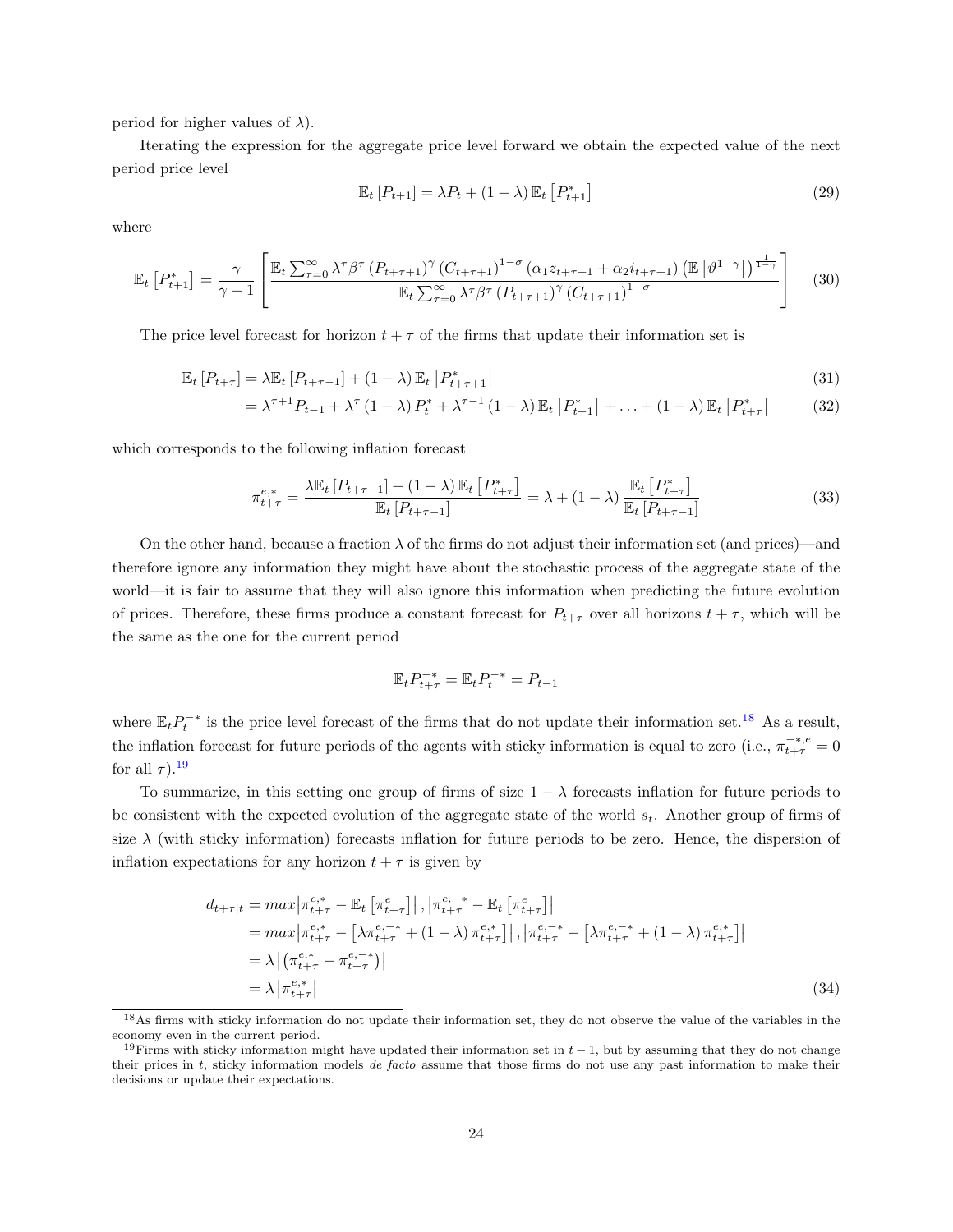Equation [\(34\)](#page-24-2) indicates that the dispersion of inflation expectations moves in the same way of the absolute value of expected inflation of the firms with full information  $|\pi^{e,*}_{t+\tau}|$ . That is, both inflation expectations and the the dispersion of inflation expectations are state contingent.

Figure [7](#page-25-0) shows the dispersion of  $\tau$ -period ahead inflation expectations when information stickiness is constant.<sup>[20](#page-25-1)</sup> In panel [7a,](#page-25-0) the stochastic process of the aggregate state of the economy is assumed to be *iid*; in panel [7b,](#page-25-0) it is assumed to be persistent. The panels show the dispersion of inflation expectations for the average-size realization of total factor productivity and for two realizations of interest rate: an medium size shock (one standard deviation) and a large shock (corresponding to three standard deviations).

<span id="page-25-0"></span>Figure 7: Response of Inflation Expectation Dispersion to an Interest Rate Shock, Constant Stickiness (Percentage points)



Source: Authors' calculations.

Notes: The solid and dash blue lines denote the responses of inflation expectation dispersion to large (three standard deviation) and a medium (one standard deviation) interest rate shocks, respectively.

When the process for the state of the economy exhibits low or zero persistence—behaving similar to an i.i.d process—the price expectations of the agents with full information over different horizons will be almost identical,  $P_{t+1}^{e,*} \approx P_{t+2}^{e,*} \approx \ldots \approx P_{t+\tau}^{e,*}$ , independent of the state of the world in period t. Hence, the dispersion of inflation expectations following an aggregate shock (i.e., an interest rate shock in the figures) increases exclusively because of differences in forecasts between the two groups of firms (those updating their information sets and those with sticky information) in  $t$  and  $t + 1$ . For  $t$ , the forecasters that update their information forecast and inflation consistent with the actual realization of inflation  $\pi_t^{e,*} = \frac{P_t}{P_{t-1}}$  while the forecasters with sticky information forecast  $\pi_t^{e,-*} = 0$ . For  $t + 1$ , firms with sticky information are still forecasting zero inflation while the forecasters that update their information are forecasting  $\pi_{t+1} = \frac{\mathbb{E}[P]}{P_t}$  $\frac{P[T]}{P_t}$ . From  $t+2$  onwards, both groups forecast the same inflation  $\pi_{t+\tau}^{e,*} = \pi_{t+\tau}^{e,-*} = 0$ , even when their price forecasts are different: the price forecast for those updating their information set is  $\mathbb{E}[P]$  for all future periods, and the price forecast of those with sticky information is  $P_{t-1}$ . In contrast, if the stochastic process for the state of the economy exhibits a high degree of autocorrelation (in this case,  $\rho^z = 0.9$  and  $\rho^i = 0.5$ ),  $\pi_{t+\tau}^{e,*}$  changes slowly over the forecast horizon moving eventually towards zero. However, depending on the initial state

<span id="page-25-1"></span><sup>&</sup>lt;sup>20</sup>To be consistent with previous studies, we set  $\lambda = 0.78$  (i.e. about 22 percent of the firms change their prices in any given period.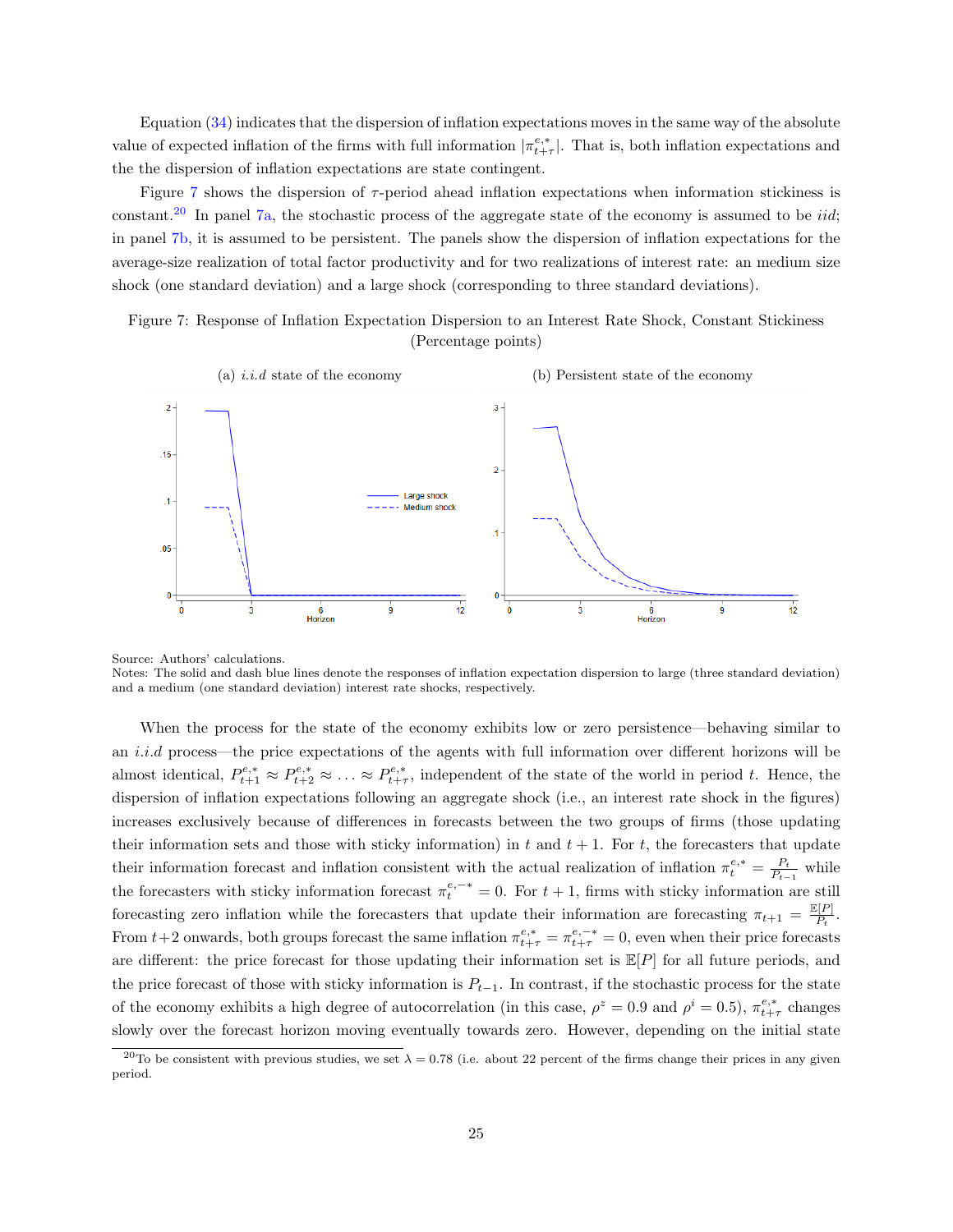of the economy, the absolute value of inflation expectations might increase for some horizons before moving towards zero.

To obtain a measure of inflation expectation dispersion that is comparable to the empirical counterpart in Figure [5,](#page-14-0) we proceed as follows. First, we simulate 500 time series with 3,000 periods each, and discard the first 1,500 periods. Second, for each of the 500 time series, we extract all the 12-month sequences that start with the interest rate being equal to its unconditional mean (i.e.,  $i = \mathbb{E}(i)$ ). And third, we compute the average of the interest rate shock in absolute value  $(|i_t - i_{t-1}| = 77$  basis points) and the average response of inflation expectation dispersion. In Figure [8,](#page-26-0) we plot the average inflation expectation dispersion following an average interest rate shock and compare it to the rescaled empirical counterpart. The results indicate that the dispersion of inflation expectation decreases as the horizon gets larger, in line with the empirical findings, but the magnitude of the effect is smaller.

<span id="page-26-0"></span>Figure 8: Average Response of Inflation Expectation Dispersion to an Interest Rate Shock, Constant Stickiness



(Percentage points)

Source: Authors' calculations.

Notes: The blue line denotes the response of inflation expectation dispersion to a 77 basis point interest rate shock based on model simulations and the red line denotes the empirical response rescaled to a shock of the same size.

How does the degree of information stickiness affect the response of the dispersion of inflation forecasts? For any given future horizon  $t + \tau$ , the magnitude of the dispersion of inflation expectations depends on the degree of information stickiness in two ways. First, information stickiness affects the dispersion of expectations through its impact on the consensus forecast: when  $\lambda$  is large, the consensus forecast will be biased towards forecasting zero inflation, and the distance between the consensus forecast and the forecast of the firms updating their information sets will be larger. Second, information stickiness has an effect on the optimal price setting of the firms updating their information sets, which will weight more heavily the future (compared to the present) when  $\lambda$  is larger; thus, the price level of the economy will tend to be more stable (change less) for higher levels of information stickiness, and this smoothness in prices will dampen the dispersion of expectations. As a result, the net effect of information stickiness on the dispersion of inflation expectations cannot be pinned down unambiguously without numerical methods.

To illustrate this point, in Figure [9](#page-27-1) we report the dispersion of inflation expectations for different degrees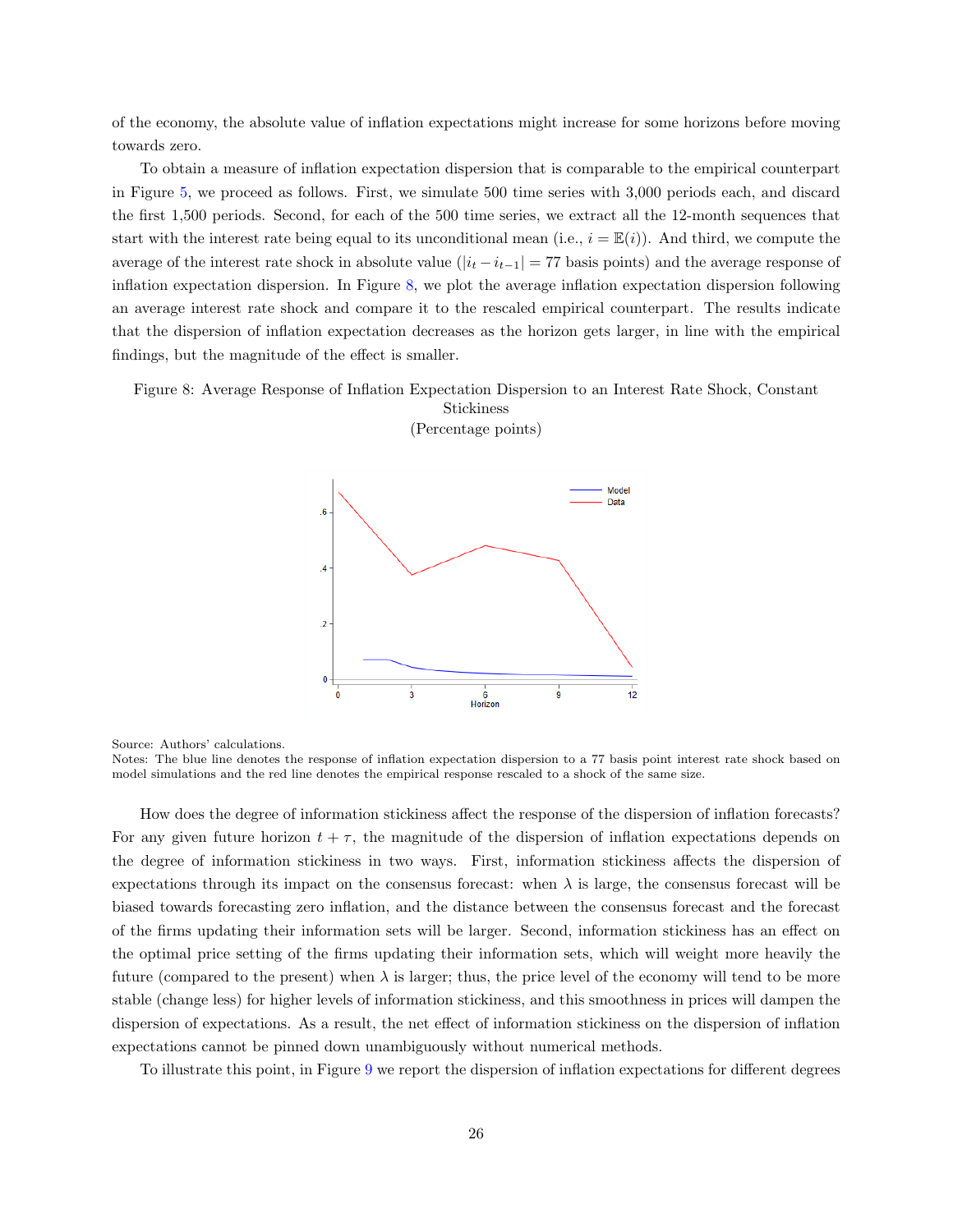of information stickiness: a high degree ( $\lambda = 0.92$ , that is much higher than in the baseline), a medium degree  $(\lambda = 0.5)$ , and a low degree  $(\lambda = 0.08)$ . Panel [9a](#page-27-1) and [9b](#page-27-1) show the response of inflation expectation dispersion to large and medium-size interest rate shocks, respectively. The results suggest that for the parameters used in the calibration of the model, the magnitude of the dispersion of inflation expectations falls with the value of  $\lambda$ , though the relation is not linear as for  $\lambda = 0$  and for  $\lambda = 1$  there is no dispersion.

#### <span id="page-27-1"></span>Figure 9: Response of Inflation Expectation Dispersion to a Persistent Interest Rate Shocks, Varying Stickiness



Source: Authors' calculations.

Notes: The figure shows the responses of inflation expectation dispersion to large (three standard deviations) and medium (one standard deviation) interest rate shocks, for different degrees of information stickiness: low ( $\lambda = 0.08$ ), medium ( $\lambda = 0.50$ ), and high  $(\lambda = 0.92)$ .

All in all, these exercises show that models incorporating information stickiness generate results qualitatively consistent with the observed time path of the dispersion of inflation expectations in the United States. Yet, for values of the stickiness parameter consistent with the ones of the literature, the assumption of a constant degree of information rigidity is not sufficient to generate the magnitude of the dispersion observed in the data.

#### <span id="page-27-0"></span>4.3 Aggregate State-Dependent Degree of Information Rigidity

Based on the literature finding that the degree of stickiness of information is not constant but rather state dependent (Mankiw et al., [2003\)](#page-36-1), we now assume that the degree of information stickiness is lower in periods when the aggregate state of the economy  $s_t = \{z_t, i_t\}$  is farther away from its mean realization. Formally<sup>[21](#page-27-2)</sup>

$$
\lambda_t = \lambda \mathcal{F}\left(\Delta_t^z, \Delta_t^i\right) \tag{35}
$$

$$
\Delta_t^z = |z_t - \mathbb{E}[z]| \tag{36}
$$

$$
\Delta_t^i = |i_t - \mathbb{E}[i]| \tag{37}
$$

<span id="page-27-2"></span>We then define two thresholds for the distance of the aggregate states from the mean realization of the <sup>21</sup>The functional form is  $\lambda_t = \overline{\lambda}/[(1 + \psi_1|z_t - \mathbb{E}[z]]) (1 + \psi_2|i_t - \mathbb{E}[i]])$ , with  $\psi_1 = \psi_2 = 3$ .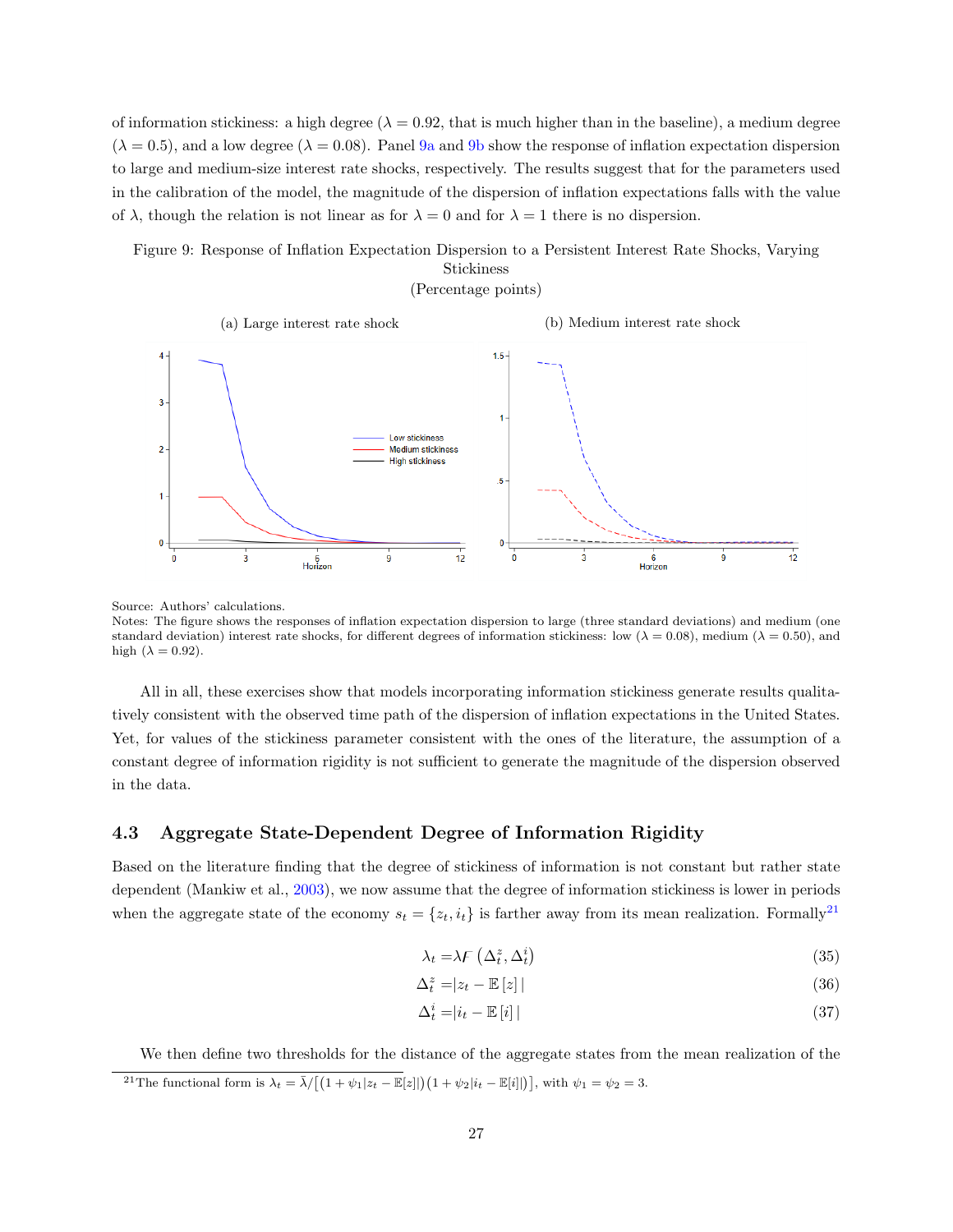shocks

$$
\widetilde{\Delta^z} = |\widetilde{z} - \mathbb{E}\left[z\right]| \tag{38}
$$

$$
\Delta^i = |\tilde{i} - \mathbb{E}[i]| \tag{39}
$$

so that we have

$$
\begin{cases}\nF(\Delta_t^z, \Delta_t^i) = 1 & \text{if } \Delta_t^z < \widetilde{\Delta^z} \text{ and } \Delta_t^i < \widetilde{\Delta^i} \\
0 < F < 1 \text{ and } \frac{\partial F(\Delta_t^z, \Delta_t^i)}{\partial \Delta_t^z} < 0 \text{ otherwise}\n\end{cases}
$$

In a world characterized by this type of state-dependent information stickiness, the price of the firms that update their information set is

$$
P_t^* = \frac{\gamma}{\gamma - 1} \left[ \frac{\mathbb{E}_t \sum_{\tau=0}^{\infty} \lambda_{t+\tau} \beta^{\tau} \left( P_{t+\tau} \right)^{\gamma} \left( C_{t+\tau} \right)^{1-\sigma} \left( \alpha_1 z_{t+\tau} + \alpha_2 i_{t+\tau} \right) \left( \mathbb{E} \left[ \vartheta^{1-\gamma} \right] \right)^{\frac{1}{1-\gamma}}}{\mathbb{E}_t \sum_{\tau=0}^{\infty} \lambda_{t+\tau} \beta^{\tau} \left( P_{t+\tau} \right)^{\gamma} \left( C_{t+\tau} \right)^{1-\sigma}} \right] \tag{40}
$$

the price index of the economy is

$$
P_t = \lambda_t P_{t-1} + (1 - \lambda_t) P_t^*
$$
\n<sup>(41)</sup>

and the dispersion of inflation expectation is

$$
d_{t+\tau|t} = \lambda_{t+\tau} \left| \pi_{t+\tau}^{e,*} \right| \tag{42}
$$

where  $\lambda_{t+\tau}$  in "extreme" states of the world (i.e., farther away from the mean realization of those states) is smaller than in normal states, but  $\pi^{e,*}_{t+\tau}$  is larger. Regardless of which of the two effects prevails, the dispersion of inflation expectations depends more on the realizations of the aggregate states of the world than when information stickiness is constant. This is because  $\pi_{t+\tau}^{e,*}$  and  $\lambda_{t+\tau}$  are both state dependent.

Figure [10](#page-29-1) shows the dispersion of inflation expectations when information stickiness is state contingent. The results can be compared to the corresponding panels for the constant information stickiness case in Figure [7.](#page-25-0) For moderate realizations of the productivity shock (i.e.,  $z_5$ ), both time path and the magnitude of the dispersion of inflation expectations is very similar. However, for more extreme realizations of the productivity shock (i.e.,  $z_1$  and  $z_9$ ), the time path remains similar and the magnitude of the dispersion is much larger in the case of state contingent information stickiness. As shown in Figure [11,](#page-29-2) however, the size of the response of the average dispersion of inflation expectations to the average interest rate shock is still one order of magnitude below the one observed in the United States data.

Compared to the results of the case with constant degree of information stickiness, the dispersion of inflation expectations depends more heavily on the realization of the states of the economy. This is because, when information stickiness is state contingent, firms adjust prices more than in the case with a constant degree of information stickiness if state realizations are extreme, contributing to larger fluctuations of the price level across states of the world. These larger price responses, in turn, become part of the firms' information sets and will affect the formation of their inflation expectations. Specifically, these firms will expect movements in prices, and therefore the changes in those prices to be larger when the economy is in extreme states. Firms with sticky information, on the other hand, will not update their inflation expectations (which are zero as in the case of constant stickiness of information). As a result, the distance between the inflation forecasts of firms with sticky information and those updating their information sets is larger in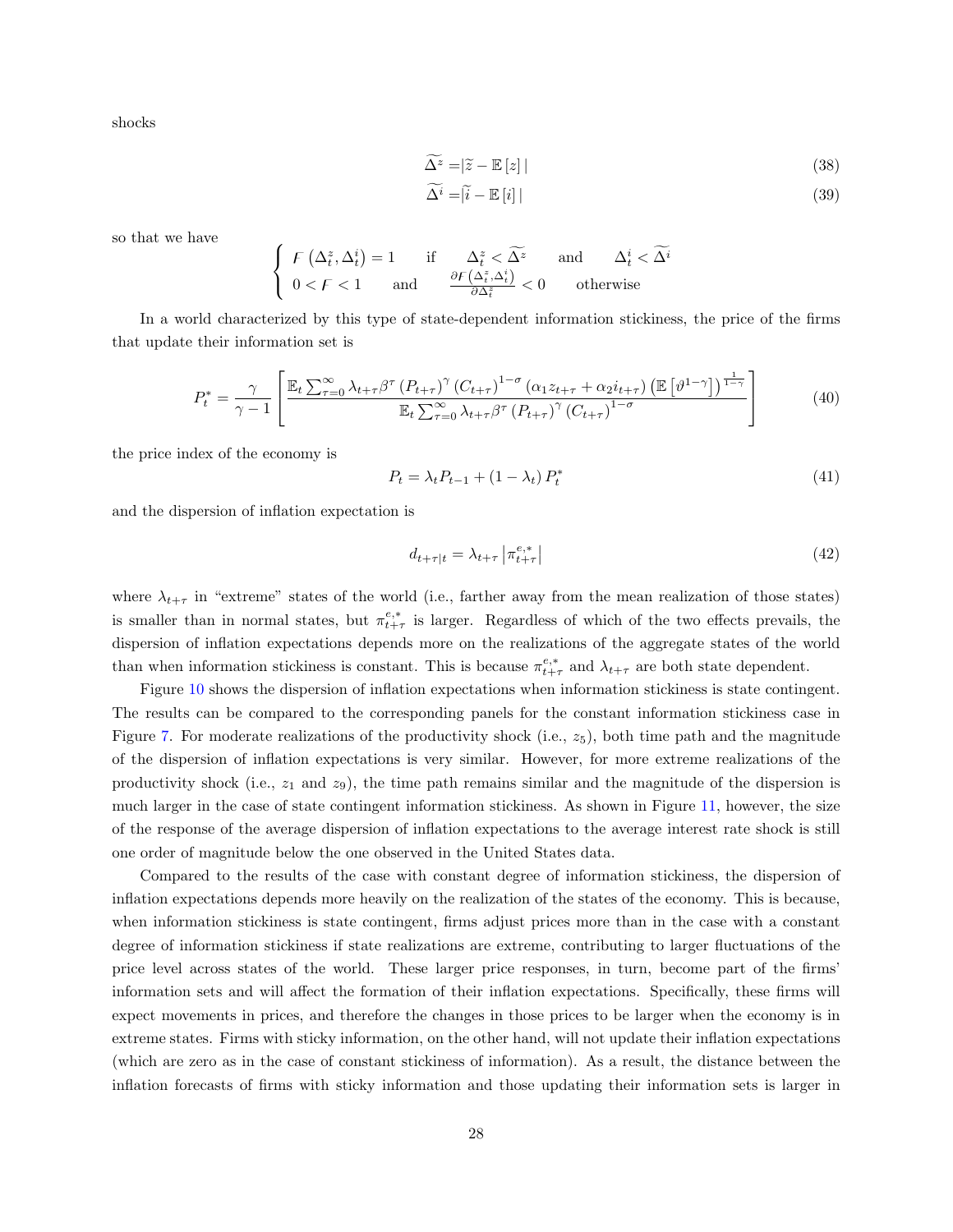## <span id="page-29-1"></span>Figure 10: Response of Inflation Expectation Dispersion to a Persistent Interest Rate Shock, Aggregate State-Contingent Information Stickiness

(Percentage points)



Source: Authors' calculations.

Notes: The solid and dash blue lines denote the responses of inflation expectation dispersion to large (three standard deviations) and medium (one standard deviation) interest rate shocks, respectively.

# <span id="page-29-2"></span>Figure 11: Average Response of Inflation Expectation Dispersion to an Interest Rate Shock, Aggregate State-Contingent Information Stickiness

(Percentage points)



Source: Authors' calculations.

Notes: The blue line denotes the response of inflation expectation dispersion to a 77 basis point interest rate shock based on model simulations and the red line denotes the empirical response rescaled to a shock of the same size.

extreme states than in the case when information stickiness is constant.

#### <span id="page-29-0"></span>4.4 Firm State-dependent Degree of Information Rigidity

If the degree of information stickiness depends on the firms' states  $\vartheta_t^j$  rather than the aggregate state  $s_t$ , firms' prices  $p_t^j$  as well as aggregate variables will depend on the distribution of the idiosyncratic shocks, and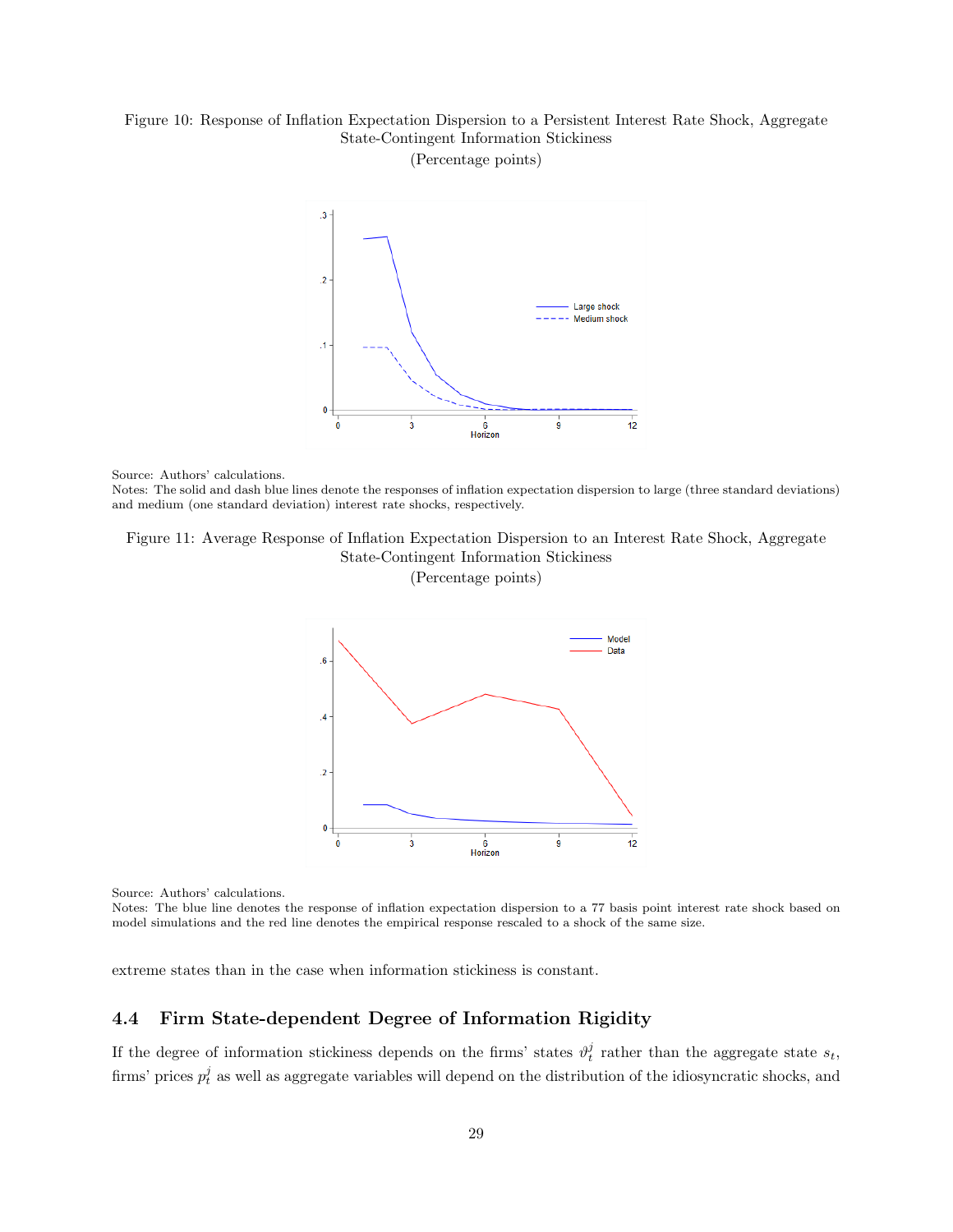not simply on their mean realization.

Similar to the case in which the degree of information stickiness depends on the aggregate states, we assume that for idiosyncratic shocks above some threshold level  $\hat{\theta}$ , the degree of information stickiness will be lower than a constant given level  $\lambda$ , and the stickiness will be a decreasing function of the distance between the actual shock realization and the mean level of those shocks. Firms with idiosyncratic shocks above  $\vartheta$  find themselves in extreme circumstances (either very good or very bad realizations of their productivity), and will care relatively more about the present than firms with more moderate realizations of their individual shocks.

All firms updating their information sets are aware of this differentiation in the behavior of firms that update their prices in the current period. Because shocks are idiosyncratic and the distribution of those shocks is time invariant, the share of firms with lower levels of  $\lambda_{t+\tau}$  is constant in all periods. Nevertheless, the share of firms in extreme conditions in each period will affect the average price level in the economy.

In a world characterized by idiosyncratic state-dependent information stickiness, the optimal price chosen by the firms that update their information set and prices in period  $t$  is

$$
P_t^j = \frac{\gamma}{\gamma - 1} \left[ \frac{\mathbb{E}_t \sum_{\tau=0}^{\infty} \lambda_{t+\tau}^j \left( \vartheta_{t+\tau}^j \right) \beta^{\tau} \left( P_{t+\tau} \right)^{\gamma} \left( C_{t+\tau} \right)^{1-\sigma} \left( \alpha_1 z_{t+\tau} + \alpha_2 z_{t+\tau} \right) \vartheta_{t+\tau}^j}{\mathbb{E}_t \sum_{\tau=0}^{\infty} \lambda_{t+\tau}^j \left( \vartheta_{t+\tau}^j \right) \beta^{\tau} \left( P_{t+\tau} \right)^{\gamma} \left( C_{t+\tau} \right)^{1-\sigma}} \right]
$$
(43)

 $where<sup>22</sup>$  $where<sup>22</sup>$  $where<sup>22</sup>$ 

$$
\lambda_{t+\tau}^j = \lambda \mathcal{F}\left(\Delta_{t+\tau}^{\vartheta^j}\right) \tag{44}
$$

and

$$
\begin{cases}\nF\left(\Delta_{t+\tau}^{\vartheta^{j}}\right) = 1 & \text{if } \Delta_{t+\tau}^{\vartheta^{j}} < \widetilde{\Delta^{\vartheta}} \\
0 < F\left(\Delta_{t+\tau}^{\vartheta^{j}}\right) < 1 \end{cases}\n\quad \text{and} \quad\n\frac{\partial F\left(\Delta_{t+\tau}^{\vartheta^{j}}\right)}{\partial \Delta_{t+\tau}^{\vartheta^{j}}} < 0 \quad \text{otherwise}\n\tag{45}
$$

The overall price index can be computed as the sum of different sub-indexes. The first sub-index is the one that aggregates the prices of the firms with moderate realizations of their idiosyncratic shocks (i.e.,  $\vartheta_{t+\tau} \leq \tilde{\vartheta}$ ; these firms have a weight in the total population of firms of  $\mu^{\vartheta}$  and, of these, a share  $1-\lambda$ changes its prices in this period and a share  $\lambda$  sets their prices to  $P_t^j = P_{t-1}^j$ . The second sub-index is the one that aggregates the prices of the firms with extreme realizations of their idiosyncratic shocks (i.e.,  $\vartheta_{t+\tau} > \tilde{\vartheta}$ ; these firms have a weight in the total population of firms of  $1 - \mu^{\vartheta}$ , and, of these, a share  $1 - \lambda * E\left[F\left(\Delta_t^{\vartheta^j}\right) | \left(\vartheta^j > \widetilde{\vartheta}\right)\right]$  changes its prices in this period and a share  $\lambda * E\left[F\left(\Delta_t^{\vartheta^j}\right) | \left(\vartheta^j > \widetilde{\vartheta}\right)\right]$  sets their prices to  $P_t^j = P_{t-1}^j$ .

The price index of the economy is then given by:

$$
P_{t} = \lambda \left(\mu^{\widetilde{\vartheta}} + \left(1 - \mu^{\widetilde{\vartheta}}\right) E\left[F\left(\Delta_{t}^{\vartheta^{j}}\right) | \left(\vartheta^{j} > \widetilde{\vartheta}\right)\right]\right) P_{t-1} + \mu^{\widetilde{\vartheta}} \left(1 - \lambda\right) P_{t}^{*, \widetilde{\vartheta}} + \left(1 - \mu^{\widetilde{\vartheta}}\right) \left(1 - \lambda * E\left[F\left(\Delta_{t}^{\vartheta^{j}}\right) | \left(\vartheta^{j} > \widetilde{\vartheta}\right)\right]\right) P_{t}^{*, -\widetilde{\vartheta}} \tag{46}
$$

where the sub-index of the optimal prices for firms with moderate realizations of their productivity shocks

<span id="page-30-0"></span><sup>&</sup>lt;sup>22</sup>The functional form is  $\lambda_t^j = \bar{\lambda}/[(1 + \psi_3|\vartheta_t^j - \mathbb{E}[\vartheta]|)],$  where  $\psi_3 = 3$ .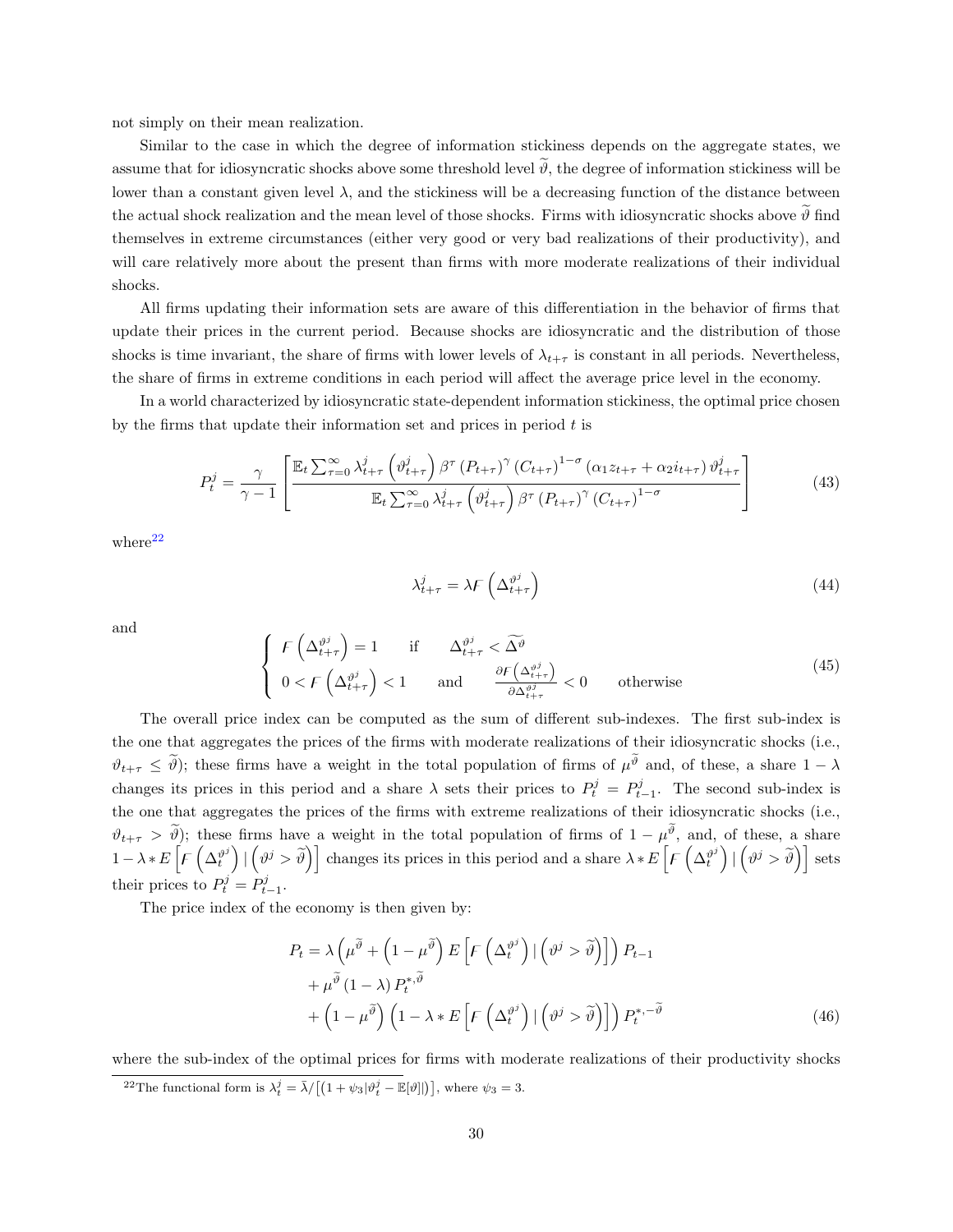$$
P_{t}^{*,\tilde{\theta}} = \frac{\gamma}{\gamma - 1} \left\{ \int_{0}^{\tilde{\theta}} \left[ \frac{\mathbb{E}_{t} \sum_{\tau=0}^{\infty} \lambda^{\tau} \left( \prod_{h=0}^{\tau} F\left(\vartheta_{t+h}^{j}\right) \right) \beta^{\tau} \left(P_{t+\tau}\right)^{\gamma} \left(C_{t+\tau}\right)^{1-\sigma} \left(\alpha_{1} z_{t+\tau} + \alpha_{2} i_{t+\tau}\right) \vartheta_{t+\tau}^{j}}{\mathbb{E}_{t} \sum_{\tau=0}^{\infty} \lambda^{\tau} \left( \prod_{h=0}^{\tau} F\left(\vartheta_{t+h}^{j}\right) \right) \beta^{\tau} \left(P_{t+\tau}\right)^{\gamma} \left(C_{t+\tau}\right)^{1-\sigma}} \right]^{1-\gamma} d\mathbf{j} \right\}^{\frac{1}{1-\gamma}}
$$
\n
$$
(47)
$$

and the sub-index of the optimal prices of firms with extreme realizations of their productivity shocks is:

$$
P_{t}^{*,-\widetilde{\vartheta}} = \frac{\gamma}{\gamma - 1} \Bigg\{ \int_{\widetilde{\vartheta}}^{1} \left[ \frac{\mathbb{E}_{t} \sum_{\tau=0}^{\infty} \lambda^{\tau} \left( \prod_{h=0}^{\tau} F\left(\vartheta^{j}\right) \right) \beta^{\tau} \left( P_{t+\tau}\right)^{\gamma} \left( C_{t+\tau}\right)^{1-\sigma} \left( \alpha_{1} z_{t+\tau} + \alpha_{2} i_{t+\tau} \right) \vartheta_{t+\tau}^{j}}{\mathbb{E}_{t} \sum_{\tau=0}^{\infty} \lambda^{\tau} \left( \prod_{h=0}^{\tau} F\left(\vartheta^{j}\right) \right) \beta^{\tau} \left( P_{t+\tau}\right)^{\gamma} \left( C_{t+\tau}\right)^{1-\sigma}} \right]^{1-\gamma} d\mathfrak{z} \Bigg\}^{\frac{1}{1-\gamma}}
$$
(48)

Since  $P_t^{*,-\vartheta}$  is the average price of firms with extreme realizations of their productivity shocks, it corresponds to a weighted sum of individual firms' prices that are much higher and much lower than the individual firms' prices in  $P_t^{*,\vartheta}$ , as those prices average over in  $P_t^{*,-\vartheta}$  correspond to more extreme realizations of the individual idiosyncratic shocks, and the firms experiencing those shocks exhibit a lower degree of information stickiness and place a relatively higher weight on the current conditions in comparison to firms with moderate realizations of their productivity. The concavity of the price index function implies that  $P_t^{*,\vartheta} > P_t^{*,-\vartheta}.$ 

Defining

$$
\widetilde{F} = E\left[F\left(\Delta_t^{\vartheta^j}\right) | \left(\vartheta^j > \widetilde{\vartheta}\right)\right] \tag{49}
$$

we can rewrite  $P_t$  as

$$
P_t = \lambda \left[ \mu^{\widetilde{\vartheta}} + \left( 1 - \mu^{\widetilde{\vartheta}} \right) \widetilde{F} \right] P_{t-1} + \mu^{\widetilde{\vartheta}} \left( 1 - \lambda \right) P_t^{*, \widetilde{\vartheta}} + \left( 1 - \mu^{\widetilde{\vartheta}} \right) \left( 1 - \lambda \widetilde{F} \right) P_t^{*, -\widetilde{\vartheta}} \tag{50}
$$

Iterating this expression forward, we obtain the following expression for the expected value of the next period price level for the forecasters that are processing new information in  $t$ 

$$
\mathbb{E}_{t}\left[P_{t+1}\right] = \lambda\left(\mu^{\widetilde{\vartheta}} + \left(1-\mu^{\widetilde{\vartheta}}\right)\widetilde{F}\right)P_{t} + \mu^{\widetilde{\vartheta}}\left(1-\lambda\right)\mathbb{E}_{t}\left[P_{t+1}^{*,\widetilde{\vartheta}}\right] + \left(1-\mu^{\widetilde{\vartheta}}\right)\left(1-\lambda\widetilde{F}\right)\mathbb{E}_{t}\left[P_{t+1}^{*,-\widetilde{\vartheta}}\right] \tag{51}
$$

Doing the same for all future periods, the forecast of the price level for horizon  $t + \tau$  is

$$
\mathbb{E}_{t}\left[P_{t+\tau}\right] = \lambda\left(\mu^{\widetilde{\vartheta}} + \left(1-\mu^{\widetilde{\vartheta}}\right)\widetilde{F}\right)\mathbb{E}_{t}P_{t+\tau-1} + \mu^{\widetilde{\vartheta}}\left(1-\lambda\right)\mathbb{E}_{t}\left[P_{t+\tau}^{*,\widetilde{\vartheta}}\right] + \left(1-\mu^{\widetilde{\vartheta}}\right)\left(1-\lambda\widetilde{F}\right)\mathbb{E}_{t}\left[P_{t+\tau}^{*,-\widetilde{\vartheta}}\right] \tag{52}
$$

Therefore, firms updating their information set in period  $t$  will have the following inflation forecast for

is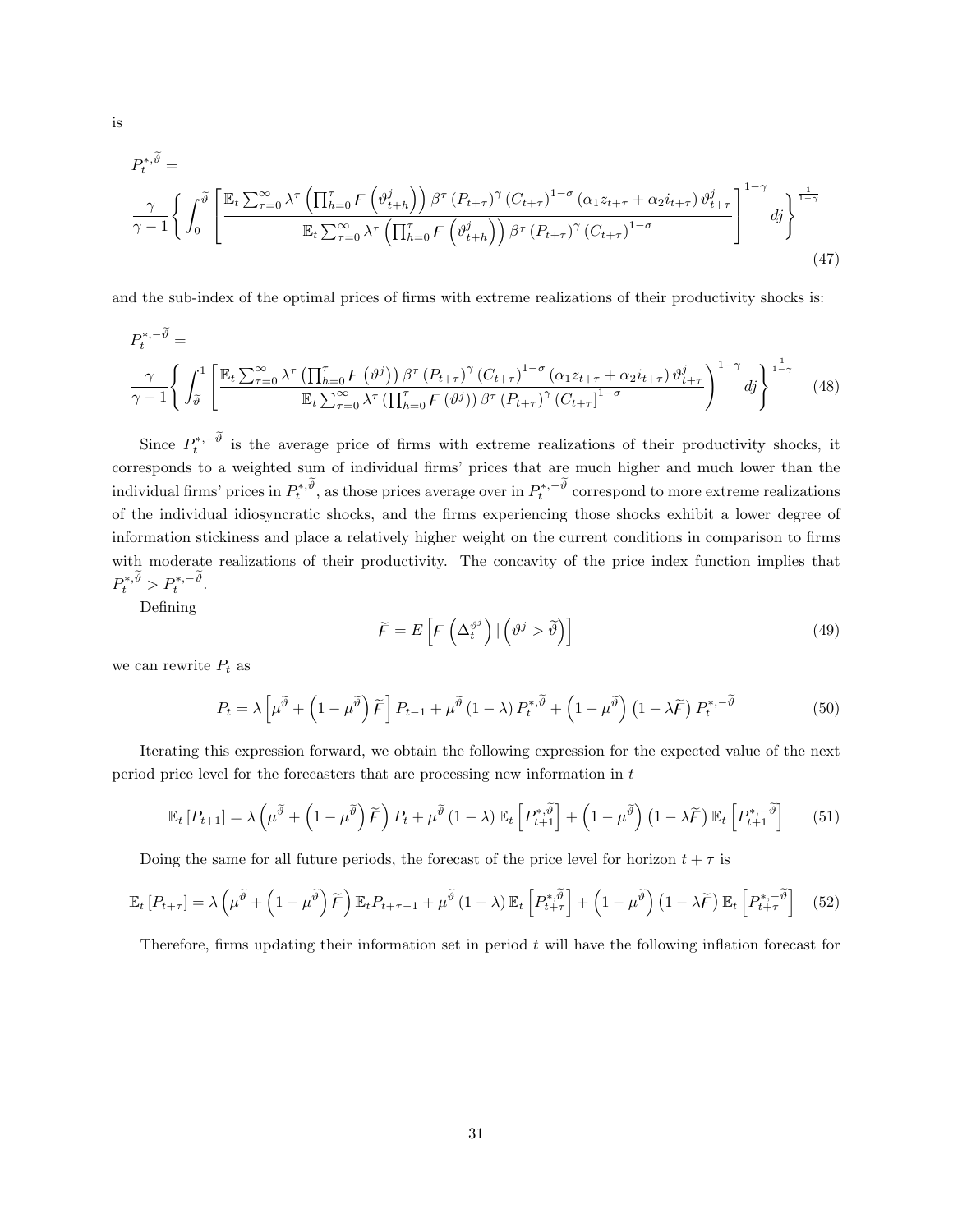horizon  $t + \tau$ 

$$
\pi_{t+\tau}^{*,e} = \frac{\lambda \left[ \mu^{\widetilde{\vartheta}} + \left( 1 - \mu^{\widetilde{\vartheta}} \right) \widetilde{F} \right] \mathbb{E}_{t} \left[ P_{t+\tau-1} \right] + \mu^{\widetilde{\vartheta}} \left( 1 - \lambda \right) \mathbb{E}_{t} \left[ P_{t+\tau}^{*,\widetilde{\vartheta}} \right] + \left( 1 - \mu^{\widetilde{\vartheta}} \right) \left( 1 - \lambda \widetilde{F} \right) \mathbb{E}_{t} \left[ P_{t+\tau}^{*,-\widetilde{\vartheta}} \right]}{\mathbb{E}_{t} \left[ P_{t+\tau-1} \right]}
$$
\n
$$
= \lambda \left[ \mu^{\widetilde{\vartheta}} + \left( 1 - \mu^{\widetilde{\vartheta}} \right) \widetilde{F} \right] + \mu^{\widetilde{\vartheta}} \left( 1 - \lambda \right) \frac{\mathbb{E}_{t} \left[ P_{t+\tau}^{*,\widetilde{\vartheta}} \right]}{\mathbb{E}_{t} \left[ P_{t+\tau-1} \right]} + \left( 1 - \mu^{\widetilde{\vartheta}} \right) \left( 1 - \lambda \widetilde{F} \right) \frac{\mathbb{E}_{t} \left[ P_{t+\tau}^{*,-\widetilde{\vartheta}} \right]}{\mathbb{E}_{t} \left[ P_{t+\tau-1} \right]} \tag{53}
$$

Similar to the other cases discussed so far, the firms that do not update their information sets forecast inflation to be zero, and the dispersion of inflation expectations is given by

<span id="page-32-1"></span>
$$
d_{t+\tau|t} = \left| \pi_{t+\tau}^{e,*} - \left[ \lambda \left( \mu^{\widetilde{\vartheta}} + \left( 1 - \mu^{\widetilde{\vartheta}} \right) \widetilde{F} \right] \pi_{t+\tau}^{e,-*} + \left\{ 1 - \lambda \left[ \mu^{\widetilde{\vartheta}} + \left( 1 - \mu^{\widetilde{\vartheta}} \right) \widetilde{F} \right] \right\} \pi_{t+\tau}^{e,*} \right] \right|
$$
  
=  $\lambda \left[ \mu^{\widetilde{\vartheta}} + \left( 1 - \mu^{\widetilde{\vartheta}} \right) \widetilde{F} \right] \left| \pi_{t+\tau}^{e,*} \right|$  (54)

From equation [\(54\)](#page-32-1), it becomes clear that the lower the value of the threshold  $\tilde{\vartheta}$ , the higher the weight of the term  $\frac{\mathbb{E}_t\left[P_{t+\tau}^{*,-\tilde{\vartheta}}\right]}{\mathbb{E}_t\left[P_{t+\tau}^{*,-1}\right]}$  $\frac{\mathbb{E}_t\left[P_{t+\tau}^{*,-\tilde{\vartheta}}\right]}{\mathbb{E}_t\left[P_{t+\tau-1}\right]}$  in  $\pi_{t+\tau}^{e,*}$ . Additionally, a lower  $\widetilde{\vartheta}$  also implies a larger magnitude of  $\frac{\mathbb{E}_t\left[P_{t+\tau}^{*,-\tilde{\vartheta}}\right]}{\mathbb{E}_t\left[P_{t+\tau-1}\right]}$  $\frac{\Gamma_t \Gamma_{t+\tau}}{\mathbb{E}_t[P_{t+\tau-1}]},$  and other things given a larger magnitude of  $\pi^{e,*}_{t+\tau}$ .<sup>[23](#page-32-2)</sup> Therefore, for lower thresholds of the idiosyncratic shock that result in a lower degree of information stickiness, the impact of the firm heterogeneity in the aggregate variables and the dispersion of inflation expectations is larger. One should note that while the heterogeneity across firms has an impact on the magnitude of the dispersion of inflation expectations, it does not have an impact on the term structure of inflation expectations due to the stationarity of the distribution of the idiosyncratic shocks.

Figure [12](#page-33-0) shows the dispersion of inflation expectations for the different states of the economy when information stickiness varies across forecasters, and Figure [13](#page-33-1) displays the average response of inflation expectation dispersion to the average interest rate shock. It is clear that heterogeneity in information stickiness across firms can go a long way in delivering a magnitude of the dispersion of the inflation expectations closer to the one observed one in the data (especially for aggregate states of the economy that are away from their mean realization). In fact, the magnitude of inflation dispersion is about four times larger than in the other cases and about half of what is observed in the data.

## <span id="page-32-0"></span>5 Conclusions

In this paper we provide evidence of causal effects of monetary policy surprises on inflation dispersion in the United States. Using daily data of federal funds rate forecasts and inflation expectations at the analyst level from major financial institutions, and an identification strategy that hinges on a tight window around the Fed meetings, we find that inflation expectation dispersion increases in response to monetary policy surprises. In particular, we show that dispersion increases for shorter horizons (up to nine months after the policy rate decision is taken), and that it then approaches zero over the horizon at which monetary policy has effects on prices.

To rationalize these results, we propose a partial equilibrium model with rational expectations and sticky

<span id="page-32-2"></span><sup>&</sup>lt;sup>23</sup>Due to the concavity of the price index, both the numerator and denominator are likely to increase when  $\tilde{\theta}$  falls, but the numerator  $\mathbb{E}_t P_{t+\tau}^{*,\vartheta}$  increases by more than the denominator  $\mathbb{E}_t P_{t+\tau-1}$  as the denominator gives a weight lower than one to the firms under extreme circumstances.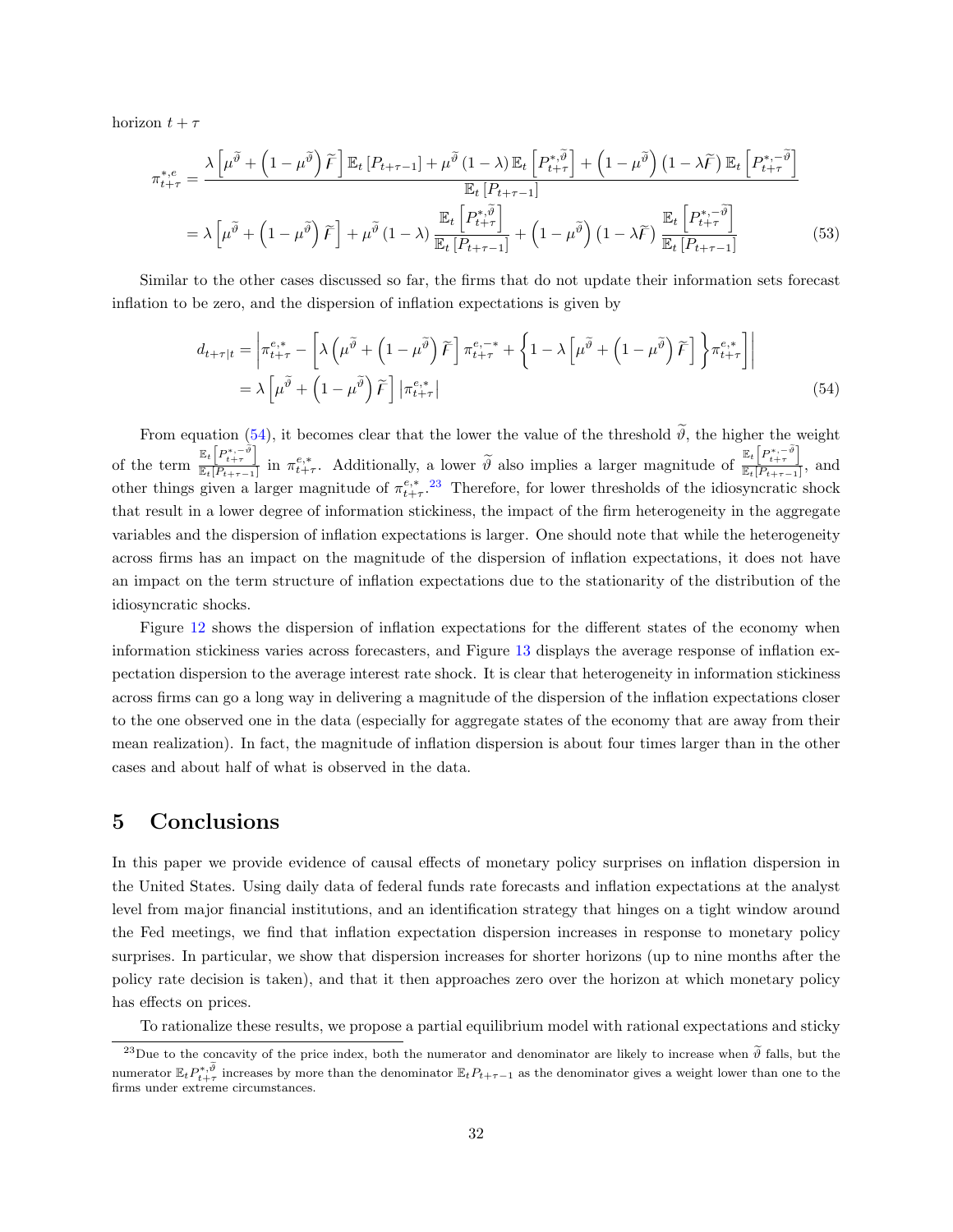#### <span id="page-33-0"></span>Figure 12: Response of Inflation Expectation Dispersion to a Persistent Interest Rate Shock, Firm State-Contingent Information Stickiness (Percentage points)



Source: Authors' calculations.

Notes: The solid and dash blue lines denote the responses of inflation expectation dispersion to a large and medium size interest rate shock, respectively.

#### <span id="page-33-1"></span>Figure 13: Average Response of Inflation Expectation Dispersion to an Interest Rate Shock, Firm State-Contingent Information Stickiness

(Percentage points)



Source: Authors' calculations.

Notes: The blue line denotes the response of inflation expectation dispersion to a 77 basis point interest rate shock based on model simulations and the red line denotes the empirical response rescaled to a shock of the same size.

information in the spirit of Mankiw and Reis [\(2002\)](#page-36-2). We show that, while full information models do not match neither quantitatively nor qualitatively the observed term structure of the dispersion of inflation expectations, sticky information models do. In particular, introducing sticky information results in a term structure of inflation expectation that shows dispersion at short horizons and fades away as the horizon becomes longer. When we allow the degree of information rigidity to depend on the realization of firmspecific shocks, the theoretical results are also quantitatively close to the empirical ones.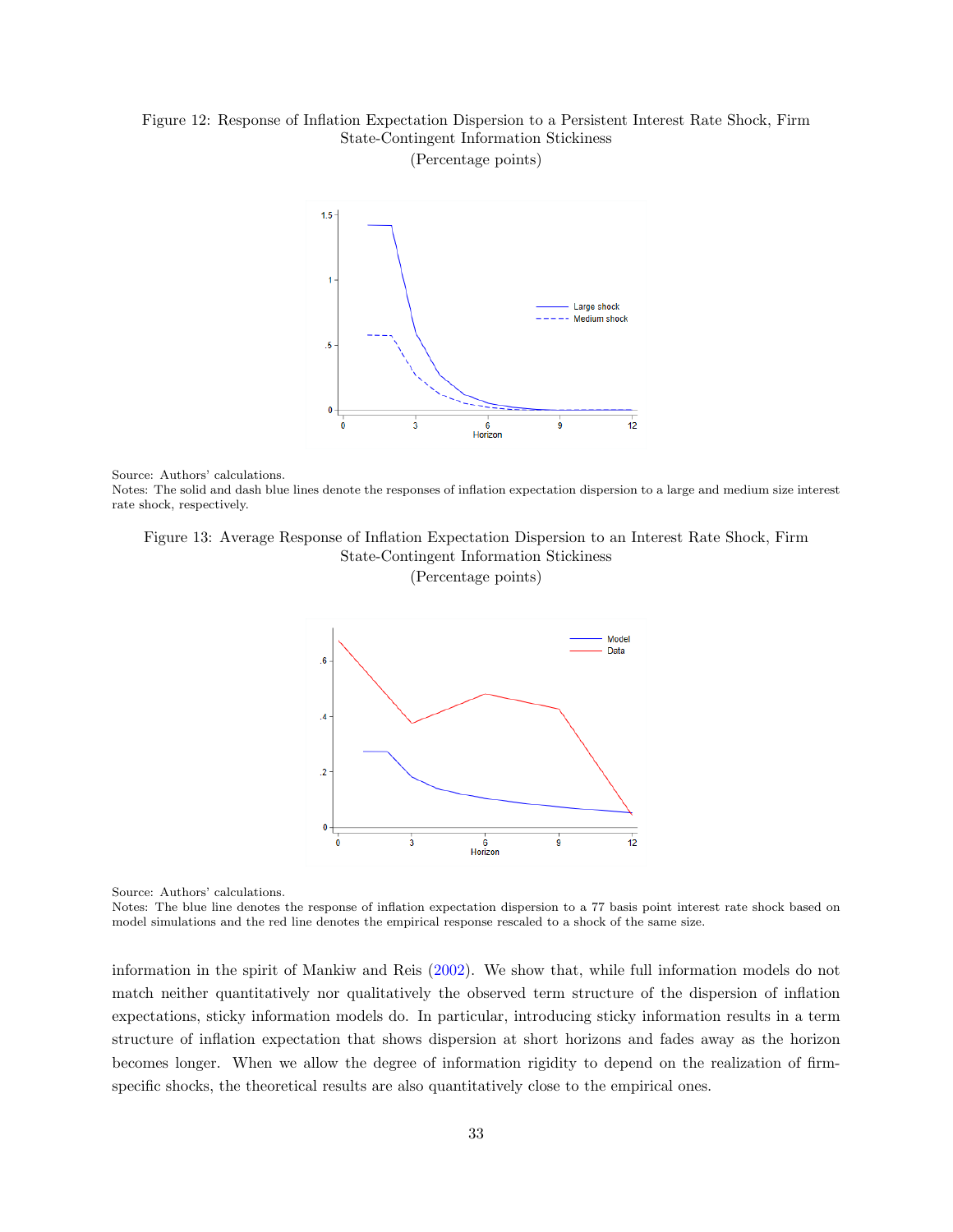Inflation expectation dispersion, even if at short horizons, can lead to price dispersion and inflation persistence. Thus, from a policy perspective, efforts should be directed at further refining the communication strategy of monetary policy so that information is more aligned across agents. This would allow to maintain inflation expectations better anchored even at shorter horizons, which is when the credit channel is less effective.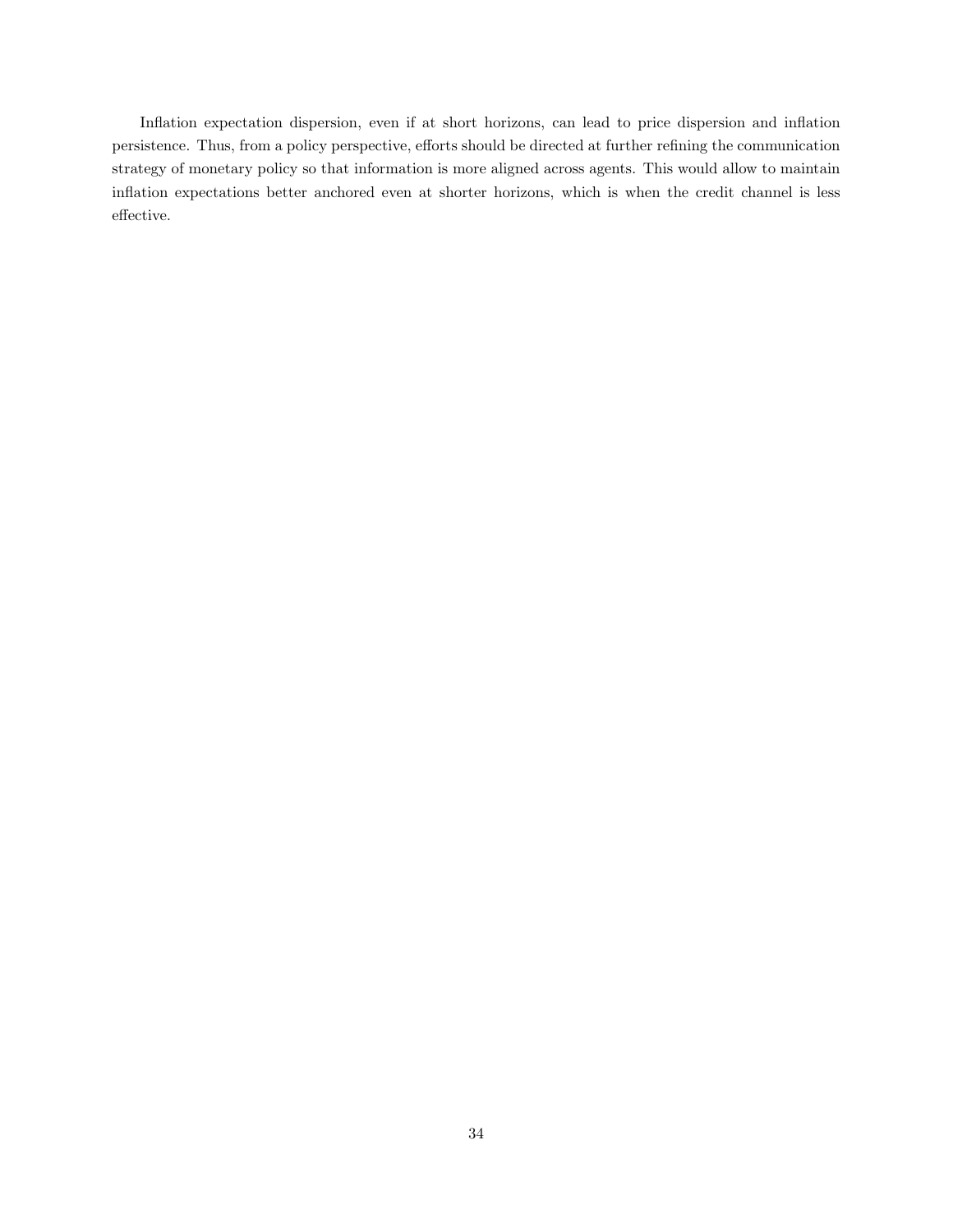## References

- <span id="page-35-8"></span>Andrade, Philippe and Hervé Le Bihan (2013). "Inattentive Professional Forecasters". Journal of Monetary Economics  $60(8)$ , pp. 967–982.
- <span id="page-35-14"></span>Beechey, Meredith J, Benjamin K Johannsen, and Andrew T Levin (2011). "Are Long-Run Inflation Expectations Anchored More Firmly in the Euro Area than in the United States?" American Economic Journal: Macroeconomics 3(2), pp. 104–29.
- <span id="page-35-2"></span>Bems, Rudolfs, Francesca G. Caselli, Francesco Grigoli, Bertrand Gruss, and Weicheng Lian (2018). "Expectations' Anchoring and Inflation Persistence". IMF Working Paper 18/120.
- <span id="page-35-0"></span>Bernanke, Ben (2007). "Inflation Expectations and Inflation Forecasting". Board of Governors of the Federal Reserve System (US).
- <span id="page-35-17"></span>Bordalo, Pedro, Nicola Gennaioli, Yueran Ma, and Andrei Shleifer (2020). "Overreaction in Macroeconomic Expectations". American Economic Review 110(9), pp. 2748–2782.
- <span id="page-35-16"></span>Bordalo, Pedro, Nicola Gennaioli, and Andrei Shleifer (2018). "Diagnostic Expectations and Credit Cycles". Journal of Finance  $73(1)$ , pp. 199–227.
- <span id="page-35-15"></span>Brito, Steve, Yan Carriere-Swallow, and Bertrand Gruss (2018). "Disagreement about Future Inflation: Understanding the Benefits of Inflation Targeting and Transparency". International Monetary Fund Working Paper 18/24.
- <span id="page-35-13"></span>Capistrán, Carlos and Manuel Ramos-Francia (2010). "Does inflation targeting affect the dispersion of inflation expectations?" Journal of Money, Credit and Banking 42(1), pp. 113–134.
- <span id="page-35-3"></span>Carrière-Swallow, Yan, Bertrand Gruss, Nicolas Magud, and Fabian Valencia (2020). "Monetary Policy Credibility and Exchange Rate Pass-Through". International Journal of Central Banking forthcoming.
- <span id="page-35-11"></span>Coibion, Olivier and Yuriy Gorodnichenko (2012). "What Can Survey Forecasts Tell Us about Information Rigidities?" Journal of Political Economy 120(1), pp. 116–159.
- <span id="page-35-10"></span>Del Negro, Marco and Stefano Eusepi (2011). "Fitting Observed Inflation Expectations". Journal of Economic Dynamics and control 35(12), pp. 2105–2131.
- <span id="page-35-5"></span>Dovern, Jonas, Ulrich Fritsche, and Jiri Slacalek (2012). "Disagreement among forecasters in G7 countries". Review of Economics and Statistics 94(4), pp. 1081–1096.
- <span id="page-35-1"></span>Fuhrer, Jeffrey C (2010). "Inflation Persistence". Handbook of monetary economics. Vol. 3. Elsevier, pp. 423– 486.
- <span id="page-35-7"></span>Gertler, Mark and Peter Karadi (2015). "Monetary Policy Surprises, Credit Costs, and Economic Activity". American Economic Journal: Macroeconomics 7(1), pp. 44–76.
- <span id="page-35-12"></span>Gürkaynak, Refet S, Andrew Levin, and Eric Swanson (2010). "Does Inflation Targeting Anchor Long-Run Inflation Expectations? Evidence from the U.S., UK, and Sweden". Journal of the European Economic Association 8(6), pp. 1208–1242.
- <span id="page-35-6"></span>Gürkaynak, Refet S, Brian Sack, and Eric Swanson (2005). "The Sensitivity of Long-Term Interest Rates to Economic News: Evidence and Implications for Macroeconomic Models". American Economic Review 95(1), pp. 425–436.
- <span id="page-35-4"></span>Hoffmann, Mathias and Patrick Hürtgen (2016). "Inflation Expectations, Disagreement, and Monetary Policy". Economics Letters 146, pp. 59–63.
- <span id="page-35-9"></span>Jarociński, Marek and Peter Karadi (2020). "Deconstructing Monetary Policy Surprises—The Role of Information Shocks". American Economic Journal: Macroeconomics 12(2), pp. 1–43.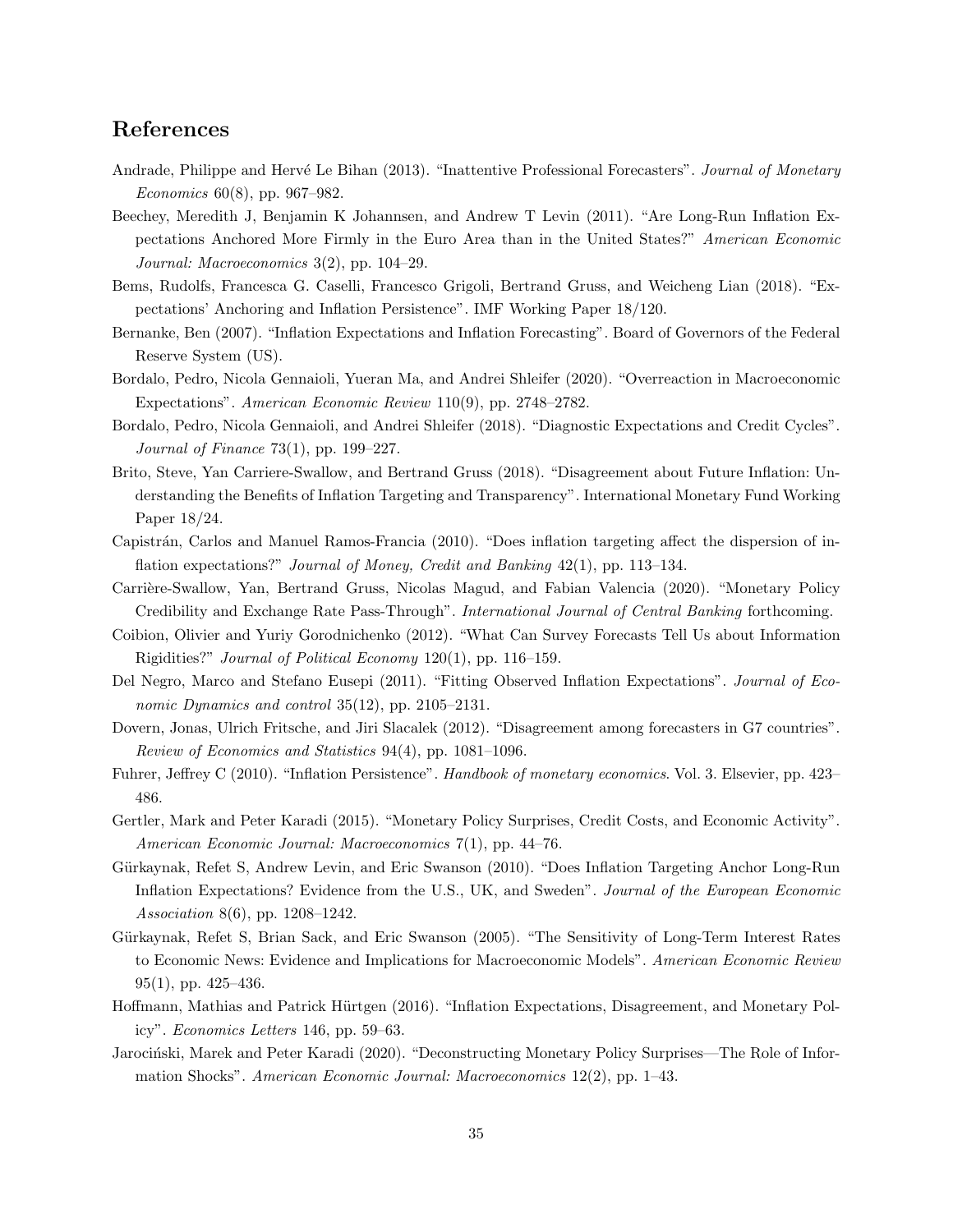- <span id="page-36-3"></span>Kumar, Saten, Hassan Afrouzi, Olivier Coibion, and Yuriy Gorodnichenko (2015). "Inflation Targeting Does Not Anchor Inflation Expectations: Evidence from Firms in New Zealand". Brookings Papers on Economic Activity 46(2 Fall), pp. 151–225.
- <span id="page-36-12"></span>Lorenzoni, Guido (2009). "A Theory of Demand Shocks". American Economic Review 99(5), pp. 2050–2084.
- <span id="page-36-11"></span>Mackowiak, Bartosz and Mirko Wiederholt (2009). "Optimal Sticky Prices under Rational Inattention". American Economic Review 99(3), pp. 769–803.
- <span id="page-36-2"></span>Mankiw, N Gregory and Ricardo Reis (2002). "Sticky Information versus Sticky Prices: A Proposal to Replace the New Keynesian Phillips Curve". Quarterly Journal of Economics 117(4), pp. 1295–1328.
- <span id="page-36-1"></span>Mankiw, N Gregory, Ricardo Reis, and Justin Wolfers (2003). "Disagreement about Inflation Expectations". National Bureau of Economic Research Macroeconomics Annual 18, pp. 209–248.
- <span id="page-36-7"></span>Melosi, Leonardo (2017). "Signalling Effects of Monetary Policy". Review of Economic Studies 84(2), pp. 853– 884.
- <span id="page-36-0"></span>Mishkin, Frederic S (2007). "Inflation Dynamics". International Finance 10(3), pp. 317–334.
- <span id="page-36-4"></span>Nakamura, Emi and Jón Steinsson (2018). "High-Frequency Identification of Monetary Non-Neutrality: The Information Effect". Quarterly Journal of Economics 133(3), pp. 1283–1330.
- <span id="page-36-5"></span>Patton, Andrew J and Allan Timmermann (2010). "Why Do Forecasters Disagree? Lessons from the Term Structure of Cross-Sectional Dispersion". Journal of Monetary Economics 57(7), pp. 803–820.
- <span id="page-36-9"></span>Ramey, Valerie A (2016). "Macroeconomic Shocks and Their Propagation". Handbook of Macroeconomics 2, pp. 71–162.
- <span id="page-36-8"></span>Romer, Christina D and David H Romer (2004). "A New Measure of Monetary Shocks: Derivation and Implications". American Economic Review 94(4), pp. 1055–1084.
- <span id="page-36-6"></span>Sims, Christopher A (2003). "Implications of Rational Inattention". Journal of Monetary Economics 50(3), pp. 665–690.
- <span id="page-36-10"></span>Woodford, Michael (2003). "Imperfect Common Knowledge and the Effects of Monetary Policy". National Bureau of Economic Research Woring Paper No. 8673.